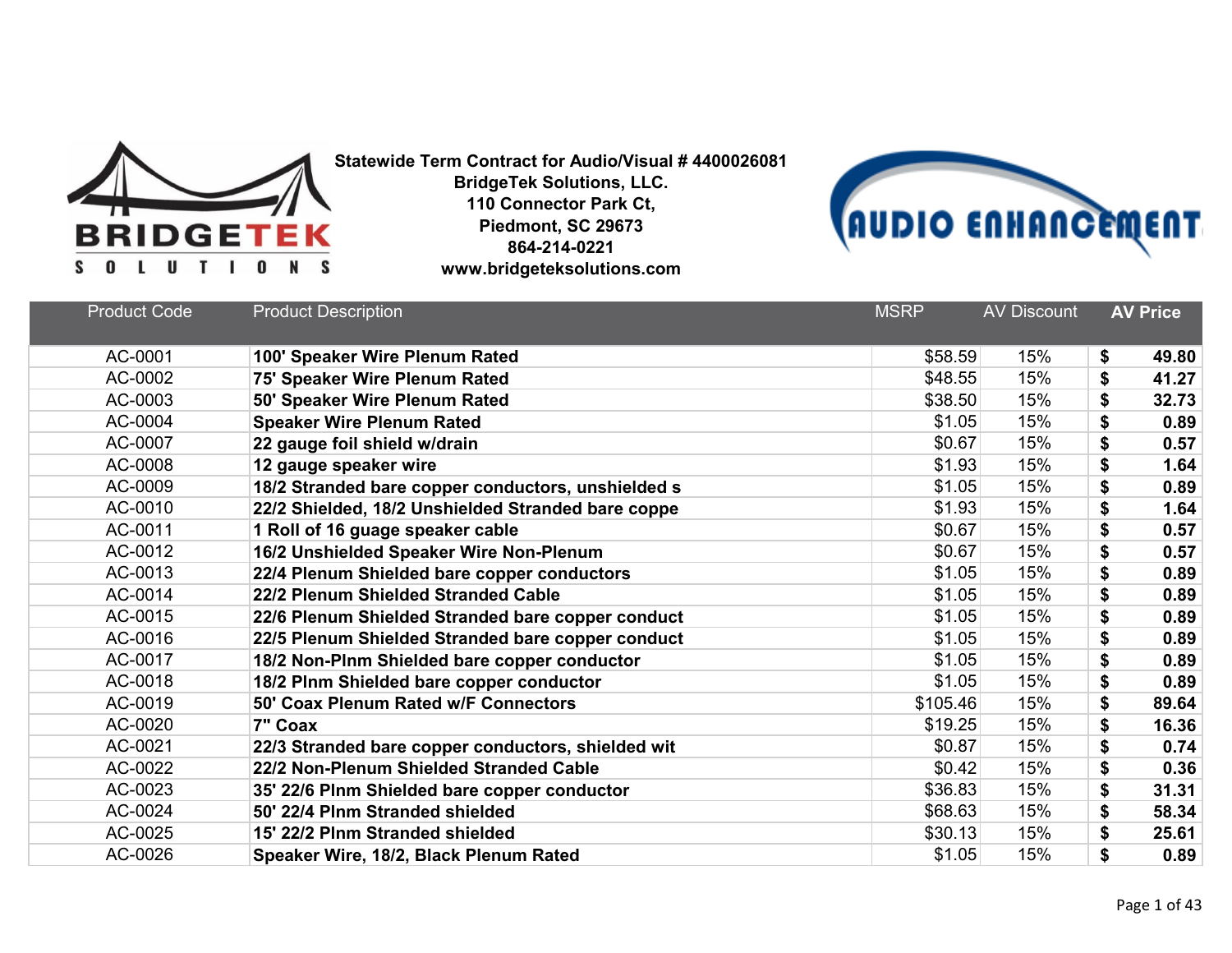



| <b>Product Code</b> | <b>Product Description</b>                        | <b>MSRP</b> | <b>AV Discount</b> | <b>AV Price</b> |
|---------------------|---------------------------------------------------|-------------|--------------------|-----------------|
| AC-0027             | Plenum 22/4 Stranded bare copper conductors, unsh | \$0.87      | 15%                | \$<br>0.74      |
| AC-0028             | Cat6 Plenum Blue 23AWG (1000ft Spool)             | \$1.00      | 15%                | \$<br>0.85      |
| AC-0029             | Cat6A Plenum Blue 23AWG (1000ft Spool)            | \$1.52      | 15%                | \$<br>1.29      |
| AC-0030             | Cat6 Plenum White 23AWG (1000ft Spool)            | \$2.01      | 15%                | \$<br>1.71      |
| AC-0031             | Cat6 Plenum Grey (1000ft Spool)                   | \$2.01      | 15%                | \$<br>1.71      |
| AC-0101             | 1' Cat6, Plenum Rated - Black                     | \$11.72     | 15%                | \$<br>9.96      |
| AC-0102             | 3' Cat6, Plenum Rated - Black                     | \$15.07     | 15%                | \$<br>12.81     |
| AC-0103             | 7' Cat6, Plenum Rated - Black                     | \$23.44     | 15%                | \$<br>19.92     |
| AC-0104             | 10' Cat6, Plenum Rated - Black                    | \$26.78     | 15%                | \$<br>22.76     |
| AC-0105             | 20' Cat6, Plenum Rated - Black                    | \$41.85     | 15%                | \$<br>35.57     |
| AC-0106             | 50' Cat6, Plenum Rated - Black                    | \$75.33     | 15%                | \$<br>64.03     |
| AC-0107             | 75' Cat6, Plenum Rated - Black                    | \$132.25    | 15%                | \$<br>112.41    |
| AC-0108             | 50' Cat6 Shielded Plenum Rated                    | \$155.68    | 15%                | \$<br>132.33    |
| AC-0109             | 3' Cat6, Non-Plenum - Black                       | \$13.39     | 15%                | \$<br>11.38     |
| AC-0110             | 3' Cat6, Non-Plenum - White                       | \$7.20      | 15%                | \$<br>6.12      |
| AC-0111             | 3' Cat6, Non-Plenum - Green                       | \$6.70      | 15%                | \$<br>5.70      |
| AC-0112             | 5' Cat6, Non-Plenum - Blue                        | \$11.72     | 15%                | \$<br>9.96      |
| AC-0113             | 7' Cat6, Non-Plenum - Green                       | \$18.41     | 15%                | \$<br>15.65     |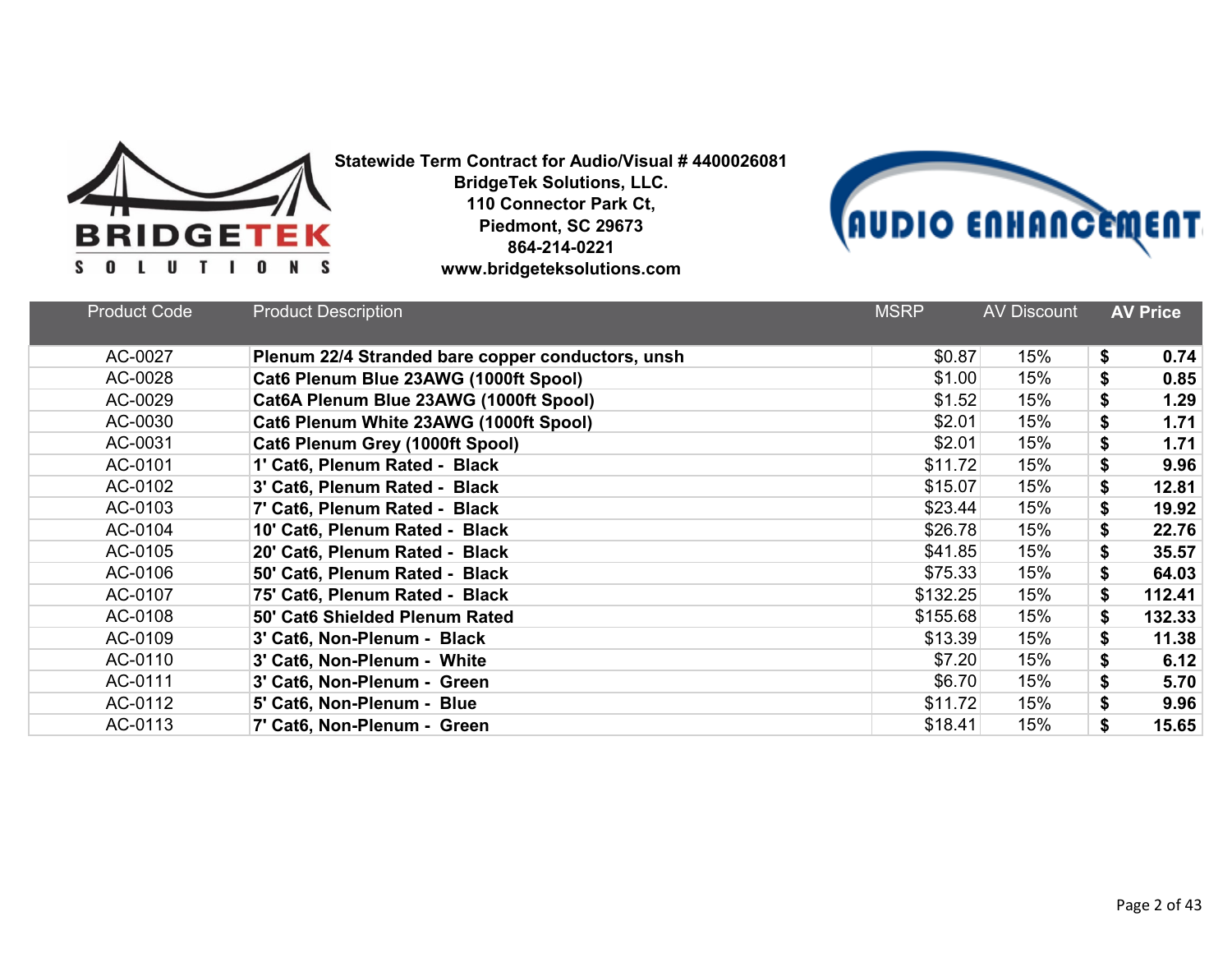



| <b>Product Code</b> | <b>Product Description</b>                           | <b>MSRP</b> | <b>AV Discount</b> | <b>AV Price</b> |
|---------------------|------------------------------------------------------|-------------|--------------------|-----------------|
| AC-0114             | 1' Cat6, Non-Plenum - Black                          | \$10.04     | 15%                | \$<br>8.53      |
| AC-0115             | 50' Cat6, Plenum Rated - Purple                      | \$55.24     | 15%                | \$<br>46.95     |
| AC-0116             | 35' Cat6, Plenum Rated - Purple                      | \$41.85     | 15%                | \$<br>35.57     |
| AC-0117             | 15' Cat6, Plenum Rated - Purple                      | \$25.11     | 15%                | \$<br>21.34     |
| AC-0118             | 1.5' Cat6, Plenum Rated - Purple                     | \$13.39     | 15%                | \$<br>11.38     |
| AC-0119             | 100' Cat6, Plenum Rated - Purple                     | \$98.77     | 15%                | \$<br>83.95     |
| AC-0120             | 1000' Spool Cat6, Plenum Rated - Purple              | \$716.47    | 15%                | \$<br>609.00    |
| AC-0121             | 50' Cat6, Plenum Rated - Yellow                      | \$58.59     | 15%                | \$<br>49.80     |
| AC-0122             | 50' Cat6, Plenum Rated - Green                       | \$58.59     | 15%                | \$<br>49.80     |
| AC-0123             | 50' Cat6, Plenum Rated - Orange                      | \$58.59     | 15%                | \$<br>49.80     |
| AC-0124             | 50' Cat6, Plenum Rated - White                       | \$58.59     | 15%                | \$<br>49.80     |
| AC-0125             | 3' Cat6, Plenum Rated - Grey                         | \$13.39     | 15%                | \$<br>11.38     |
| AC-0126             | 75' Cat6, Plenum Rated - Purple                      | \$88.72     | 15%                | \$<br>75.41     |
| AC-0128             | 25' Cat6, Plenum Rated - Purple                      | \$38.50     | 15%                | \$<br>32.73     |
| AC-0129             | 1' Cat6 Non-Plenum - Yellow                          | \$4.50      | 15%                | \$<br>3.83      |
| AC-0130             | 20' Cat6 Non-Plenum - White                          | \$23.44     | 15%                | \$<br>19.92     |
| AC-0131             | 20' Cat6 Plenum - White                              | \$36.58     | 15%                | \$<br>31.09     |
| AC-0132             | 7' Cat6 Plenum - Green                               | \$23.44     | 15%                | \$<br>19.92     |
| AC-0133             | 1' Cat6, Shielded Cable - Green                      | \$13.39     | 15%                | \$<br>11.38     |
| AC-0200             | 50' 3.5 Male to 3.5 Male Plenum Rated - Shielded     | \$68.63     | 15%                | \$<br>58.34     |
| AC-0201             | 3' 3.5 Male to 3.5 Male Plenum Rated - Shielded      | \$10.04     | 15%                | \$<br>8.53      |
| AC-0202             | 35' 3.5 Male to 3.5 Male Plenum Rated - Shielded - L | \$43.52     | 15%                | \$<br>36.99     |
| AC-0203             | 15' 3.5 Male to 3.5 Male CMG Rated - Shielded        | \$31.81     | 15%                | \$<br>27.04     |
| AC-0204             | 75' 3.5 Male to 3.5 Male Plenum Rated - Shielded     | \$110.48    | 15%                | \$<br>93.91     |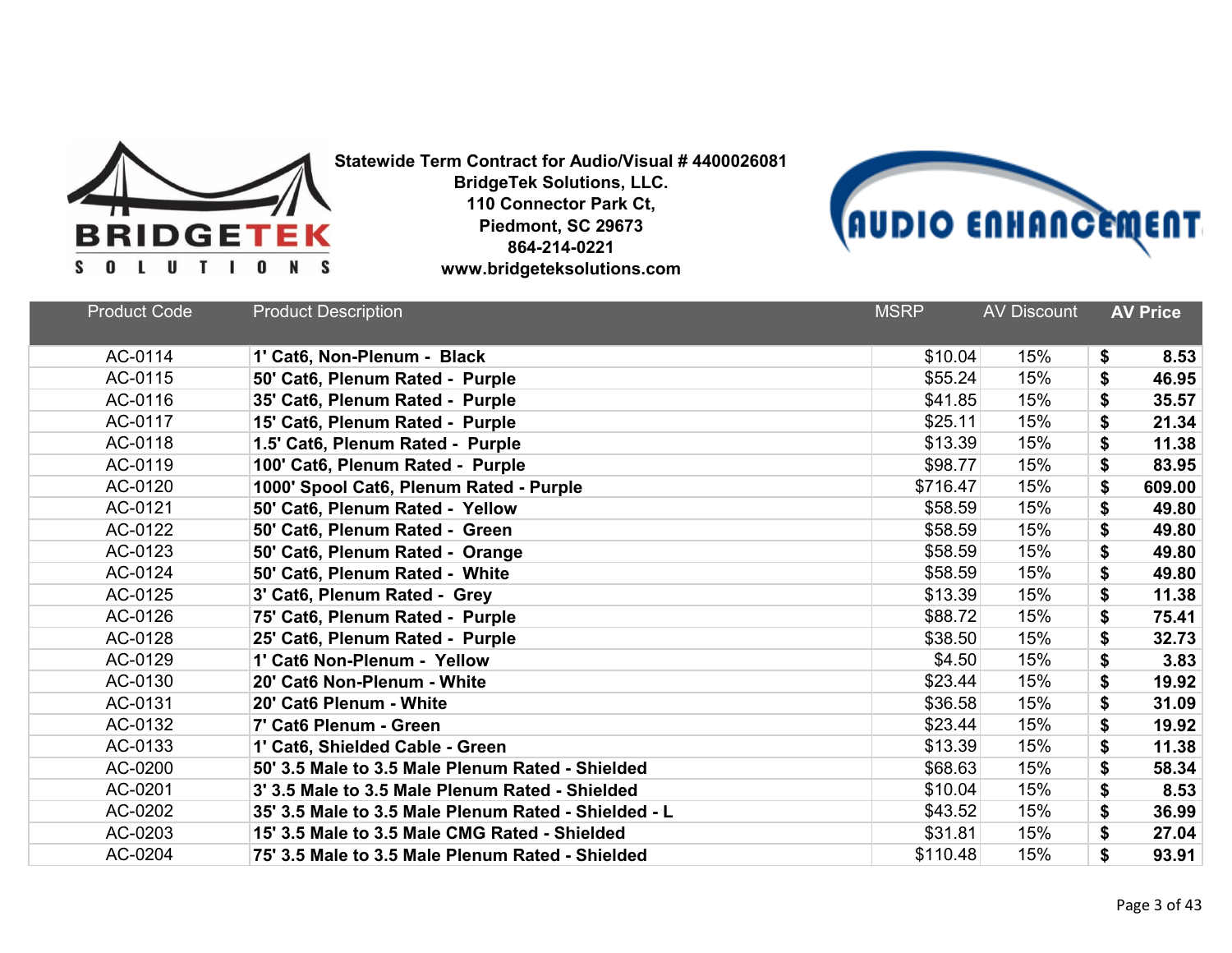



| <b>Product Code</b> | <b>Product Description</b>                            | <b>MSRP</b> | <b>AV Discount</b> | <b>AV Price</b> |
|---------------------|-------------------------------------------------------|-------------|--------------------|-----------------|
| AC-0205             | 1.5' 3.5 Male to 3.5 Male Non-Plenum - Shielded       | \$7.70      | 15%                | 6.55<br>\$      |
| AC-0206             | 15' 3.5 Male to 3.5 Male Plenum Rated - Shielded      | \$46.87     | 15%                | \$<br>39.84     |
| AC-0207             | 6' 3.5 Male to 3.5 Male Right Angle Connectors - Shie | \$13.39     | 15%                | \$<br>11.38     |
| AC-0208             | 12' 3.5 Male to 3.5 Male Right Angle Connectors - Sh  | \$51.89     | 15%                | \$<br>44.11     |
| AC-0209             | 50' 3.5/3.5 M/M Non-Plenum Shielded Cable             | \$36.83     | 15%                | 31.31<br>\$     |
| AC-0210             | 100' 3.5 Male to 3.5 Male Plenum Rated - Shielded     | \$147.31    | 15%                | \$<br>125.21    |
| AC-0211             | 24 VDC Output from Input Output (I/O Yellow Port) o   | \$58.59     | 15%                | \$<br>49.80     |
| AC-1001             | Power Supply, 24V, 2.5A                               | \$125.55    | 15%                | \$<br>106.72    |
| AC-1002             | Power Supply, Wall Mount 24VDC 2A                     | \$132.25    | 15%                | \$<br>112.41    |
| AC-1003             | 15', Plenum Power cable                               | \$23.44     | 15%                | \$<br>19.92     |
| AC-1004             | Mod PS for CA-60, 24V, 2.5A w/phnx conn               | \$125.55    | 15%                | \$<br>106.72    |
| AC-1005             | <b>Satellite Connector for 24V</b>                    | \$125.55    | 15%                | \$<br>106.72    |
| AC-1007             | <b>XDSolo Power Supply</b>                            | \$88.72     | 15%                | \$<br>75.41     |
| AC-1008             | <b>Phoenix to Barrel Connector</b>                    | \$3.85      | 15%                | \$<br>3.27      |
| AC-1009             | Power Supply, 24V 3.5A                                | \$80.35     | 15%                | \$<br>68.30     |
| AC-1010             | 35' Plnm Power 2.5mm x 5.5mm barrell to bare wire     | \$51.89     | 15%                | \$<br>44.11     |
| AC-1011             | 2 Pin Screw Terminal Power Connector                  | \$7.29      | 15%                | \$<br>6.20      |
| AC-1026             | 100', Cat6, Shielded w/ Molded Boot, Plenum           | \$292.95    | 15%                | \$<br>249.01    |
| AC-1027             | <b>MS-300 to Amplifier Cable</b>                      | \$27.62     | 15%                | \$<br>23.48     |
| AC-1028             | <b>MS-300 to XD Receiver Cable</b>                    | \$15.07     | 15%                | \$<br>12.81     |
| AC-2000             | Locking cable connector                               | \$25.11     | 15%                | \$<br>21.34     |
| AC-2001             | 6' M/F XLR to XLR Patch Cable                         | \$33.48     | 15%                | \$<br>28.46     |
| AC-2002             | 3' M/F XLR to XLR                                     | \$38.50     | 15%                | \$<br>32.73     |
| AC-2003             | 25ft Coaxial Cable, BNC to BNC connection             | \$107.14    | 15%                | \$<br>91.07     |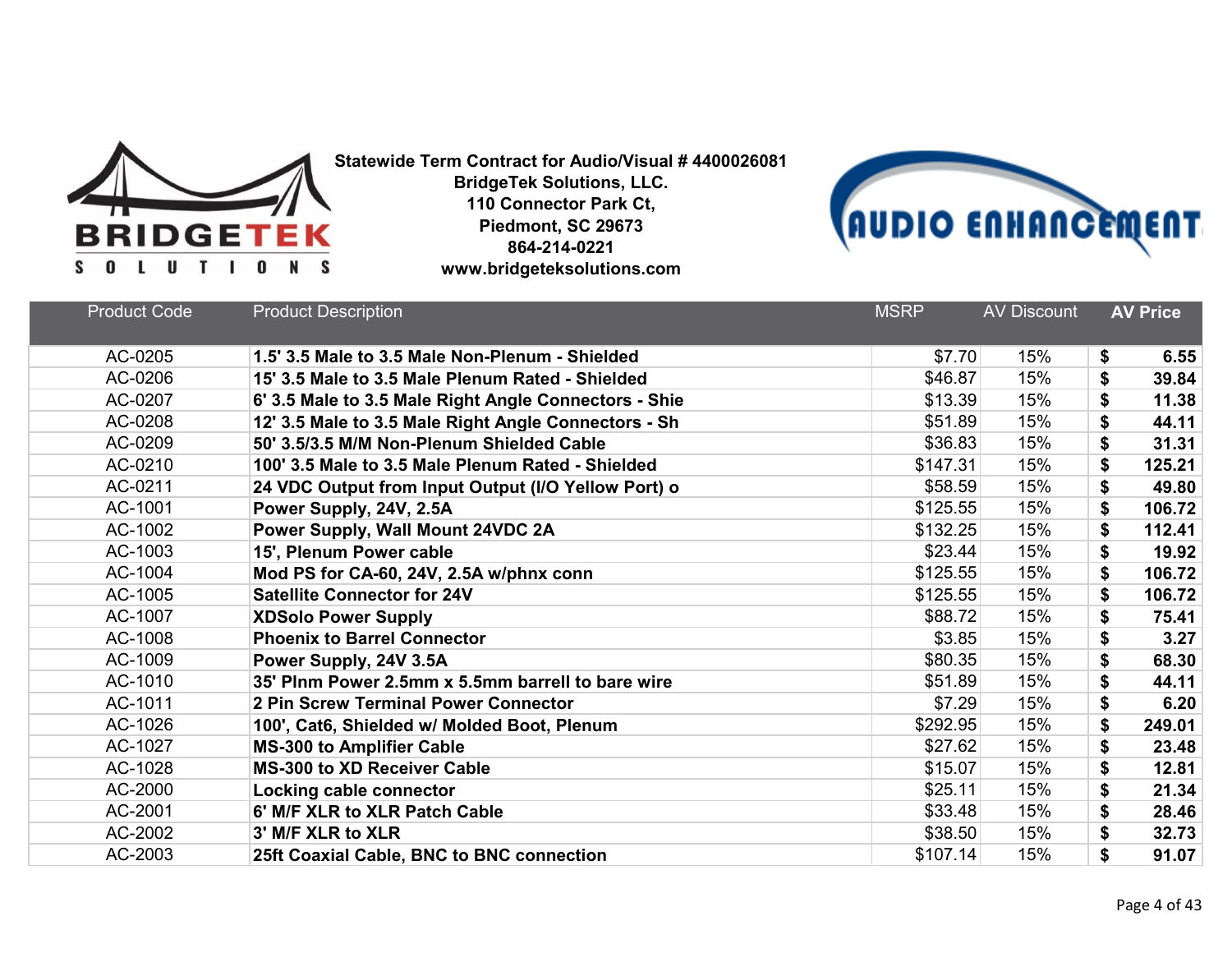



| <b>Product Code</b> | <b>Product Description</b>                      | <b>MSRP</b> | <b>AV Discount</b> | <b>AV Price</b> |
|---------------------|-------------------------------------------------|-------------|--------------------|-----------------|
|                     |                                                 |             |                    |                 |
| AC-2004             | <b>Neutrik connector</b>                        | \$28.46     | 15%                | 24.19           |
| AC-2005             | Wall Spkr Bracket pair (Black), SS7322B         | \$185.81    | 15%                | 157.94          |
| AC-2007             | SVGA 50' HD15 Male/Male Coax w/ferrite Non-Plnm | \$87.05     | 15%                | 73.99           |
| AC-2008             | 10' USB 2.0 Type A Male to Type A Male          | \$8.37      | 15%                | 7.11            |
| AC-2009             | 22/2 Solid bare copper conductors               | \$1.00      | 15%                | 0.85            |
| AC-2010             | 3' High Speed HDMI 24AWG CL2 w/net Jacket       | \$15.07     | 15%                | 12.81           |
| AC-2011             | 6' High Speed HDMI No Ferrite Bead              | \$21.76     | 15%                | 18.50           |
| AC-2012             | 6' High Speed HDMI 28AWG w/ Ferrite Bead        | \$11.72     | 15%                | 9.96            |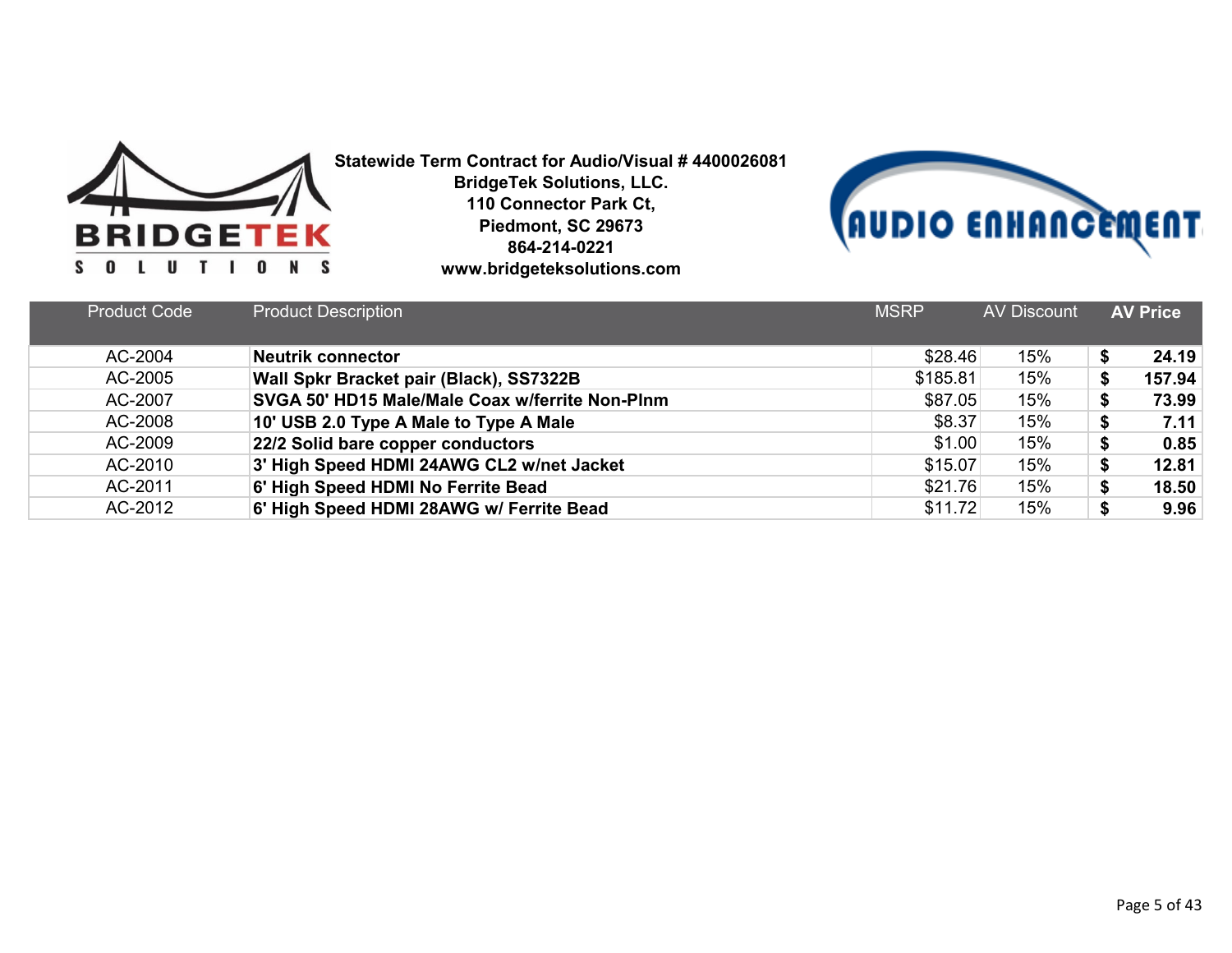



| <b>Product Code</b> | <b>Product Description</b>                          | <b>MSRP</b> | <b>AV Discount</b> | <b>AV Price</b> |
|---------------------|-----------------------------------------------------|-------------|--------------------|-----------------|
| AC-2013             | 6' USB 2.0, Type A Male/Type A Male                 | \$10.04     | 15%                | \$<br>8.53      |
| AC-2014             | 50' HDMI High Speed Plnm M/M Cable                  | \$535.68    | 15%                | \$<br>455.33    |
| AC-2015             | <b>VGA Hood Cable Mount</b>                         | \$15.07     | 15%                | \$<br>12.81     |
| AC-2016             | 50' HDMI/HDMI Standard Speed, M/M 22AWG             | \$267.84    | 15%                | \$<br>227.66    |
| AC-2017             | 1' High Speed HDMI, No Ferrite Bead, 24 AWG CL2 w   | \$25.11     | 15%                | \$<br>21.34     |
| AC-2018             | <b>DB9 female to Terminal Block Connector</b>       | \$38.50     | 15%                | \$<br>32.73     |
| AC-2019             | 3' USB 2.0 A Male/B Male, Black                     | \$8.37      | 15%                | \$<br>7.11      |
| AC-2020             | 3' High Speed HDMI Cable, 4k, CL2                   | \$21.76     | 15%                | \$<br>18.50     |
| AC-2021             | <b>DB9 male to Terminal Block Connector</b>         | \$20.93     | 15%                | \$<br>17.79     |
| AC-2022             | <b>Jumper Cable for Grounding Amplifier</b>         | \$28.46     | 15%                | \$<br>24.19     |
| AC-2023             | 1x2 Plnm Ceiling Storage Box                        | \$719.82    | 15%                | \$<br>611.85    |
| AC-2024             | <b>Whiteboard Mount</b>                             | \$451.98    | 15%                | \$<br>384.18    |
| AC-2026             | 1x2 Plnm Ceiling Box w/ Punched Lid Receiver, and C | \$719.82    | 15%                | \$<br>611.85    |
| AC-2027             | <b>Ambient Ceiling mic w/Retention Ring</b>         | \$142.29    | 15%                | \$<br>120.95    |
| AC-2028             | <b>Uni-Directional Headset Microphone</b>           | \$184.14    | 15%                | \$<br>156.52    |
| AC-2029             | Lanyard for MTD-09 and STD-14 Mics                  | \$16.74     | 15%                | \$<br>14.23     |
| AC-2030             | <b>MTD-09 Belt Clip</b>                             | \$7.70      | 15%                | \$<br>6.55      |
| AC-2031             | Jumpers for Amplifiers with WMT IR                  | \$3.85      | 15%                | \$<br>3.27      |
| AC-2032             | Mic Holder for Handheld (SHH-14) Mic                | \$66.96     | 15%                | \$<br>56.92     |
| AC-2033             | AEBC-07 Dual chrgr for AERC-07/AEH-07               | \$125.55    | 15%                | \$<br>106.72    |
| AC-2034             | RB-10-chrgr for IRB-10C/IRH-10C/IRH-GPc             | \$97.09     | 15%                | \$<br>82.53     |
| AC-2035             | <b>BC-4 For NMH-AA and NMH-9 Batts</b>              | \$66.96     | 15%                | \$<br>56.92     |
| AC-2037             | 50' Plenum Power Cable w/ barrel connector          | \$88.72     | 15%                | \$<br>75.41     |
| AC-2038             | 1.5' RR Flying Lead HD15 (VGA)+3.5                  | \$66.96     | 15%                | \$<br>56.92     |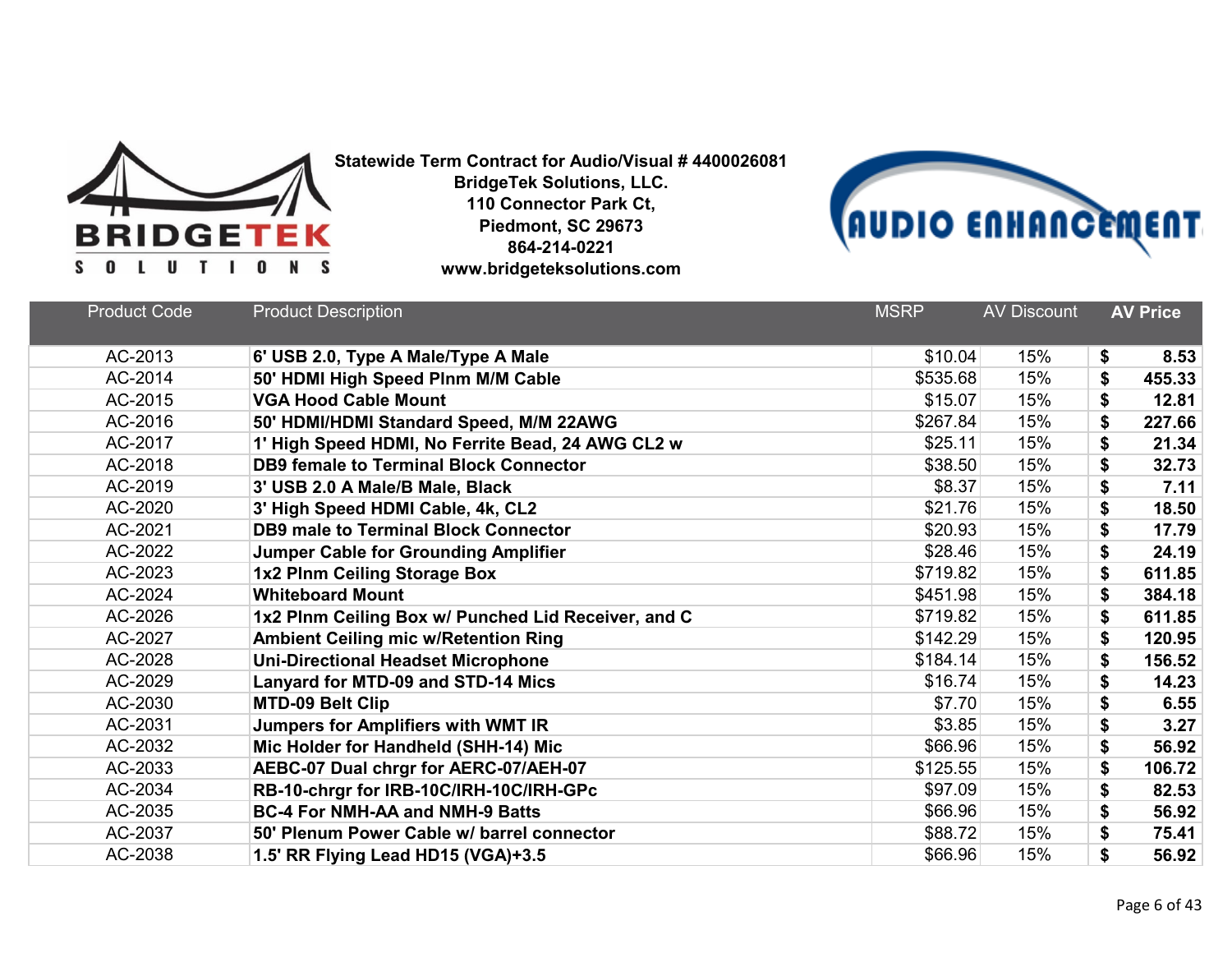



| <b>Product Code</b> | <b>Product Description</b>                           | <b>MSRP</b> | <b>AV Discount</b> | <b>AV Price</b> |
|---------------------|------------------------------------------------------|-------------|--------------------|-----------------|
| AC-2039             | 3' 1/4" to RCA Patch Cable                           | \$28.46     | 15%                | \$<br>24.19     |
| AC-2040             | 100' Dual RCA cable to 3.5                           | \$98.77     | 15%                | \$<br>83.95     |
| AC-2041             | 2 RCA M 3.5mm/Stereo F Y adapter                     | \$11.72     | 15%                | \$<br>9.96      |
| AC-2042             | 2 RCA F 3.5mm/Stereo M Y adapter                     | \$7.70      | 15%                | 6.55<br>\$      |
| AC-2043             | 14" 1 to 4 power cord splitter                       | \$58.59     | 15%                | \$<br>49.80     |
| AC-2044             | <b>Binder for Manuals</b>                            | \$41.85     | 15%                | \$<br>35.57     |
| AC-2045             | Keystone Jack, 3.5mm Stereo, flush type (white)      | \$10.04     | 15%                | \$<br>8.53      |
| AC-2046             | 35' VGA M/M CMG w/Low Profile Connectors             | \$77.00     | 15%                | \$<br>65.45     |
| AC-2047             | Cable, 15', USB 2.0 A Male to Mini-B 5pin Male, 28/2 | \$10.04     | 15%                | \$<br>8.53      |
| AC-2048             | 1.5' 3.5mm F Panel-Mount to M 3.5mm                  | \$35.15     | 15%                | \$<br>29.88     |
| AC-2049             | <b>Pyle Ground Loop Isolator- 3.5MM Stereo</b>       | \$35.15     | 15%                | \$<br>29.88     |
| AC-2050             | Snap-In USB A/B Female Keystone                      | \$23.44     | 15%                | 19.92           |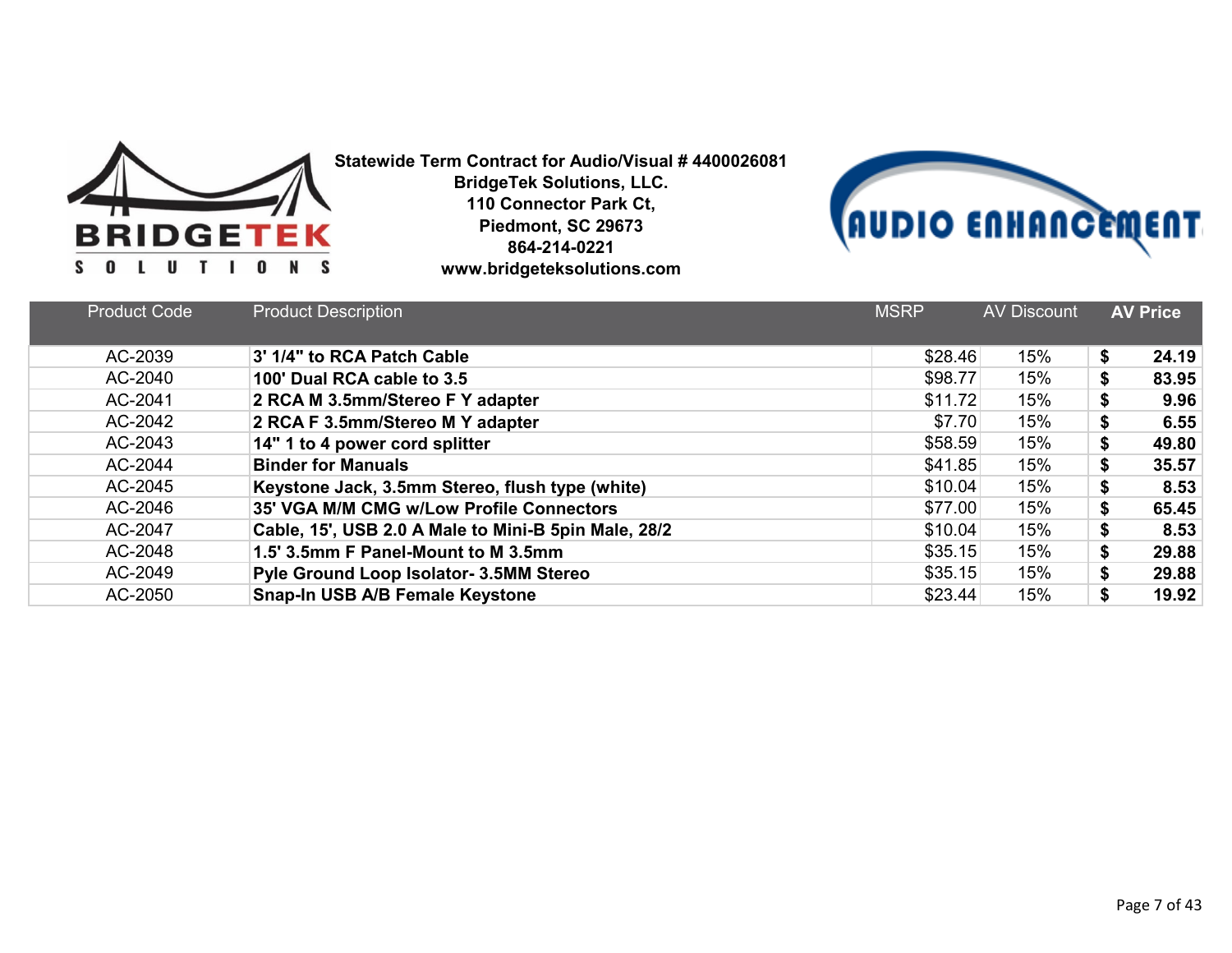



| <b>Product Code</b> | <b>Product Description</b>                         | <b>MSRP</b> | <b>AV Discount</b> | <b>AV Price</b> |
|---------------------|----------------------------------------------------|-------------|--------------------|-----------------|
| AC-2051             | One 3.5mm M/Two 3.5mm F Stereo Y Adapter           | \$11.72     | 15%                | \$<br>9.96      |
| AC-2052             | 3.5mm F/F Coupler, Barrel Connector                | \$23.10     | 15%                | \$<br>19.64     |
| AC-2053             | 39' USB 2.0 A/A Booster Cable                      | \$97.09     | 15%                | \$<br>82.53     |
| AC-2054             | 6' DB9, Female to Female, Beige                    | \$18.41     | 15%                | \$<br>15.65     |
| AC-2055             | 6' Coaxial Cable, Black, BNC Male, Copper Stranded | \$25.11     | 15%                | \$<br>21.34     |
| AC-2056             | 50' RapidRun Multi-Format Plnm CMP-Rated           | \$535.68    | 15%                | \$<br>455.33    |
| AC-2057             | RR HDMI Flying Lead use w/ Opt Runner              | \$184.14    | 15%                | \$<br>156.52    |
| AC-2058             | 6' 3.5 Male to 2 RCA Male Y Adapter                | \$10.04     | 15%                | \$<br>8.53      |
| AC-2059             | 1' RJ45 to 3.5MM M/M For Hydra II                  | \$11.72     | 15%                | \$<br>9.96      |
| AC-2060             | 6' 3.5mm M/M Stereo, Non-Plenum                    | \$10.88     | 15%                | \$<br>9.25      |
| AC-2061             | 50' 3.5M/3.5M Right Angle Shielded                 | \$66.96     | 15%                | \$<br>56.92     |
| AC-2062             | <b>HDMI Adapter - Lenovo</b>                       | \$32.14     | 15%                | \$<br>27.32     |
| AC-2063             | 10' Digital Optical Audio Cable, White             | \$25.11     | 15%                | \$<br>21.34     |
| AC-2064             | 35' HDMI, Plenum Rated                             | \$403.43    | 15%                | \$<br>342.92    |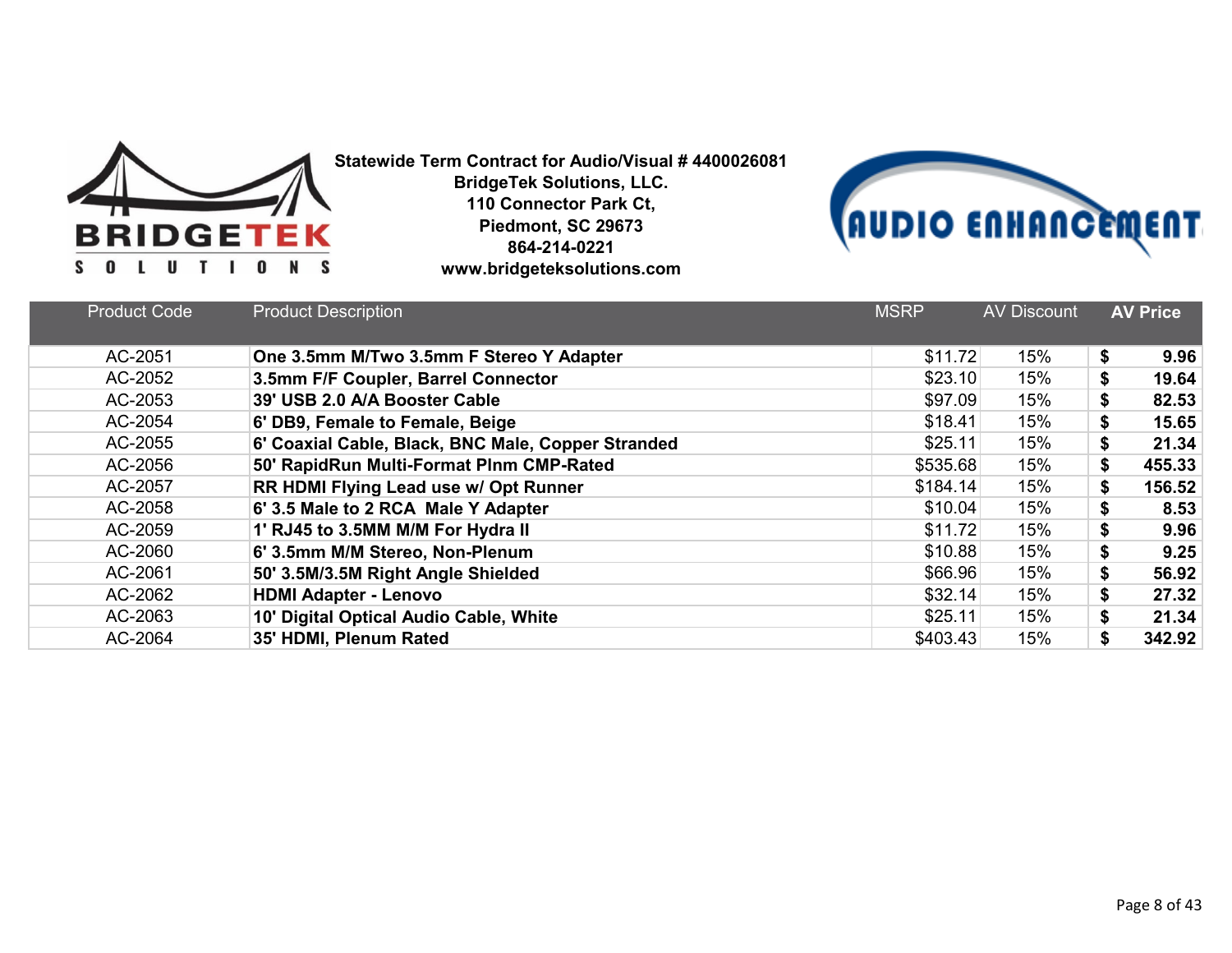



| <b>Product Code</b> | <b>Product Description</b>                              | <b>MSRP</b> | <b>AV Discount</b> | <b>AV Price</b> |
|---------------------|---------------------------------------------------------|-------------|--------------------|-----------------|
| AC-2065             | <b>Stand Alone Lecture Capture USB to BEAM-Pro, BEA</b> | \$326.43    | 15%                | \$<br>277.47    |
| AC-2066             | <b>Satellite Adapter</b>                                | \$125.55    | 15%                | \$<br>106.72    |
| AC-2067             | Sensor, Hydra II Adapter                                | \$184.14    | 15%                | \$<br>156.52    |
| AC-2068             | <b>Switch Button with Surface box for SAFE</b>          | \$97.09     | 15%                | \$<br>82.53     |
| AC-2070             | <b>MS-450 Pre-Amp Board</b>                             | \$40.18     | 15%                | \$<br>34.15     |
| AC-2071             | M5 screw & nut for appliance rack                       | \$1.34      | 15%                | \$<br>1.14      |
| AC-2072             | 1' Velcro tie Hook & Loop Blk 50lb max                  | \$4.19      | 15%                | \$<br>3.56      |
| AC-2073             | <b>XDSolo Wall Mount Bracket (Black)</b>                | \$143.96    | 15%                | \$<br>122.37    |
| AC-2074             | MaxBlox 3.5mm st.pnl mt(f) to termblock                 | \$17.58     | 15%                | \$<br>14.94     |
| AC-2075             | HS-12 Headworn Microphone - Behind the head             | \$184.14    | 15%                | \$<br>156.52    |
| AC-2077             | 6', Single RCA to dual stripped ends                    | \$25.11     | 15%                | \$<br>21.34     |
| AC-2078             | 35', HDMI, Active High Speed, In-Wall, CL3 Rated        | \$234.36    | 15%                | \$<br>199.21    |
| AC-2079             | 2x2 Plenum Ceiling Storage Box                          | \$1,146.69  | 15%                | \$<br>974.69    |
| AC-2080             | 1x2 Plenum Ceiling Storage Box w/ Punched Lid Rece      | \$719.82    | 15%                | \$<br>611.85    |
| AC-2081             | <b>Cover Panel for Wall Box XD Receiver Opening</b>     | \$20.09     | 15%                | \$<br>17.08     |
| AC-2082             | Wall Box Enclosure XD w/ Decora Cutout, Lock, & Lat     | \$232.69    | 15%                | \$<br>197.79    |
| AC-2083             | <b>Indoor Flush Mount Strobe, Green</b>                 | \$418.50    | 15%                | \$<br>355.73    |
| AC-2084             | <b>BEAM-Pro Vertical Stand Assembly Instructions</b>    | \$1.84      | 15%                | \$<br>1.56      |
| AC-2085             | 18" RS232 for Enclosure                                 | \$11.72     | 15%                | \$<br>9.96      |
| AC-2086             | Cable, 6", 3.5 M to 3.5 M for use with Mic360           | \$5.02      | 15%                | \$<br>4.27      |
| AC-2088             | DB9 male to RJ45 connector                              | \$25.95     | 15%                | \$<br>22.06     |
| AC-2089             | 100' 3.5mm M/F Stereo Cable                             | \$92.07     | 15%                | \$<br>78.26     |
| AC-2092             | <b>Adapter Cable for iTC-1</b>                          | \$58.59     | 15%                | \$<br>49.80     |
| AC-2093             | <b>Ambient Noise Sensor/Mic</b>                         | \$927.40    | 15%                | \$<br>788.29    |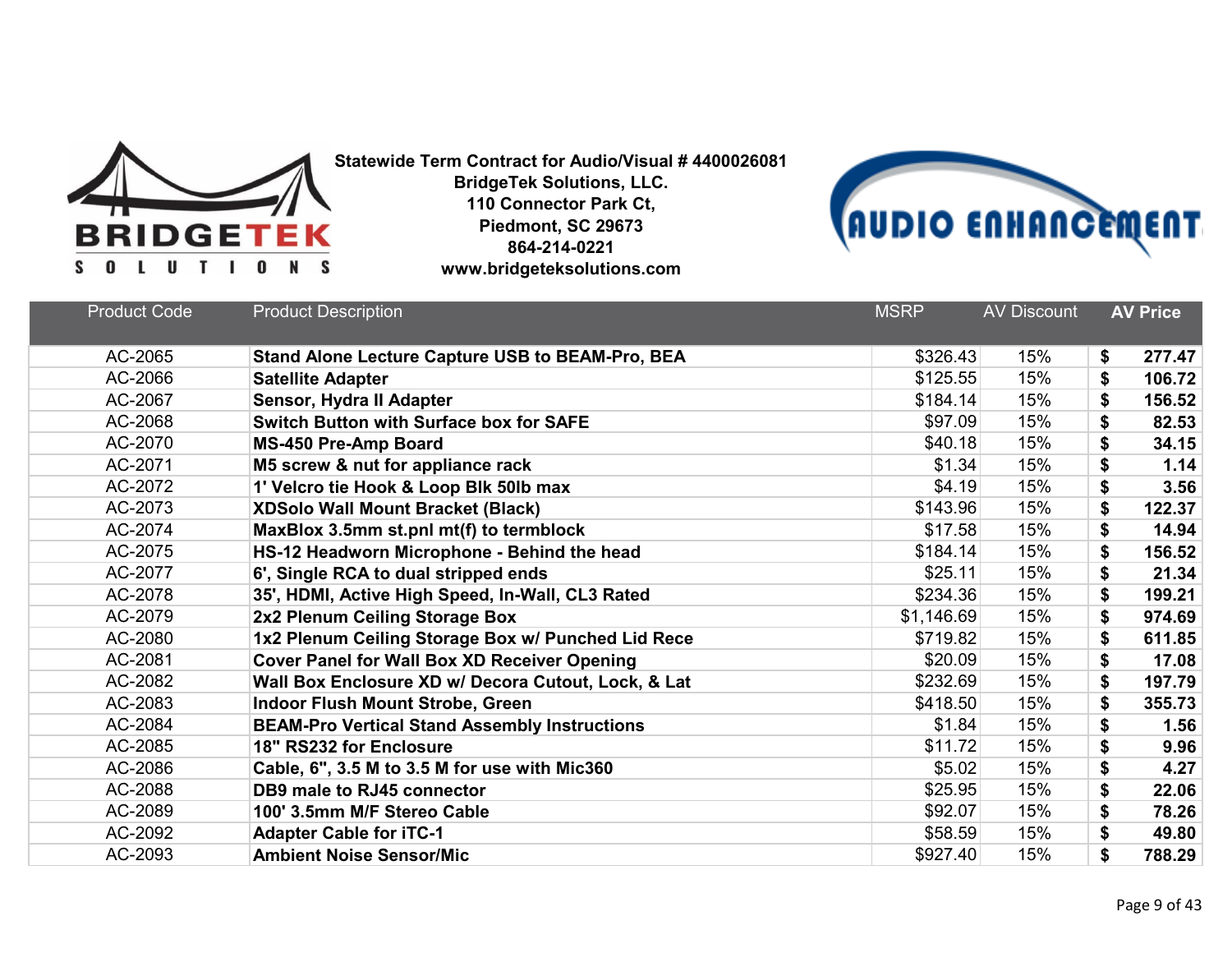



| <b>Product Code</b> | <b>Product Description</b>                            | <b>MSRP</b> | <b>AV Discount</b> | <b>AV Price</b> |
|---------------------|-------------------------------------------------------|-------------|--------------------|-----------------|
| AC-2094             | 3.5 M/F Right Angle Adapter                           | \$22.60     | 15%                | \$<br>19.21     |
| AC-2095             | Multi Strobe Adapter Only (Use Kit AC-9003)           | \$359.91    | 15%                | \$<br>305.92    |
| AC-2097             | <b>Amber Strobe for Strobe Assembly</b>               | \$28.46     | 15%                | \$<br>24.19     |
| AC-2101             | MS-500/300 Multi Ambient Microphone Adapter           | \$326.43    | 15%                | \$<br>277.47    |
| AC-2102             | Multi-Color Beacon / Strobe (Custom Pro Req)          | \$1,322.46  | 15%                | \$<br>1,124.09  |
| AC-2103             | <b>Dolphin Super B Connector</b>                      | \$0.27      | 15%                | \$<br>0.23      |
| AC-2104             | <b>EduCamPTZ Audio Wiring Instructions</b>            | \$0.42      | 15%                | \$<br>0.36      |
| AC-2105             | <b>Neutrik connector</b>                              | \$7.95      | 15%                | \$<br>6.76      |
| AC-2106             | Wall Spkr Bracket pair (Black), SS7914B               | \$234.36    | 15%                | \$<br>199.21    |
| AC-2107             | 2x2 Ceiling Storage Box                               | \$2,427.30  | 15%                | \$<br>2,063.21  |
| AC-2108             | <b>4K 1x4 HDMI Splitter</b>                           | \$108.81    | 15%                | \$<br>92.49     |
| AC-2109             | 72.5"x116" Electric Projector Screen                  | \$3,766.50  | 15%                | \$<br>3,201.53  |
| AC-2110             | FSR CB-225 2x2 Ceiling Enclosure                      | \$2,167.83  | 15%                | \$<br>1,842.66  |
| AC-2111             | 12' 3.5 Male to 2 RCA Male Cable                      | \$16.74     | 15%                | \$<br>14.23     |
| AC-2112             | RJ45 Right Angle Panel Mount Pass Through - Shielde   | \$42.69     | 15%                | \$<br>36.29     |
| AC-2113             | <b>Indoor Flush Mount Strobe, Blue</b>                | \$418.50    | 15%                | \$<br>355.73    |
| AC-2114             | <b>Indoor Flush Mount Strobe, Amber</b>               | \$418.50    | 15%                | \$<br>355.73    |
| AC-2115             | 1.5 Foot (18 Inch) 3.5Male to 3.5Male Right Angle, Sh | \$12.14     | 15%                | \$<br>10.32     |
| AC-2116             | 3 Foot (36 Inch) 3.5Male to 3.5Male Right Angle, Shie | \$9.21      | 15%                | \$<br>7.83      |
| AC-2117             | DB9 male to RJ45 Adapter - Hitachi Projector to MS5   | \$16.74     | 15%                | \$<br>14.23     |
| AC-2118             | <b>Two-Screw Terminal Block for Cutover</b>           | \$10.88     | 15%                | \$<br>9.25      |
| AC-2122             | <b>Label for Classroom Wall Enclosure</b>             | \$1.00      | 15%                | \$<br>0.85      |
| AC-2123             | 2x2 Plenum Ceiling Storage Box                        | \$1,146.69  | 15%                | \$<br>974.69    |
| AC-2125             | 2x2 Plenum Ceiling Storage Box, Camera and Receive    | \$1,146.69  | 15%                | \$<br>974.69    |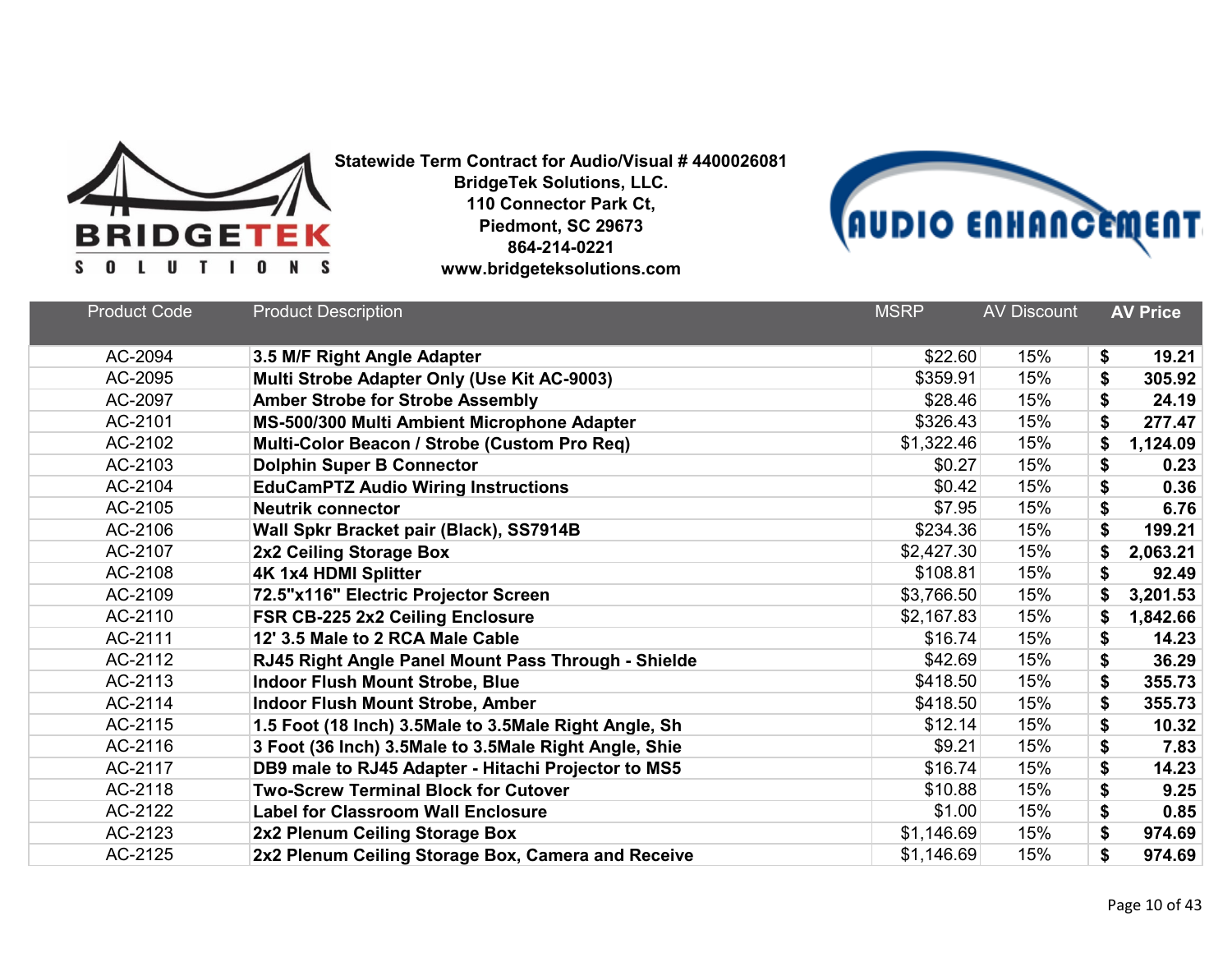



| <b>Product Code</b> | <b>Product Description</b>                            | <b>MSRP</b> | <b>AV Discount</b> | <b>AV Price</b> |
|---------------------|-------------------------------------------------------|-------------|--------------------|-----------------|
| AC-2126             | <b>Amber Strobe for Strobe</b>                        | \$48.55     | 15%                | \$<br>41.27     |
| AC-2127             | <b>Blue Strobe for Strobe</b>                         | \$48.55     | 15%                | \$<br>41.27     |
| AC-3000             | Non-Metallic Classroom Enclosure w/ Keyed Lock an     | \$232.69    | 15%                | \$<br>197.79    |
| AC-3001             | <b>Keyed Lock for AE Wall Box</b>                     | \$48.55     | 15%                | \$<br>41.27     |
| AC-3002             | <b>Camera Junction Backbox</b>                        | \$82.03     | 15%                | \$<br>69.73     |
| AC-3003             | Install screws XD Rec & Amp                           | \$0.22      | 15%                | \$<br>0.19      |
| AC-3005             | <b>Custom Cart Mount Uprights</b>                     | \$100.44    | 15%                | \$<br>85.37     |
| AC-3006             | <b>Cart Mount Bracket for BEAM-Pro</b>                | \$92.07     | 15%                | \$<br>78.26     |
| AC-3007             | <b>Wall Mount Bracket for BEAM-Pro</b>                | \$225.99    | 15%                | \$<br>192.09    |
| AC-3008             | <b>BEAM-Pro Vertical Stand</b>                        | \$309.69    | 15%                | \$<br>263.24    |
| AC-3009             | <b>Aluminum Spacer</b>                                | \$5.86      | 15%                | \$<br>4.98      |
| AC-3010             | <b>Phillips Pan Head Machine Screw</b>                | \$5.86      | 15%                | \$<br>4.98      |
| AC-3011             | <b>Plain Split Lock Washer</b>                        | \$1.59      | 15%                | \$<br>1.35      |
| AC-3012             | <b>Steel Fender Washer</b>                            | \$3.10      | 15%                | \$<br>2.64      |
| AC-3013             | <b>Polyester Felt Tape</b>                            | \$1.78      | 15%                | \$<br>1.51      |
| AC-3015             | <b>Vertical Pole Mount and End Cap</b>                | \$159.03    | 15%                | 135.18<br>\$    |
| AC-3016             | <b>Back Leg, Vertical Stand Bracket for BEAM-Pro</b>  | \$28.46     | 15%                | \$<br>24.19     |
| AC-3017             | Left Leg, Vertical Stand Bracket for BEAM-Pro         | \$35.15     | 15%                | \$<br>29.88     |
| AC-3018             | <b>Right Leg, Vertical Stand Bracket for BEAM-Pro</b> | \$35.15     | 15%                | \$<br>29.88     |
| AC-3019             | <b>Rubber Feet</b>                                    | \$1.59      | 15%                | \$<br>1.35      |
| AC-3020             | 8-32 Screws for Vertical Stand Feet                   | \$1.51      | 15%                | \$<br>1.28      |
| AC-3021             | 5/16"-18 Screw 1-1/4" Long-Verticle Pole              | \$2.09      | 15%                | \$<br>1.78      |
| AC-3022             | <b>BEAM-Pro Mounting Screw</b>                        | \$4.19      | 15%                | \$<br>3.56      |
| AC-3023             | <b>BEAM-Pro Mounting Washer</b>                       | \$0.75      | 15%                | \$<br>0.64      |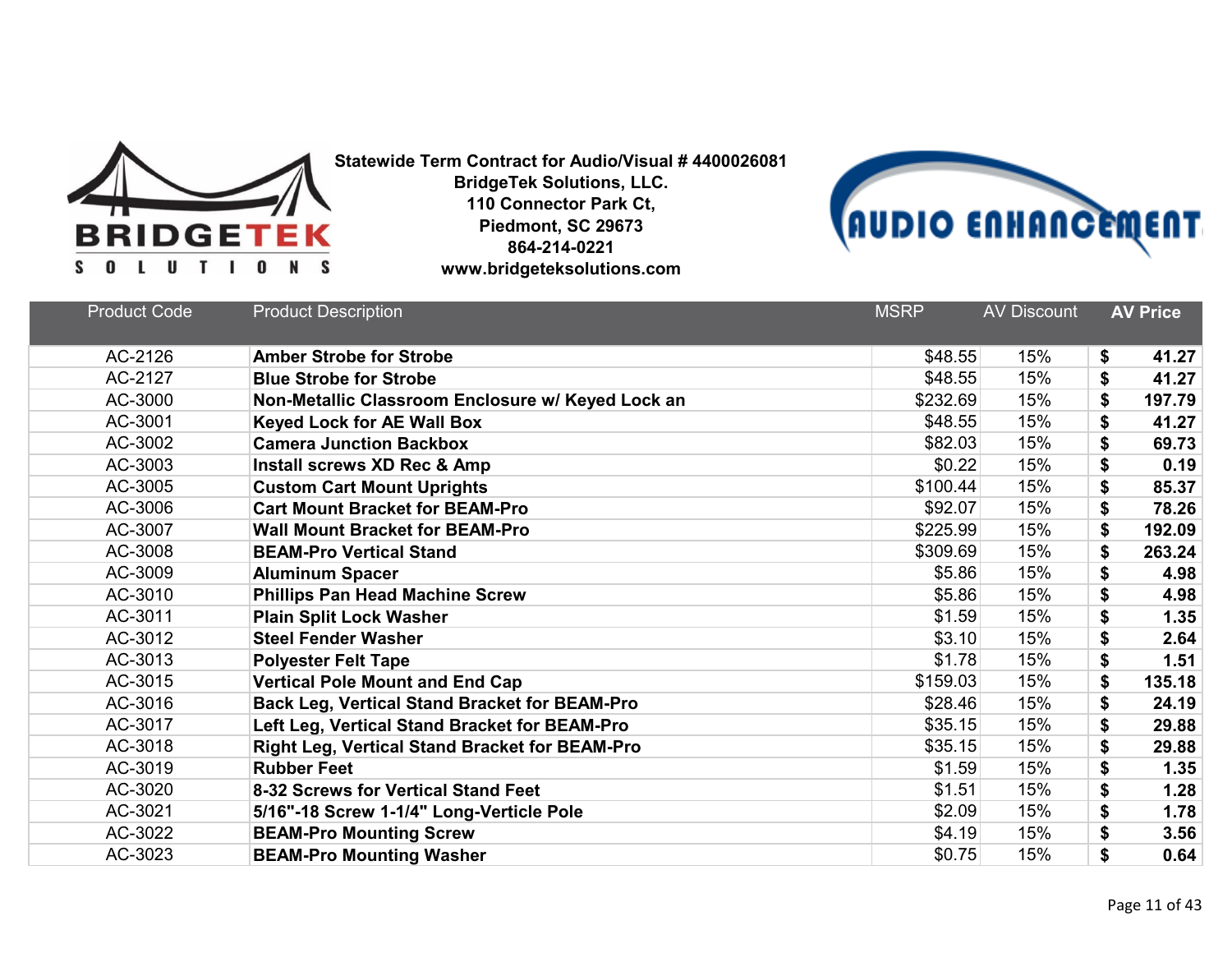



| <b>Product Code</b> | <b>Product Description</b>                              | <b>MSRP</b> | <b>AV Discount</b> | <b>AV Price</b> |
|---------------------|---------------------------------------------------------|-------------|--------------------|-----------------|
| AC-3027             | <b>EPIC Console Paging Mic XLR Bracket VESA</b>         | \$242.73    | 15%                | \$<br>206.32    |
| AC-3028             | <b>Latch Version 2 for AE Wall Box</b>                  | \$10.46     | 15%                | \$<br>8.89      |
| AC-3029             | <b>Catch Version 2 for AE Wall Box</b>                  | \$7.53      | 15%                | \$<br>6.40      |
| AC-3030             | 6" Round 1/4" Steel 'Elephant' Feet BEAM-Pro Portab     | \$33.98     | 15%                | \$<br>28.88     |
| AC-3068             | M4 Flat Head Black Screw 12mm Long - EPIC Console       | \$0.59      | 15%                | \$<br>0.50      |
| AC-3072             | <b>BEAM Wall Mount Bracket - VESA Standard Mount (1</b> | \$41.85     | 15%                | \$<br>35.57     |
| AC-3116             | <b>BLEND Box</b>                                        | \$41.85     | 15%                | \$<br>35.57     |
| AC-4500             | XD Pairing Button Install Guide (for PA-0215)           | \$2.76      | 15%                | \$<br>2.35      |
| AC-9001             | <b>Enclosed Wall Mount Box KIT</b>                      | \$232.69    | 15%                | \$<br>197.79    |
| AC-9002             | <b>Enclosed Wall Box w/ Decora Cutout Kit</b>           | \$232.69    | 15%                | \$<br>197.79    |
| AC-9003             | <b>Multiple LED Strobe Adapter for MS-500</b>           | \$523.88    | 15%                | \$<br>445.30    |
| AM-0013             | EPIC Common Zone Amplifier 2 X 300W 70/100V, 2U         | \$1,495.00  | 15%                | \$<br>1,270.75  |
| AM-0100             | <b>CA-50A</b>                                           | \$435.24    | 15%                | \$<br>369.95    |
| AM-0101             | <b>CA-60</b>                                            | \$485.46    | 15%                | 412.64<br>\$    |
| AM-0102             | <b>CA-60A Classroom Amplifier</b>                       | \$318.06    | 15%                | \$<br>270.35    |
| AM-0105             | <b>Prime Amplifier</b>                                  | \$878.85    | 15%                | 747.02<br>\$    |
| AM-0200             | <b>CA-30</b>                                            | \$468.72    | 15%                | \$<br>398.41    |
| AM-0203             | <b>CA-30A Classroom Amplifier</b>                       | \$184.14    | 15%                | \$<br>156.52    |
| AM-0300             | <b>GL-300 Classroom Amplifier</b>                       | \$1,268.89  | 15%                | \$<br>1,078.56  |
| AM-0301             | <b>MS-300 Network Interface</b>                         | \$920.70    | 15%                | 782.60<br>\$    |
| AM-0302             | MS-250, SAFE System                                     | \$1,138.32  | 15%                | \$<br>967.57    |
| AM-0303             | Network, Interface, MS-250P                             | \$1,138.32  | 15%                | \$<br>967.57    |
| AM-0306             | <b>MS-300af Network Interface</b>                       | \$920.70    | 15%                | \$<br>782.60    |
| AM-0500             | <b>MS-500 POE Network Classroom Amplifier</b>           | \$2,112.59  | 15%                | 1,795.70<br>\$  |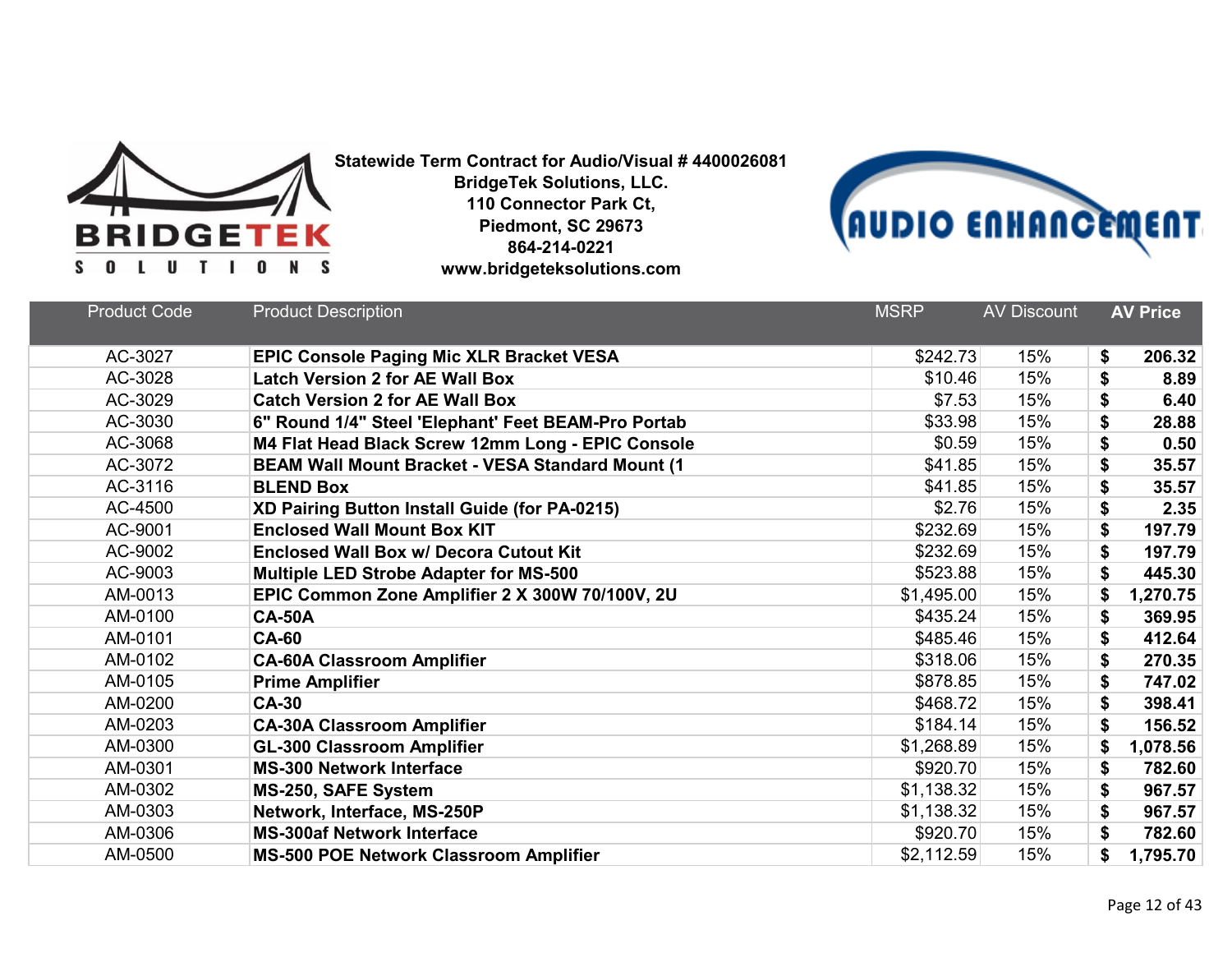



| <b>Product Code</b> | <b>Product Description</b>                          | <b>MSRP</b> | <b>AV Discount</b> | <b>AV Price</b> |
|---------------------|-----------------------------------------------------|-------------|--------------------|-----------------|
|                     |                                                     |             |                    |                 |
| AM-0502             | <b>Amp, MS-450</b>                                  | \$2,410.56  | 15%                | 2,048.98<br>\$  |
| AM-0503             | <b>MS-450BB</b>                                     | \$2,410.56  | 15%                | 2,048.98<br>S   |
| AM-1000             | EPIC Common Zone Amplifier 2 X 40W 70/100V, 1U H    | \$820.26    | 15%                | \$<br>697.22    |
| AM-1001             | EPIC Common Zone Amplifier 2 X 80W 70/100V, 1U H    | \$1,004.40  | 15%                | \$<br>853.74    |
| AM-1002             | EPIC Common Zone Amplifier 1 X 40W 70/100V, 1U H    | \$503.87    | 15%                | 428.29<br>\$    |
| AM-1003             | EPIC Common Zone Amplifier 1 X 80W 70/100V, 1U H    | \$840.35    | 15%                | \$<br>714.30    |
| AM-1004             | EPIC Common Zone Mixer/Amplifier 2 X 80W 70/100     | \$1,523.34  | 15%                | \$<br>1,294.84  |
| AM-1005             | EPIC Common Zone Mixer/Amplifier 2 X 120W 70/10     | \$1,657.26  | 15%                | \$<br>1,408.67  |
| AM-1006             | 8-Channel analog break-in box w/ BLU link & switcha | \$1,389.42  | 15%                | 1,181.01<br>\$  |
| AM-1007             | EPIC Common Zone Mixer/Amplifier 1 x 80 W 70/100    | \$1,255.50  | 15%                | 1,067.18<br>\$  |
| AM-1008             | EPIC Common Zone Mixer/Amplifier 1 x 120W 70/10     | \$1,473.12  | 15%                | \$<br>1,252.15  |
| AM-1009             | 120 Watt Stretegy Series Mixer Amp w/6 channel inp  | \$1,255.50  | 15%                | 1,067.18<br>\$  |
| AM-1010             | EPIC Common Zone Amplifier 1 X 120W 70/100V, 1U     | \$1,071.36  | 15%                | 910.66<br>\$    |
| AM-1011             | EPIC Common Zone Amplifier 2 X 120W 70/100V, 1U     | \$1,473.12  | 15%                | 1,252.15<br>\$  |
| AM-1012             | EPIC Common Zone Amplifier 1 X 300W 70/100V, 2U     | \$1,288.98  | 15%                | \$<br>1,095.63  |
| AM-1013             | EPIC Common Zone Amplifier 2 X 300W 70/100V, 2U     | \$1,590.30  | 15%                | 1,351.76<br>\$  |
| AM-1014             | Pro Audio Amplifier Crown XTI4002                   | \$2,670.03  | 15%                | \$<br>2,269.53  |
| AM-1015             | Crown XLi 1500 Stereo Amplifier, Two-channel, 450W  | \$920.70    | 15%                | \$<br>782.60    |
| AM-1016             | Crown XLi 3500 Stereo Amplifier, Two-channel, 1350  | \$1,833.03  | 15%                | 1,558.08<br>\$  |
| AM-1019             | 2 Channel 750w Amplifier                            | \$1,142.51  | 15%                | 971.13<br>\$    |
| AM-1020             | 4 Channel 300w Amplifier                            | \$3,900.42  | 15%                | 3,315.36<br>\$  |
| AM-1021             | 2 Channel 500w Amplifier                            | \$4,017.60  | 15%                | 3,414.96<br>\$  |
| AM-1022             | 4 Channel 1200W Amplifier                           | \$6,193.80  | 15%                | 5,264.73<br>\$  |
| AM-1023             | 4 Channel Processing Amplifier, CXD4.2              | \$5,775.30  | 15%                | 4,909.01<br>S   |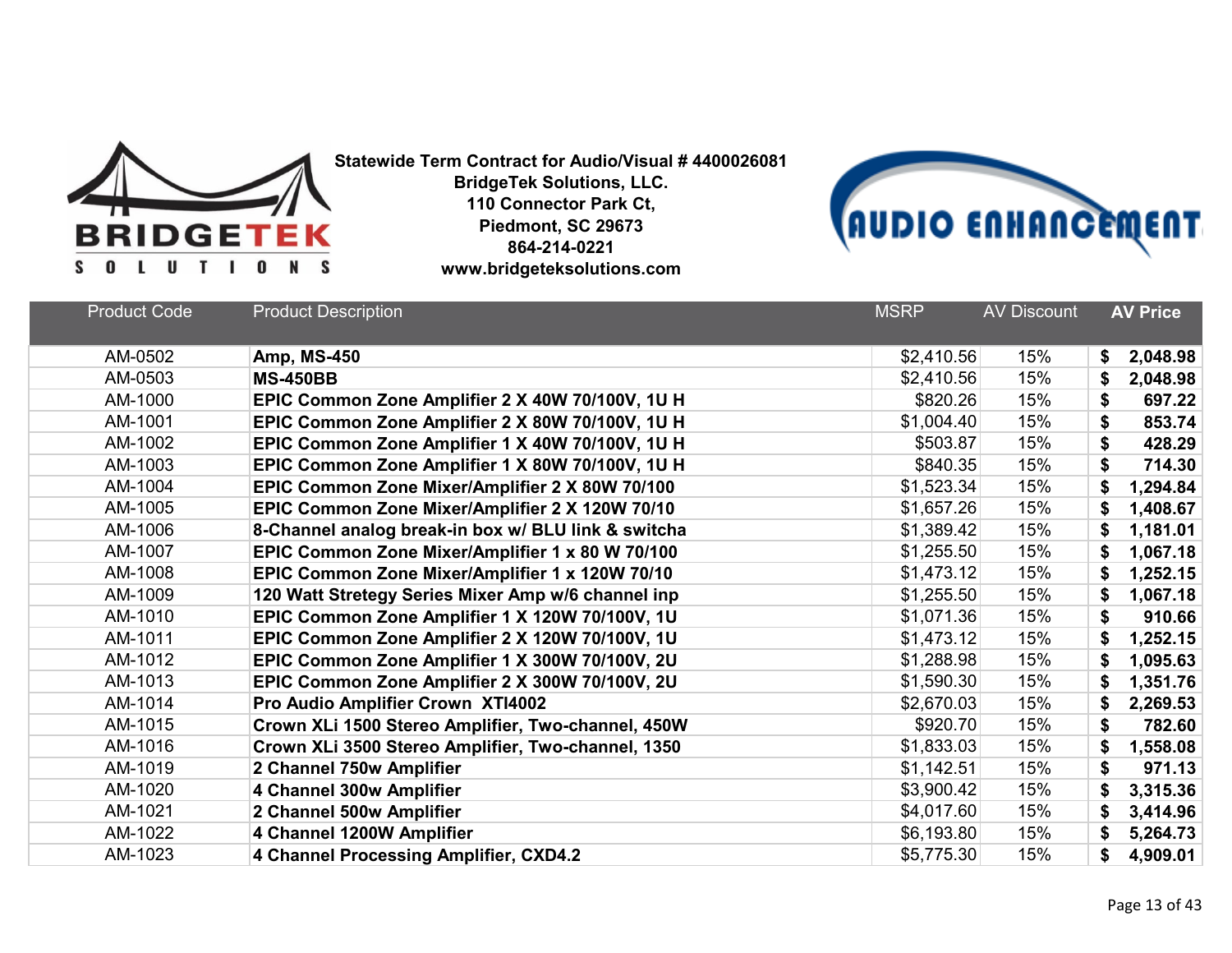



| <b>Product Code</b> | <b>Product Description</b>                          | <b>MSRP</b> | <b>AV Discount</b> | <b>AV Price</b> |
|---------------------|-----------------------------------------------------|-------------|--------------------|-----------------|
| AM-1024             | 4 Channel Processing Amplifier, CXD4.3              | \$9,207.00  | 15%                | 7,825.95<br>\$  |
| AM-1025             | EPIC Common Zone Amp 4 X 250W 70V - 1U              | \$2,678.40  | 15%                | 2,276.64        |
| AM-3007             | <b>AM-3007 DISTRIBUTION AMP</b>                     | \$477.09    | 15%                | \$<br>405.53    |
| AM-8003             | MS-300 Network Interface with 7' Cat6 & 3.5 to RCA  | \$954.18    | 15%                | \$<br>811.05    |
| AM-8005             | MS-500 - Amplifier + Cat 6 Patch Cable (KIT)        | \$2,149.42  | 15%                | \$<br>1,827.01  |
| AM-8007             | MS-300 2-Way Intercom System (1 Per Room)           | \$1,409.94  | 15%                | \$<br>1,198.45  |
| AM-9001             | CA-60A - Amplifier, Power Supply, & Power Cable wit | \$517.27    | 15%                | 439.68<br>\$    |
| AM-9002             | GL-300 Amplifier & Power Supply Only (KIT)          | \$1,437.97  | 15%                | \$<br>1,222.27  |
| AM-9004             | CA-30 Amplifier & Power Supply Only (KIT)           | \$339.82    | 15%                | \$<br>288.85    |
| CK-4000             | <b>Cable Kit for Optimum System</b>                 | \$88.55     | 15%                | \$<br>75.27     |
| CK-4001             | <b>Internal Horn and Enclosure Kit</b>              | \$341.50    | 15%                | \$<br>290.28    |
| CK-4002             | <b>External Horn and Enclosure Kit</b>              | \$473.74    | 15%                | \$<br>402.68    |
| CK-4003             | <b>WPA-502 and purple Cat6 KIT</b>                  | \$147.31    | 15%                | 125.21<br>\$    |
| CK-4004             | <b>WPA-504 and purple Cat6 KIT</b>                  | \$147.31    | 15%                | \$<br>125.21    |
| CK-4005             | WPA-505 and purple Cat6 KIT                         | \$147.31    | 15%                | \$<br>125.21    |
| CK-4006             | WPA-501 and purple Cat6 KIT                         | \$147.31    | 15%                | 125.21<br>\$    |
| CK-4009             | <b>Optimum-500 System Installation Wiring Kit</b>   | \$196.72    | 15%                | \$<br>167.21    |
| EP-0001             | 1U Rackmount Appliance for EPIC System              | \$6,277.50  | 15%                | \$<br>5,335.88  |
| EP-0002             | <b>EPIC System Console Mini Processor</b>           | \$1,690.74  | 15%                | 1,437.13<br>\$  |
| EP-0003             | 22" 1080p 10-Point Multi Touch Screen Monitor       | \$753.30    | 15%                | \$<br>640.31    |
| EP-0004             | <b>EPIC USB Microphone</b>                          | \$837.00    | 15%                | \$<br>711.45    |
| EP-0005             | <b>Remote Support Windows License</b>               | \$418.50    | 15%                | \$<br>355.73    |
| EP-0006             | <b>EPIC Admin Manual and User Guides</b>            | \$41.85     | 15%                | \$<br>35.57     |
| EP-0007             | <b>Keyboard for EPIC System</b>                     | \$100.44    | 15%                | \$<br>85.37     |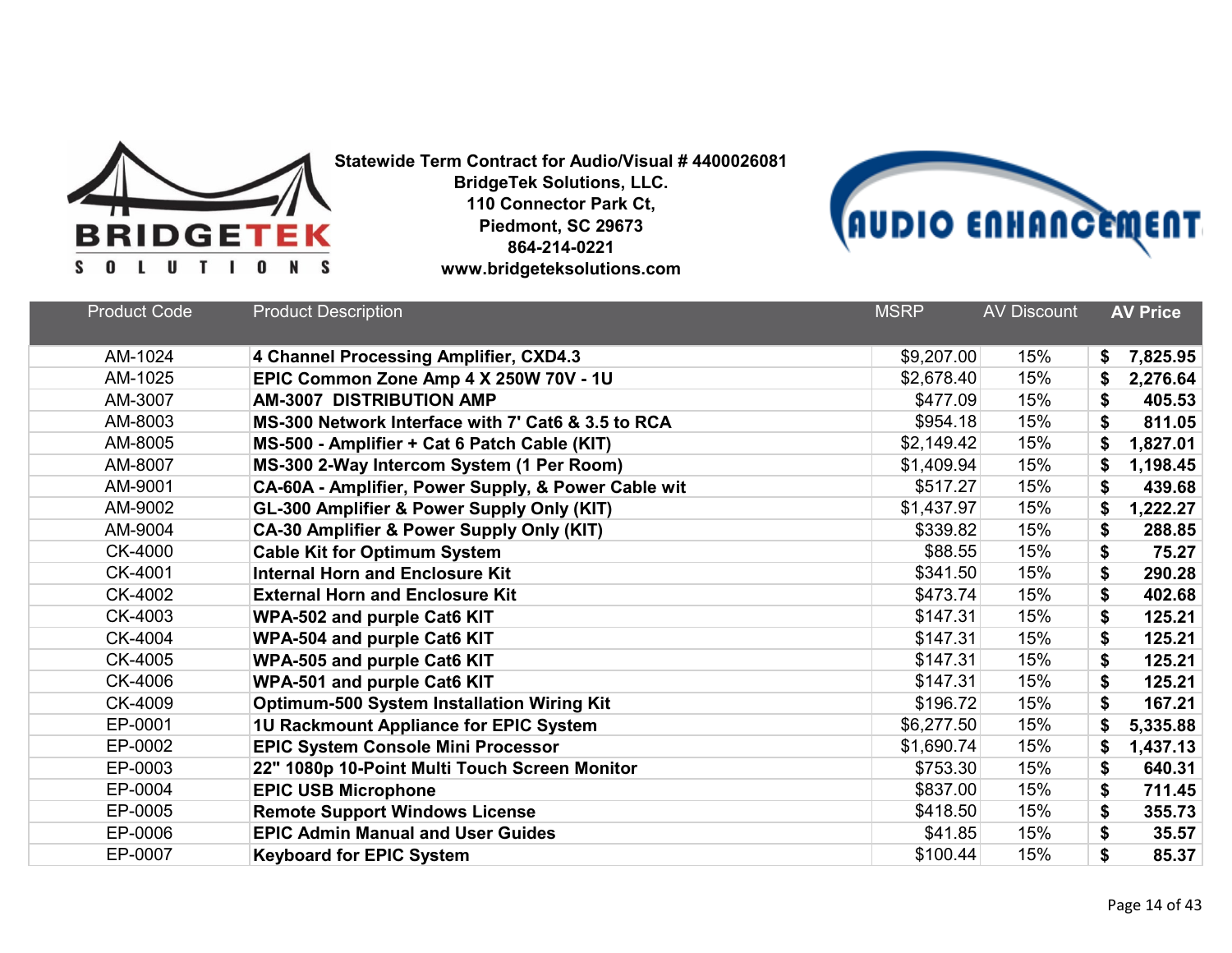



| <b>Product Code</b> | <b>Product Description</b>                                 | <b>MSRP</b> | <b>AV Discount</b> | <b>AV Price</b> |
|---------------------|------------------------------------------------------------|-------------|--------------------|-----------------|
|                     |                                                            |             |                    |                 |
| EP-0009             | <b>EPIC System Platform License</b>                        | \$7,533.00  | 15%                | 6,403.05<br>\$  |
| EP-0010             | <b>SAFE System License (Requires EPIC System Platform</b>  | \$5,952.74  | 15%                | 5,059.83<br>\$  |
| EP-0012             | <b>EPIC Admin Manual</b>                                   | \$12.56     | 15%                | \$<br>10.68     |
| EP-0013             | <b>EPIC Flash Drive</b>                                    | \$20.09     | 15%                | 17.08<br>\$     |
| EP-0014             | <b>EPIC basic license upgrade</b>                          | \$4,218.48  | 15%                | 3,585.71<br>\$  |
| EP-0015             | <b>EPIC Appliance Replacement Hard Drive</b>               | \$585.90    | 15%                | \$<br>498.02    |
| EP-0016             | <b>VIEWpath E3 Upgrade to EPIC Appliance</b>               | \$3,515.40  | 15%                | 2,988.09<br>\$  |
| EP-0018             | <b>EPIC Backup Paging Station - Broadcast Microphone</b>   | \$1,581.93  | 15%                | 1,344.64<br>\$  |
| EP-0020             | <b>EPIC Kiosk Combo</b>                                    | \$2,844.13  | 15%                | 2,417.51        |
| EP-0022             | <b>EPIC System - IPB License</b>                           | \$2,176.20  | 15%                | 1,849.77<br>\$  |
| EP-0023             | <b>EPIC District View Software License</b>                 | \$24,732.68 | 15%                | 21,022.78<br>\$ |
| EP-0027             | <b>EPIC Monitor/Kiosk Wall Bracket</b>                     | \$58.59     | 15%                | 49.80<br>\$     |
| EP-0100             | EPIC Visual Messaging & IP Clock w/Flashers, Small, 1      | \$1,665.63  | 15%                | \$<br>1,415.79  |
| EP-0101             | EPIC Visual Messaging & IP Clock w/Flashers, Large, 2      | \$2,000.43  | 15%                | 1,700.37<br>\$  |
| EP-0102             | EPIC Visual Messaging & IP Clock Double Sided w/Un         | \$3,850.20  | 15%                | \$<br>3,272.67  |
| EP-0103             | EPIC Visual Messaging & Large IP Signboard, Large, 5       | \$3,004.83  | 15%                | 2,554.11<br>\$  |
| EP-0105             | <b>CLAUDIA - EPIC Front Office Media Player - Includes</b> | \$828.63    | 15%                | \$<br>704.34    |
| EP-8001             | <b>EPIC Head End System</b>                                | \$25,077.19 | 15%                | \$21,315.61     |
| EP-8003             | <b>EPIC Head End Appliance Only Kit</b>                    | \$5,941.70  | 15%                | 5,050.45<br>\$  |
| EP-8004             | EPIC SAFE Only Head End System (No Boom Mic)               | \$22,378.70 | 15%                | \$19,021.90     |
| EP-8005             | <b>District View Head End System</b>                       | \$32,952.69 | 15%                | \$28,009.79     |
| EP-0008             | <b>Audio Enhancement EPIC Custom Map Development Fee</b>   | \$840.00    | 15%                | 714.00<br>\$    |
| EP-9001             | <b>EPIC System Platform Licensing Kit</b>                  | \$7,993.35  | 15%                | 6,794.35<br>\$  |
| EP-9005             | EPIC System Virtual Head End Includes EPIC Console         | \$18,951.35 | 15%                | \$16,108.65     |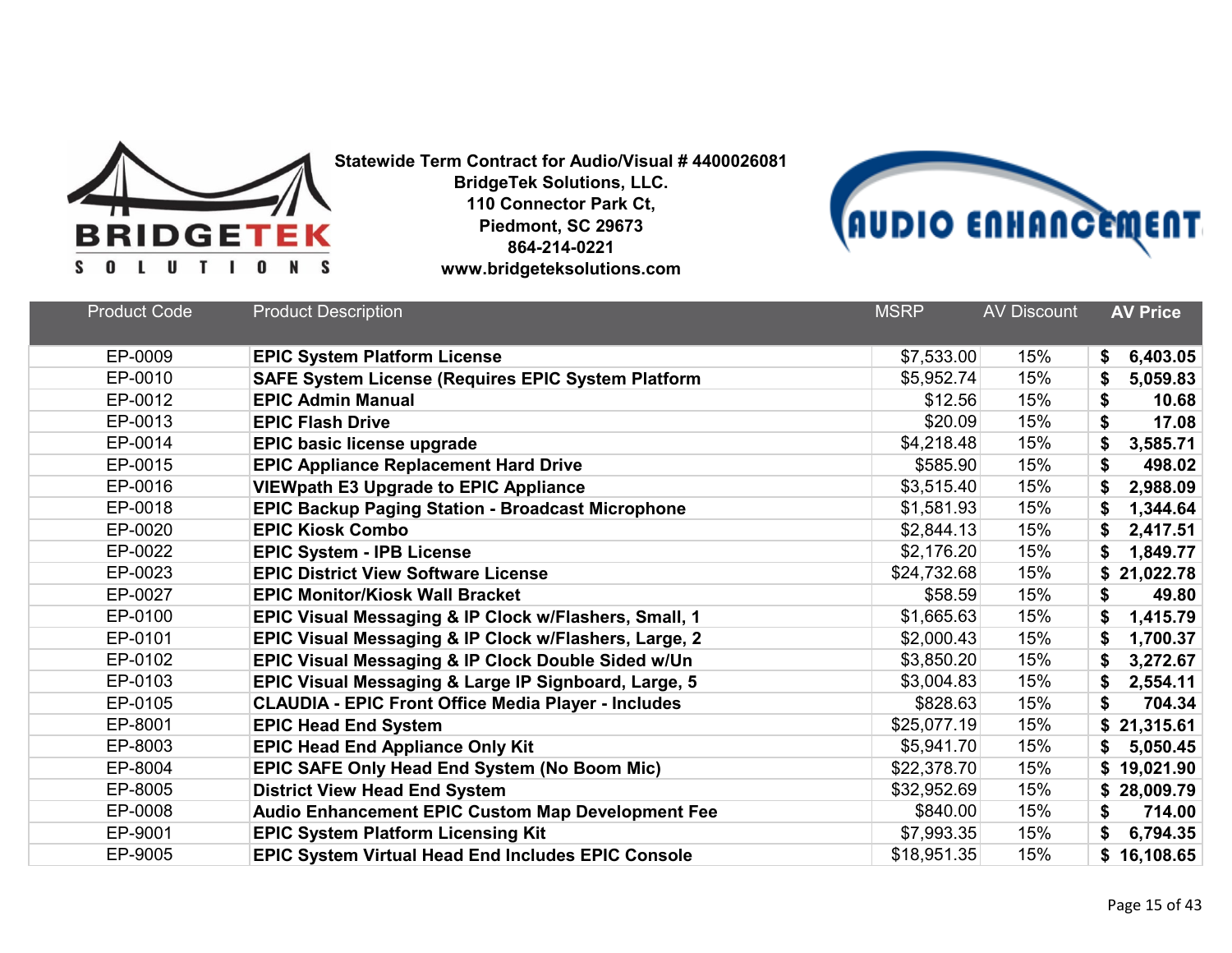



| <b>Product Code</b> | <b>Product Description</b>                          | <b>MSRP</b> | <b>AV Discount</b> | <b>AV Price</b> |
|---------------------|-----------------------------------------------------|-------------|--------------------|-----------------|
| IN-0001             | <b>Bulk Nose Faceplate - White</b>                  | \$6.70      | 15%                | \$<br>5.70      |
| IN-0002             | Wall Plate w/pass through and grommet double gan    | \$38.50     | 15%                | \$<br>32.73     |
| IN-0003             | Decora Single Gang Pure White Wall Plate            | \$4.35      | 15%                | \$<br>3.70      |
| IN-0004             | <b>Stainless Steel Single Gang Wallplate-Blank</b>  | \$5.02      | 15%                | \$<br>4.27      |
| IN-0005             | Single Gang 1 Keystone Wallplate-White              | \$8.37      | 15%                | \$<br>7.11      |
| IN-0006             | Decora Double Gang Wall Plate-White                 | \$10.04     | 15%                | \$<br>8.53      |
| IN-0007             | <b>HDMI Decora Pass Thru Wall Plate- white</b>      | \$55.24     | 15%                | \$<br>46.95     |
| IN-0008             | <b>Decora Triple Gang Wall Plate-White</b>          | \$15.07     | 15%                | \$<br>12.81     |
| IN-0009             | <b>Single Gang 2 Keystone - White</b>               | \$8.37      | 15%                | \$<br>7.11      |
| IN-0010             | <b>Wiremold Metal Raceway</b>                       | \$6.36      | 15%                | \$<br>5.41      |
| IN-0011             | <b>Multi-functional clip</b>                        | \$1.67      | 15%                | \$<br>1.42      |
| IN-0012             | <b>Single Gang Stainless Split plate</b>            | \$20.93     | 15%                | \$<br>17.79     |
| IN-0013             | Surface Mount box single gang 2 3/4" deep           | \$36.83     | 15%                | \$<br>31.31     |
| IN-0014             | Low Voltage Mounting Bracket/ Single gang cut in bo | \$5.02      | 15%                | \$<br>4.27      |
| IN-0015             | Low Voltage Mounting Bracket/Double Gang Cut In B   | \$12.56     | 15%                | \$<br>10.68     |
| IN-0016             | <b>Flange Purlin Clip</b>                           | \$1.34      | 15%                | \$<br>1.14      |
| IN-0017             | 1" Raceway, Non Metallic                            | \$4.19      | 15%                | \$<br>3.56      |
| IN-0018             | Elbow raceway corner "Flat"                         | \$10.04     | 15%                | \$<br>8.53      |
| IN-0019             | Surface Mount Box - double gang 2 3/4"              | \$36.83     | 15%                | \$<br>31.31     |
| IN-0020             | Surface Mount Box - double gang 1 3/4"              | \$26.78     | 15%                | \$<br>22.76     |
| IN-0021             | Extra Deep Box double gang 2 3/4"                   | \$58.59     | 15%                | \$<br>49.80     |
| IN-0022             | Double Gang Stainless Split plate w/1" opening      | \$24.27     | 15%                | \$<br>20.63     |
| IN-0023             | "External" elbow for raceway                        | \$8.37      | 15%                | \$<br>7.11      |
| IN-0024             | Pack of Sheet metal screws with Nylon Grommets fo   | \$8.37      | 15%                | \$<br>7.11      |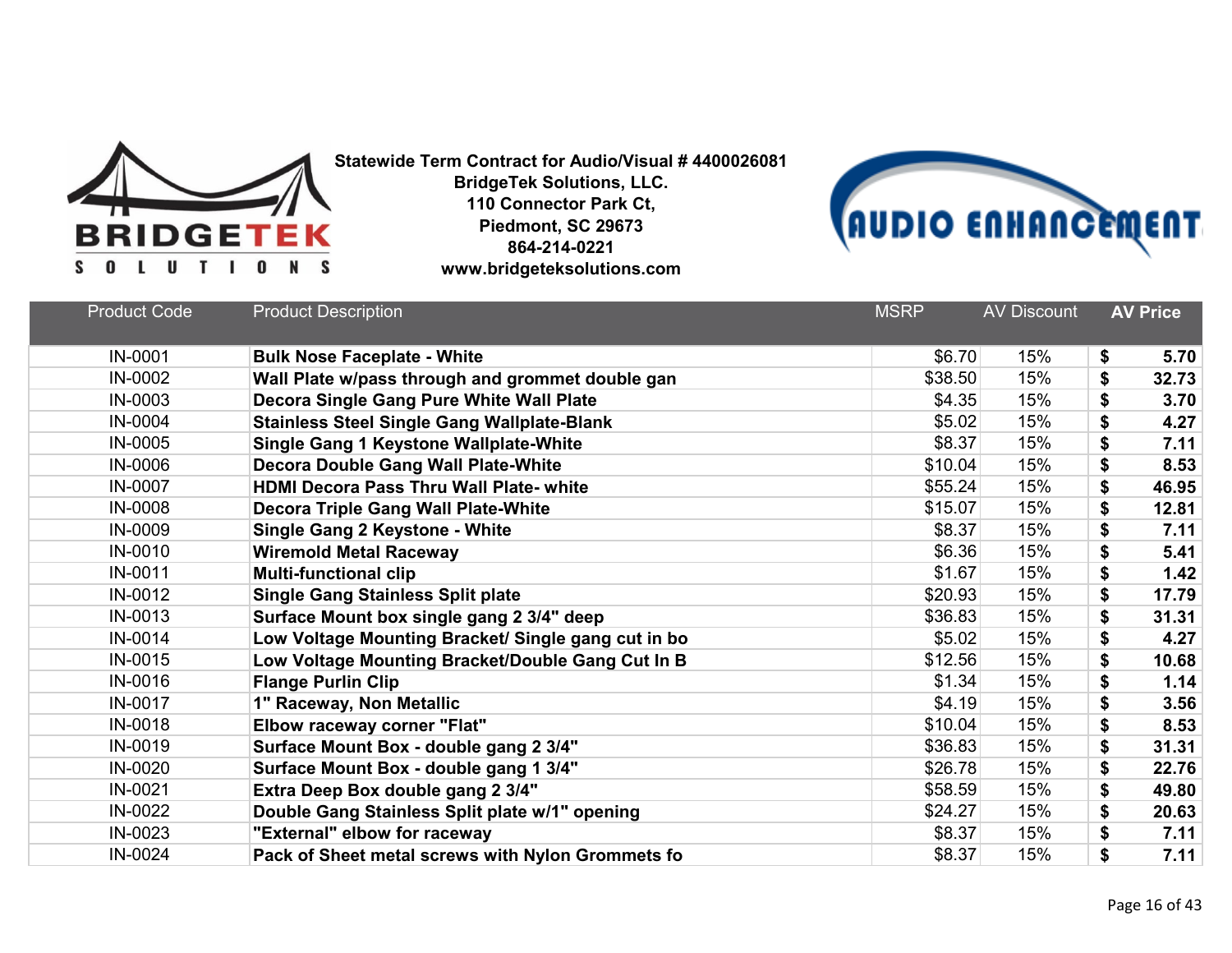



| <b>Product Code</b> | <b>Product Description</b>                            | <b>MSRP</b> | <b>AV Discount</b> | <b>AV Price</b> |
|---------------------|-------------------------------------------------------|-------------|--------------------|-----------------|
| IN-0025             | <b>Wiremold 1 Gang Device Box, Ivory</b>              | \$25.11     | 15%                | \$<br>21.34     |
| IN-0026             | Single gang shallow switch & recepticle box for 500 & | \$14.23     | 15%                | \$<br>12.10     |
| IN-0027             | 2-Port Pigtail Insulation Displacement Connector      | \$0.50      | 15%                | \$<br>0.43      |
| IN-0028             | <b>Ceiling/Conduit Adapter</b>                        | \$25.11     | 15%                | \$<br>21.34     |
| IN-0029             | 1-14" Splice Cover White                              | \$3.85      | 15%                | \$<br>3.27      |
| IN-0030             | 1-1/4" Tee Cover 1" bend radius White                 | \$8.37      | 15%                | \$<br>7.11      |
| IN-0031             | Surface Mount Box - triple gang 2 3/4"                | \$54.07     | 15%                | \$<br>45.96     |
| IN-0032             | Surface Mount Box - single gang 1 3/4"                | \$30.13     | 15%                | \$<br>25.61     |
| IN-0033             | Double Gang Junction Box 2-3/4" Deep                  | \$25.11     | 15%                | \$<br>21.34     |
| IN-0034             | <b>Single Gang Junction Box 2" Deep</b>               | \$20.51     | 15%                | \$<br>17.43     |
| IN-0035             | <b>Beam Clamp - Flat</b>                              | \$2.34      | 15%                | \$<br>1.99      |
| IN-0036             | <b>Bridal Ring</b>                                    | \$4.02      | 15%                | \$<br>3.42      |
| IN-0037             | <b>Large Multi-functional clip</b>                    | \$1.00      | 15%                | \$<br>0.85      |
| IN-0038             | <b>B-Line Brackets for Dome Sensors</b>               | \$26.78     | 15%                | \$<br>22.76     |
| IN-0039             | <b>Screw-On J-Hook</b>                                | \$10.04     | 15%                | \$<br>8.53      |
| IN-0040             | Clip on J-Hook                                        | \$8.37      | 15%                | \$<br>7.11      |
| IN-0041             | Bolt 5mm thread 16mm long, Philips Pan Head           | \$2.51      | 15%                | \$<br>2.13      |
| IN-0042             | <b>Aircraft Cable Clips 3/16"</b>                     | \$1.34      | 15%                | \$<br>1.14      |
| IN-0043             | Hood for DB9 -CD-MX9F                                 | \$7.53      | 15%                | \$<br>6.40      |
| IN-0044             | Leviton 40066-M25 M Block: 25Pair (66M1-25) 10-in     | \$58.59     | 15%                | \$<br>49.80     |
| IN-0045             | Leviton 40089-B Standoff Bracket For M Blocks (89-B   | \$15.90     | 15%                | \$<br>13.52     |
| IN-0046             | <b>Bridging Clip 40067-BC</b>                         | \$25.95     | 15%                | \$<br>22.06     |
| IN-0047             | Snap-on Cover for Demarc or M blocks - Clear          | \$8.37      | 15%                | \$<br>7.11      |
| IN-0049             | Wall Plate, Single Gang Decora, w/ Momentary Powe     | \$137.27    | 15%                | \$<br>116.68    |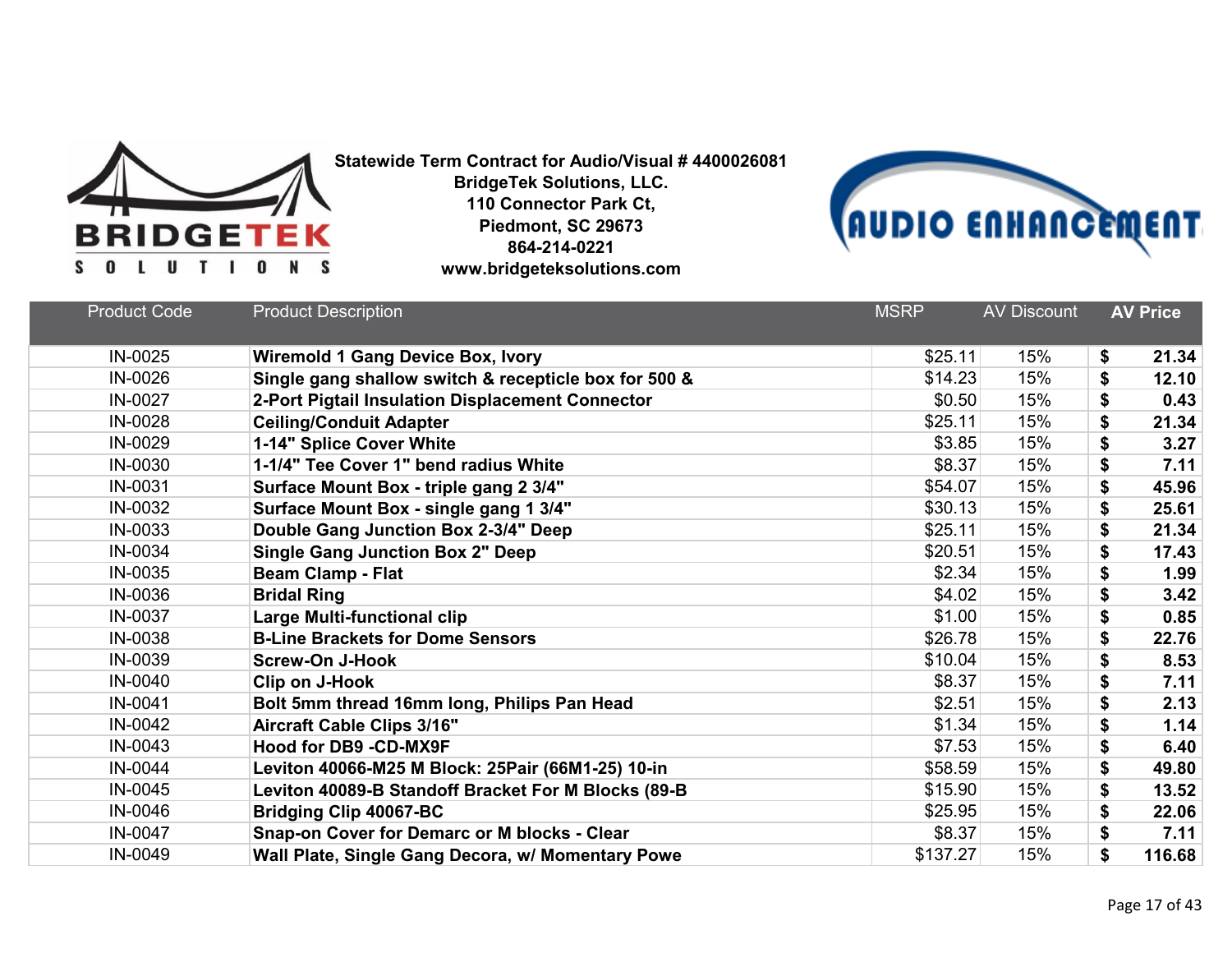



| <b>Product Code</b> | <b>Product Description</b>                          | <b>MSRP</b> | <b>AV Discount</b> | <b>AV Price</b> |
|---------------------|-----------------------------------------------------|-------------|--------------------|-----------------|
| IN-0050             | <b>Entrance End Fitting for Metal Raceway</b>       | \$15.07     | 15%                | \$<br>12.81     |
| IN-0051             | <b>Splice Cover for Raceway seams</b>               | \$2.51      | 15%                | \$<br>2.13      |
| IN-0052             | Extra Deep Device Box for Metal Raceway - Single ga | \$41.85     | 15%                | \$<br>35.57     |
| IN-0053             | <b>Install Hardware Raceway</b>                     | \$4.19      | 15%                | \$<br>3.56      |
| IN-0054             | Single Gang Junction Box, 1-1/4" Deep               | \$12.56     | 15%                | \$<br>10.68     |
| IN-0055             | <b>VGA over Cat5e/6 Extender Wall Plate</b>         | \$234.36    | 15%                | \$<br>199.21    |
| IN-0057             | Install Hardware 12ft grid wire                     | \$4.19      | 15%                | \$<br>3.56      |
| IN-0058             | Install Hardware 1-1/4 pin w/ 6ft grid wire         | \$3.60      | 15%                | \$<br>3.06      |
| IN-0059             | <b>Install Raceway- 10ft per stick</b>              | \$3.01      | 15%                | \$<br>2.56      |
| <b>IN-0060</b>      | 40066-MR M Block: 25Pair (66M1-25) Termination bl   | \$113.83    | 15%                | \$<br>96.76     |
| IN-0061             | 3/4" Raceway, Non Metallic                          | \$8.37      | 15%                | 7.11<br>\$      |
| IN-0062             | 1" Raceway Panduit, Non Metallic                    | \$5.11      | 15%                | \$<br>4.34      |
| IN-0063             | <b>RJ45 Modular Plug for Cat6</b>                   | \$1.00      | 15%                | \$<br>0.85      |
| IN-0064             | Elbow raceway inside corner 1"                      | \$5.11      | 15%                | \$<br>4.34      |
| IN-0065             | Outside raceway corner 1"                           | \$5.11      | 15%                | \$<br>4.34      |
| IN-0066             | Inside elbow raceway corner 1"                      | \$4.87      | 15%                | 4.14<br>\$      |
| IN-0067             | Inside raceway "T"                                  | \$5.11      | 15%                | 4.34<br>\$      |
| IN-0068             | <b>Raceway Splice Cover</b>                         | \$4.39      | 15%                | 3.73<br>\$      |
| IN-0069             | <b>Double Gang to Single Gang PLate</b>             | \$25.11     | 15%                | \$<br>21.34     |
| IN-0071             | <b>J-Hook</b>                                       | \$7.87      | 15%                | \$<br>6.69      |
| IN-0072             | <b>Metal Raceway, White</b>                         | \$5.02      | 15%                | \$<br>4.27      |
| IN-0073             | <b>Raceway Metal Mounting Clip</b>                  | \$1.91      | 15%                | 1.62<br>\$      |
| IN-0074             | <b>Metal Raceway Cutter</b>                         | \$677.97    | 15%                | \$<br>576.27    |
| IN-0075             | <b>Raceway Paint Touch Up Paint Pen</b>             | \$60.26     | 15%                | \$<br>51.22     |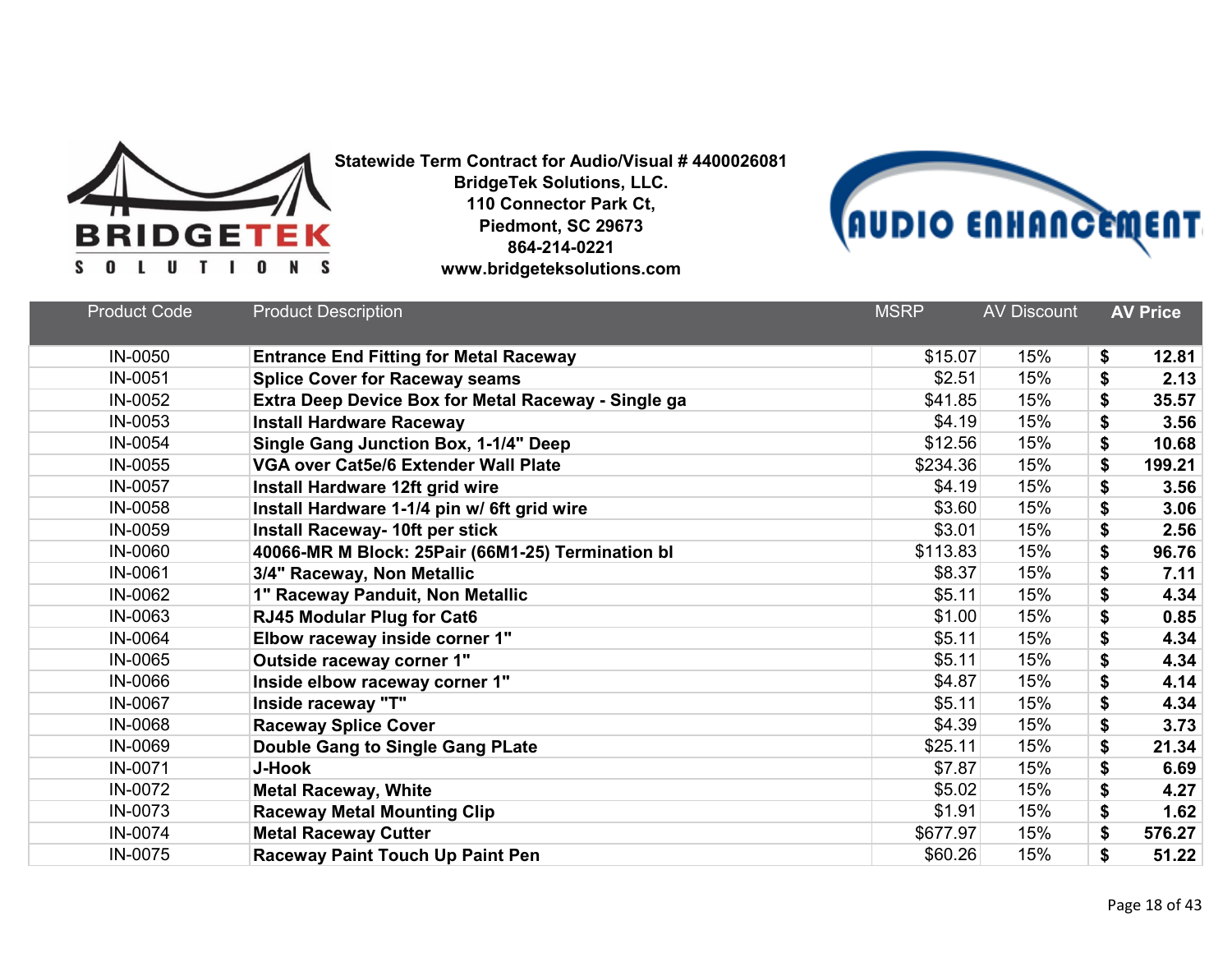



| <b>Product Code</b> | <b>Product Description</b>                            | <b>MSRP</b> | <b>AV Discount</b> | <b>AV Price</b> |
|---------------------|-------------------------------------------------------|-------------|--------------------|-----------------|
| IN-0076             | <b>Metal Raceway Bushing</b>                          | \$1.67      | 15%                | 1.42<br>\$      |
| IN-0077             | <b>Metal Raceway Splice Connector</b>                 | \$1.93      | 15%                | \$<br>1.64      |
| IN-0078             | <b>Metal Raceway t Elbow</b>                          | \$7.11      | 15%                | \$<br>6.04      |
| IN-0079             | Wall Plate Single Gang Steel, non-magnetic            | \$9.21      | 15%                | \$<br>7.83      |
| IN-0080             | 3/32 Inch Galvanized Steel Wire Cable                 | \$0.67      | 15%                | \$<br>0.57      |
| IN-0081             | <b>Wire Rope Steel Cable Fastener</b>                 | \$5.44      | 15%                | \$<br>4.62      |
| IN-0082             | 10 Foot Looped Steel Wire Hanger Kit                  | \$25.11     | 15%                | 21.34<br>\$     |
| IN-0083             | <b>Elbow raceway corner</b>                           | \$5.02      | 15%                | \$<br>4.27      |
| IN-0084             | Outside raceway corner 3/4"                           | \$5.02      | 15%                | \$<br>4.27      |
| IN-0085             | <b>Raceway Splice Connector</b>                       | \$6.70      | 15%                | 5.70<br>\$      |
| IN-0086             | <b>Raceway Flat T Connector</b>                       | \$5.44      | 15%                | 4.62<br>\$      |
| IN-0087             | Raceway Flat Elbow 3/4"                               | \$5.02      | 15%                | \$<br>4.27      |
| IN-0088             | Wall Plate Single Gang Steel, Satin Finish            | \$35.15     | 15%                | \$<br>29.88     |
| IN-0091             | Surface Mount Box - single gang 2 3/4"                | \$21.76     | 15%                | \$<br>18.50     |
| IN-0092             | <b>Wiremold End Fitting</b>                           | \$15.23     | 15%                | \$<br>12.95     |
| IN-0093             | <b>Drop Ceiling Fitting for Raceway</b>               | \$5.44      | 15%                | 4.62<br>\$      |
| IN-0094             | <b>Snap-In Bushing</b>                                | \$0.79      | 15%                | \$<br>0.67      |
| IN-0095             | Double Gang Split plate 1.8" hole White Plastic - Use | \$14.23     | 15%                | \$<br>12.10     |
| IN-0101             | <b>Stainless Steel M10 x 35mm Ring Eye Bolt</b>       | \$20.09     | 15%                | \$<br>17.08     |
| <b>NE-0001</b>      | Wall Plate, Ambient Mic w/Decora Plate, LV1 & Wire    | \$105.46    | 15%                | \$<br>89.64     |
| NE-0002             | Wall Plate PTT & Emergency Buttons w/ Ambient Mi      | \$167.40    | 15%                | \$<br>142.29    |
| NE-0003             | Wall Plate, CA-30, WPA-03                             | \$234.36    | 15%                | \$<br>199.21    |
| <b>NE-0004</b>      | Wall Plate, PTT Button w/ Ambient Mic, WPA-04, w/     | \$167.40    | 15%                | \$<br>142.29    |
| <b>NE-0005</b>      | Wall Plate, PTT RED Button w/ Ambient Mic, WPA-D      | \$167.40    | 15%                | \$<br>142.29    |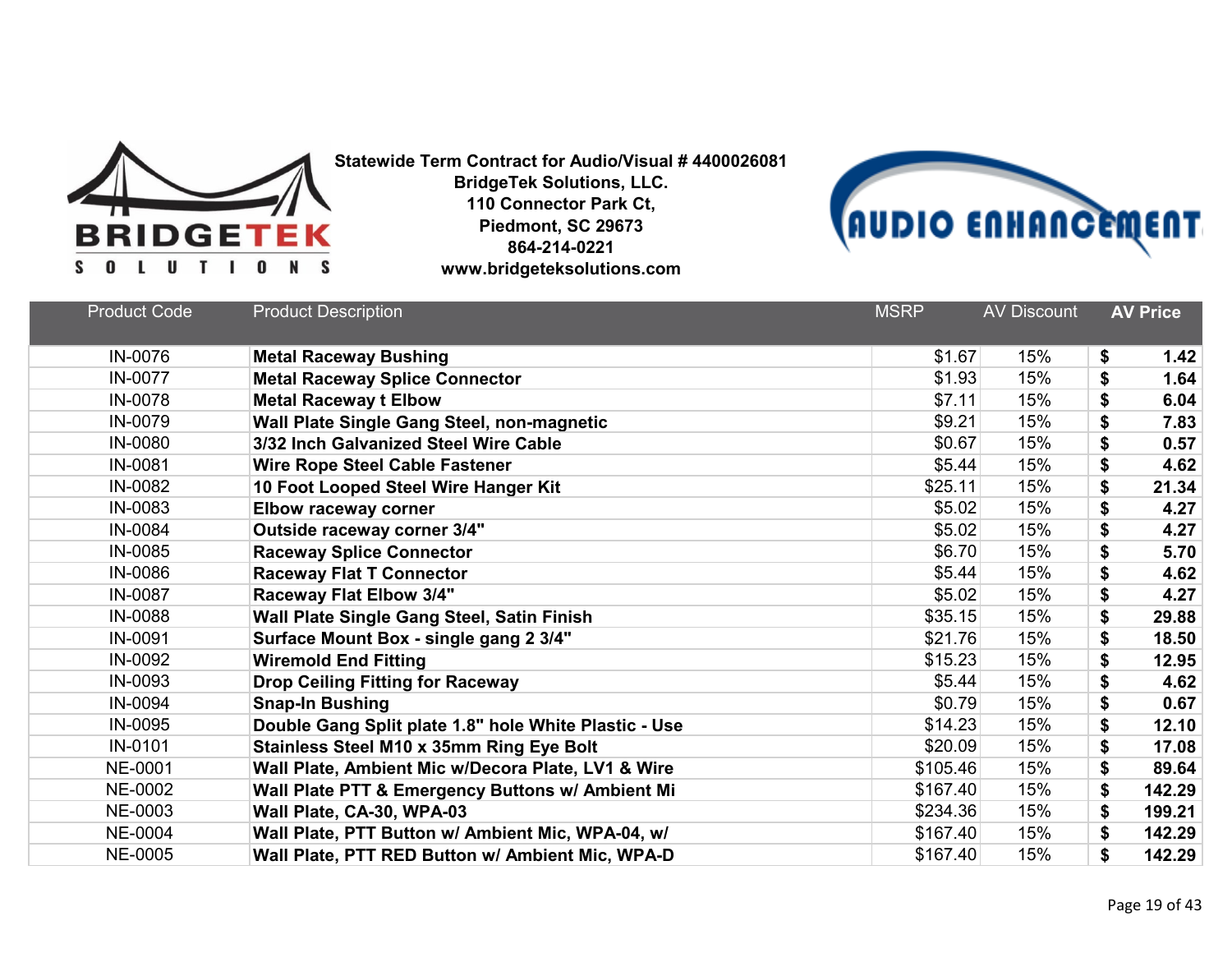



| <b>Product Code</b> | <b>Product Description</b>                                | <b>MSRP</b> | <b>AV Discount</b> | <b>AV Price</b> |
|---------------------|-----------------------------------------------------------|-------------|--------------------|-----------------|
| <b>NE-0006</b>      | Wall Plate, WPA-501, Ambient Mic, w/Decora Plate -        | \$92.07     | 15%                | \$<br>78.26     |
| <b>NE-0007</b>      | Wall Plate, WPA-502, PTT & Emergency Buttons w/ A         | \$92.07     | 15%                | \$<br>78.26     |
| <b>NE-0008</b>      | Wall Plate, WPA-504, PTT Button w/ Ambient Mic, D         | \$92.07     | 15%                | \$<br>78.26     |
| <b>NE-0009</b>      | Wall Plate, WPA-505, Emergency Button w/ Ambient          | \$92.07     | 15%                | \$<br>78.26     |
| NE-0010             | Wall Plate, Intercom Ambient Mic with Call & Emerg        | \$162.38    | 15%                | \$<br>138.02    |
| NE-0011             | Wall Plate, Intercom Ambient Mic with Single Call Bu      | \$138.94    | 15%                | \$<br>118.10    |
| <b>NE-1002</b>      | Tile Bridge, EduCam360                                    | \$35.15     | 15%                | \$<br>29.88     |
| NE-1003             | <b>MicroSD Card for EduCam360</b>                         | \$128.90    | 15%                | \$<br>109.57    |
| <b>NE-1004</b>      | <b>EduCam360 Cabling Pack</b>                             | \$143.96    | 15%                | \$<br>122.37    |
| <b>NE-1006</b>      | Tile Bridge, EduCam360                                    | \$35.15     | 15%                | \$<br>29.88     |
| <b>NE-1007</b>      | Megapixel Fisheye Camera, EduCam360-A                     | \$1,590.30  | 15%                | \$<br>1,351.76  |
| NE-1009             | 4 Megapixel EduCamPTZ IP Camera With Mechanical           | \$1,560.82  | 15%                | 1,326.70<br>\$  |
| NE-1022             | 3MP Mini Dome Network Camera, A-47-F                      | \$770.04    | 15%                | \$<br>654.53    |
| NE-1023             | AE, EduCam360, WV-SF448 POE, Network Camera O             | \$2,845.80  | 15%                | 2,418.93<br>\$  |
| NE-1024             | <b>3MP Outdoor Dome Camera</b>                            | \$1,774.44  | 15%                | \$<br>1,508.27  |
| <b>NE-1025</b>      | <b>Wall Mount for Advidia Cameras</b>                     | \$200.88    | 15%                | \$<br>170.75    |
| <b>NE-1026</b>      | Indoor, Metal Wall Mount Kit, for Advidia Camera          | \$160.70    | 15%                | \$<br>136.60    |
| <b>NE-1027</b>      | Camera, 3MP WDR Dome Camera w/built-in IR,                | \$1,623.78  | 15%                | \$<br>1,380.21  |
| <b>NE-1028</b>      | Camera, IP 5MP Starlight Dome N52BM3Z                     | \$619.38    | 15%                | \$<br>526.47    |
| NE-1029             | Outdoor, Metal Wall Mount Kit, for Advidia Camera         | \$264.49    | 15%                | \$<br>224.82    |
| <b>NE-1031</b>      | <b>EDUCAMPTZ Mounting Adapter for Wall Mount &amp; Ce</b> | \$125.55    | 15%                | \$<br>106.72    |
| NE-1032             | <b>EDUCAM Ceiling Mount Extension Pole (Req NE-1031</b>   | \$251.10    | 15%                | 213.44<br>\$    |
| NE-1033             | <b>EDUCAM Wall Mount Bracket (Req NE-1031)</b>            | \$98.77     | 15%                | \$<br>83.95     |
| <b>NE-1034</b>      | Tile Bridge, EduCam360PTZ                                 | \$35.15     | 15%                | \$<br>29.88     |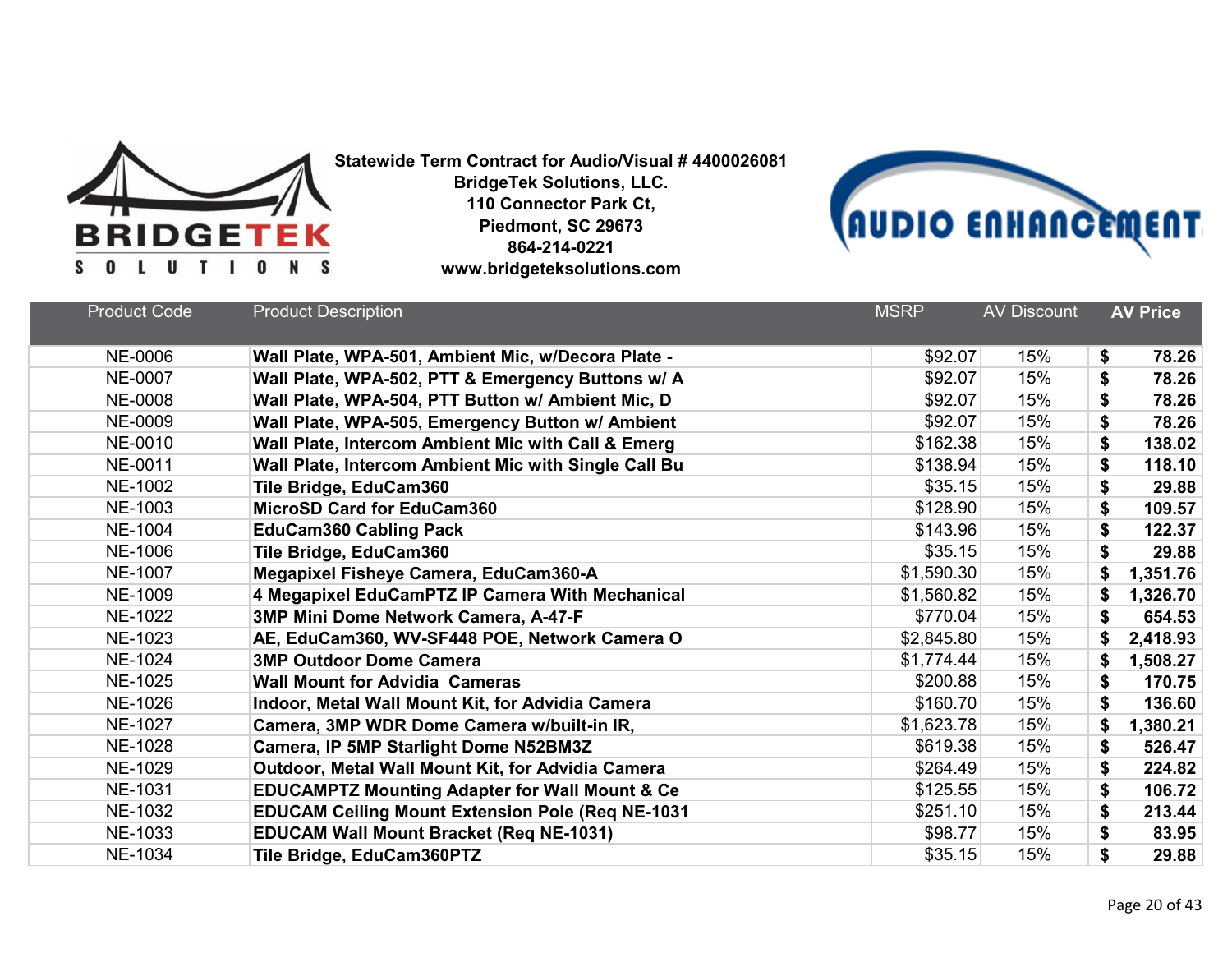



| <b>Product Code</b> | <b>Product Description</b>                                   | <b>MSRP</b> | <b>AV Discount</b> | <b>AV Price</b> |
|---------------------|--------------------------------------------------------------|-------------|--------------------|-----------------|
| NE-1036             | <b>EduCam Ceiling Mount Pole &amp; Ceiling Mount for dro</b> | \$75.33     | 15%                | \$<br>64.03     |
| <b>NE-1037</b>      | <b>EDUCAM Mount Adapter for Ceiling Extension</b>            | \$41.85     | 15%                | \$<br>35.57     |
| <b>NE-1050</b>      | EduCamPTZ-B IP Camera PTZ - 2 Megapixel - 30x Opt            | \$1,494.88  | 15%                | \$<br>1,270.65  |
| <b>NE-1051</b>      | 12 Megapixel EduCam360-C IP Fisheye Camera                   | \$2,000.43  | 15%                | \$<br>1,700.37  |
| <b>NE-1052</b>      | <b>Universal Tile Bridge</b>                                 | \$36.83     | 15%                | \$<br>31.31     |
| NE-1053             | <b>EduCamPTZ-B Wall Mount</b>                                | \$184.14    | 15%                | \$<br>156.52    |
| <b>NE-1054</b>      | <b>EduCamPTZ-B Pendant Mount Adapter</b>                     | \$83.70     | 15%                | \$<br>71.15     |
| <b>NE-1055</b>      | 12" White Drop Pole 1 1/2" NPT for Pendant Mount             | \$51.89     | 15%                | \$<br>44.11     |
| <b>NE-1056</b>      | SD Card for EduCamPTZ-B and 360-C - Full Size - 64 G         | \$33.48     | 15%                | \$<br>28.46     |
| <b>NE-1057</b>      | <b>EducamPTZ Camera Bracket</b>                              | \$33.48     | 15%                | \$<br>28.46     |
| <b>NE-1058</b>      | <b>EducamPTZ Camera Washer</b>                               | \$0.84      | 15%                | \$<br>0.71      |
| NE-1059             | <b>EducamPTZ Camera Screw</b>                                | \$0.84      | 15%                | \$<br>0.71      |
| <b>NE-2002</b>      | NVR - 4 HDD - 16 Camera                                      | \$4,687.20  | 15%                | 3,984.12<br>\$  |
| NE-2003             | <b>6TB Surveillance Hard Drive</b>                           | \$703.08    | 15%                | \$<br>597.62    |
| <b>NE-2004</b>      | <b>4TB Surveillance Hard Drive</b>                           | \$920.70    | 15%                | \$<br>782.60    |
| <b>NE-2008</b>      | <b>Network 5-Port Gigabit PoE Switch</b>                     | \$585.90    | 15%                | \$<br>498.02    |
| <b>NE-2011</b>      | <b>NVR Manual</b>                                            | \$41.85     | 15%                | \$<br>35.57     |
| <b>NE-2012</b>      | Audio Enhancement NVR - 8 HDD - 32 Camera NVR (              | \$9,374.40  | 15%                | \$<br>7,968.24  |
| NE-2015             | 6 Button Controller with Volume Knob - For GL-300,           | \$326.43    | 15%                | \$<br>277.47    |
| NE-2016             | <b>Network PoE Injector</b>                                  | \$159.03    | 15%                | \$<br>135.18    |
| <b>NE-2018</b>      | <b>POE Powered 2 Port POE Extender Switch</b>                | \$189.16    | 15%                | \$<br>160.79    |
| NE-2019             | RTI Android Premium eLicense for Andriod Smartpho            | \$485.46    | 15%                | \$<br>412.64    |
| <b>NE-2020</b>      | 24-Port Keystone Patch Panel                                 | \$150.66    | 15%                | \$<br>128.06    |
| <b>NE-2021</b>      | <b>Network 8-Port Gigabit PoE Switch</b>                     | \$920.70    | 15%                | \$<br>782.60    |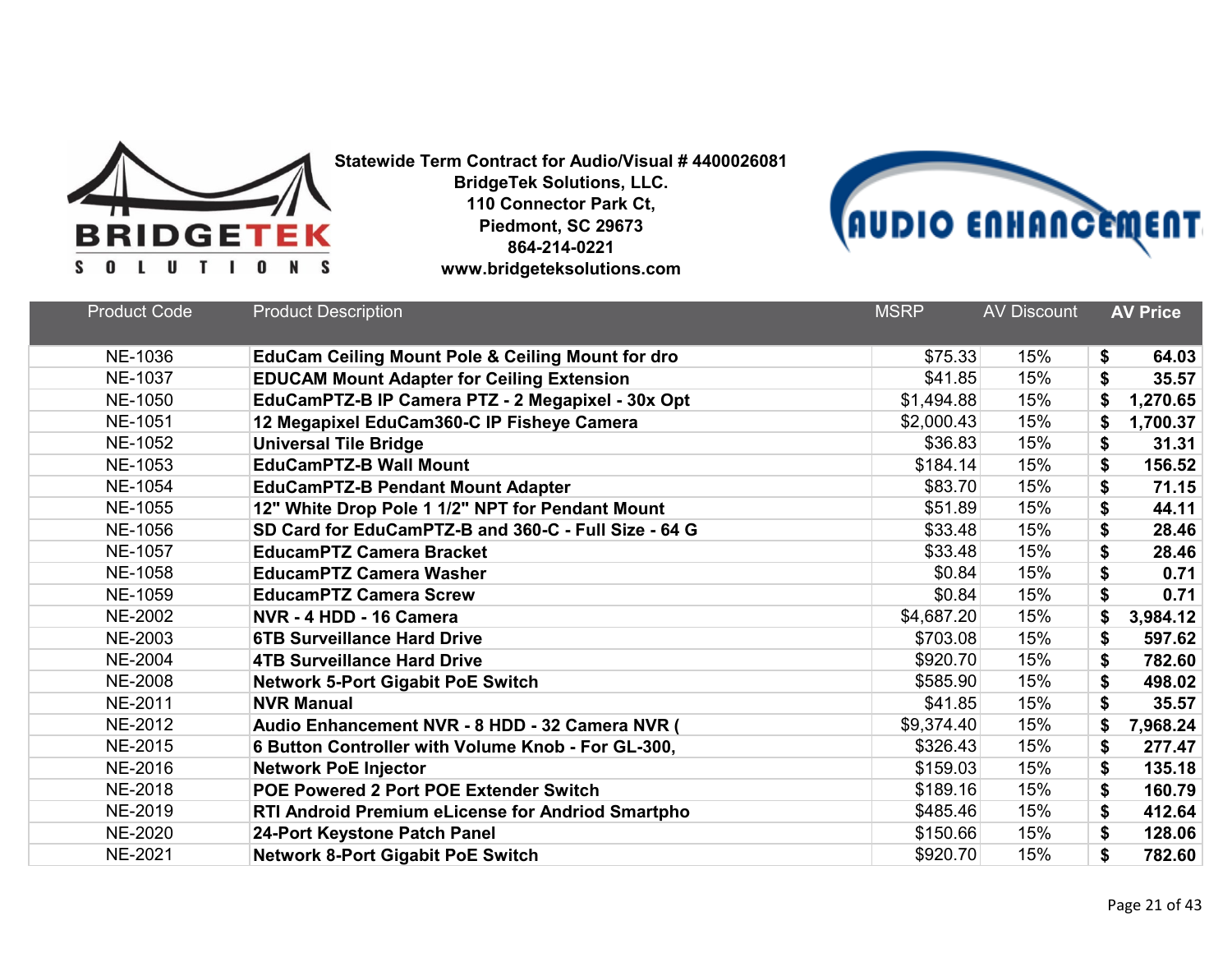



| <b>Product Code</b> | <b>Product Description</b>                               | <b>MSRP</b> | <b>AV Discount</b> | <b>AV Price</b> |
|---------------------|----------------------------------------------------------|-------------|--------------------|-----------------|
| <b>NE-2022</b>      | <b>Network 16-Port Gigabit PoE Switch</b>                | \$1,113.21  | 15%                | \$<br>946.23    |
| <b>NE-2023</b>      | Network 24-Port Gigabit PoE Switch 250w                  | \$1,364.31  | 15%                | 1,159.66        |
| <b>NE-2024</b>      | Network 48-Port Gigabit PoE Switch 500w                  | \$2,954.61  | 15%                | S<br>2,511.42   |
| <b>NE-2025</b>      | Network 12-SPF Port/4 RJ45 Gigabit PoE Switch            | \$795.15    | 15%                | 675.88<br>\$    |
| <b>NE-2026</b>      | <b>Fiber Multi-Mode SFP</b>                              | \$58.59     | 15%                | \$<br>49.80     |
| <b>NE-2027</b>      | <b>Fiber Patch Cable 9 ft</b>                            | \$28.12     | 15%                | \$<br>23.90     |
| <b>NE-2028</b>      | <b>Twinax Cable 3'</b>                                   | \$66.96     | 15%                | 56.92<br>\$     |
| <b>NE-2029</b>      | <b>Network 48-Port Gigabit PoE Switch 750w</b>           | \$3,515.40  | 15%                | 2,988.09        |
| NE-2030             | IP Speaker with Display                                  | \$1,590.30  | 15%                | 1,351.76<br>S   |
| <b>NE-2031</b>      | <b>Peripheral Interface Adapter</b>                      | \$61.94     | 15%                | \$<br>52.65     |
| <b>NE-2032</b>      | <b>Surface Enclosure for IP Speaker</b>                  | \$120.53    | 15%                | 102.45<br>\$    |
| NE-2033             | <b>Flush Mount Enclosure for IP Speaker</b>              | \$103.79    | 15%                | \$<br>88.22     |
| <b>NE-2034</b>      | <b>Zone Interface Controller</b>                         | \$1,364.31  | 15%                | 1,159.66<br>\$  |
| <b>NE-2035</b>      | Ubiquiti - PoE Injector, 48VDC, 24W                      | \$58.59     | 15%                | \$<br>49.80     |
| <b>NE-2036</b>      | Network 24-Port PoE+ 2GB Ethernet SFP Uplink             | \$1,364.31  | 15%                | S<br>1,159.66   |
| <b>NE-3000</b>      | <b>VIEWpath E3 - Appliance Head End License</b>          | \$2,511.00  | 15%                | 2,134.35        |
| <b>NE-3001</b>      | VIEWpath E3 Subscription - 1 Year Subscription - 1 Pe    | \$309.69    | 15%                | \$<br>263.24    |
| <b>NE-3002</b>      | <b>VIEWpath E3 User Subscription - Expires June 30th</b> | Ś           | 15%                | #VALUE!         |
| NE-3003             | VIEWpath Module School License Large School Distri       | \$569.16    | 15%                | 483.79<br>\$    |
| <b>NE-3004</b>      | Network Ubiquiti EdgeSwitch ES-24-500W, 24 Port M        | \$1,627.50  | 15%                | 1,383.38<br>\$  |
| <b>NE-3005</b>      | <b>Torsh 1-User Subscription</b>                         | \$184.14    | 15%                | \$<br>156.52    |
| <b>NE-3006</b>      | VIEWpath E3 Local Access Only User Subscription - fo     | \$159.03    | 15%                | 135.18<br>\$    |
| <b>NE-3007</b>      | VIEWpath My Workshop AE Cloud Subscription - 1 ye        | \$242.73    | 15%                | \$<br>206.32    |
| <b>NE-3008</b>      | VIEWpath My Workshop AE Cloud Subscription - 5 ye        | \$1,092.29  | 15%                | \$<br>928.45    |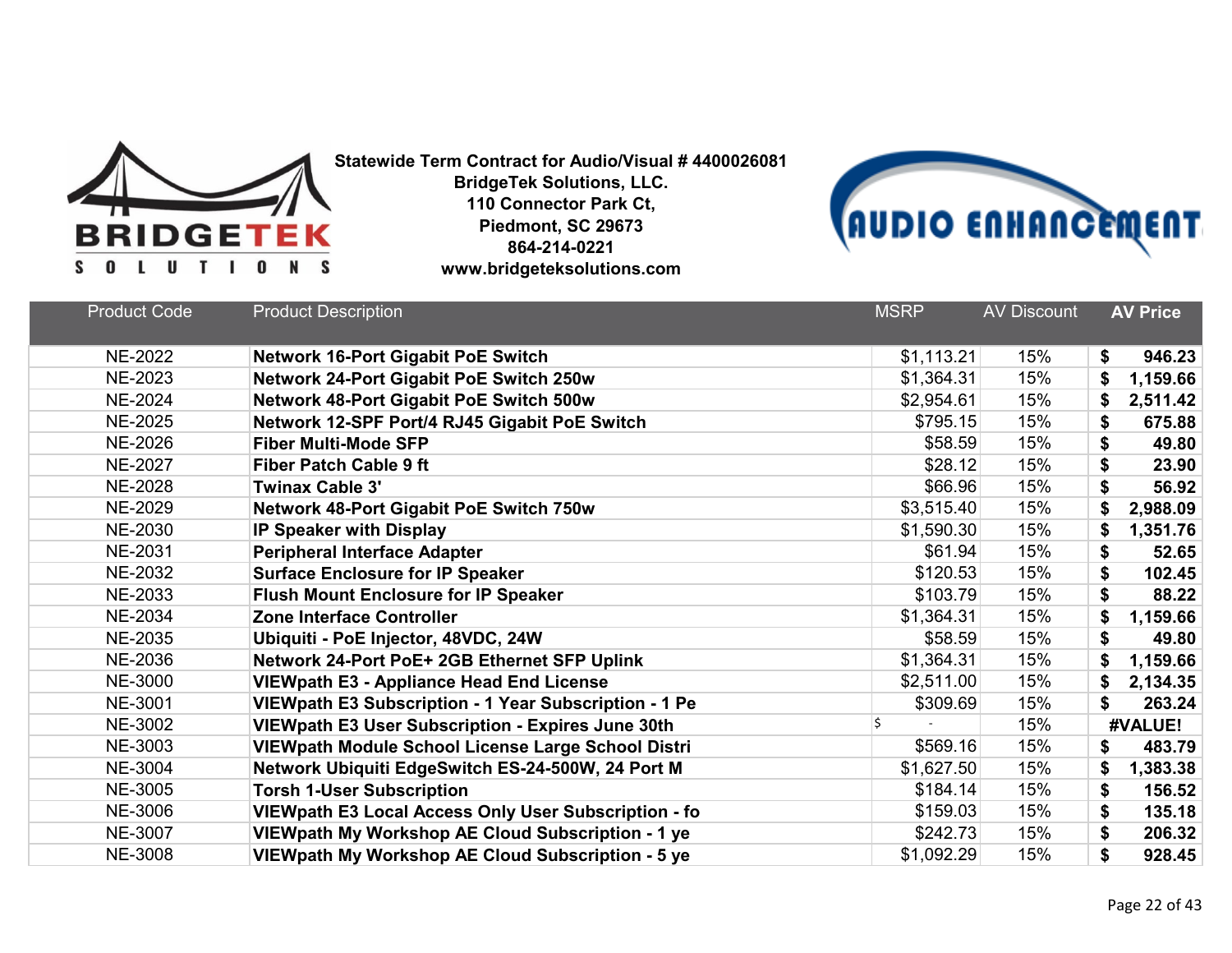



| <b>Product Code</b> | <b>Product Description</b>                                 | <b>MSRP</b> | <b>AV Discount</b> | <b>AV Price</b> |
|---------------------|------------------------------------------------------------|-------------|--------------------|-----------------|
|                     |                                                            |             |                    |                 |
| <b>NE-8001</b>      | NVR System for Continuous Recording (NVR-8000) 8           | \$15,186.53 | 15%                | \$12,908.55     |
| NE-8002             | NVR System for Continuous Recording (NVR-4000) 4           | \$7,687.01  | 15%                | 6,533.96        |
| NE-8102             | <b>EduCamPTZ-B PoE Classroom Camera System</b>             | \$2,000.43  | 15%                | 1,700.37<br>S   |
| NE-8103             | EduCam360-C 12 MP PoE Classroom Camera System              | \$2,000.43  | 15%                | 1,700.37<br>\$  |
| <b>NE-9050</b>      | VIEWpath E3 Subscription 1 Per User Required (1 ye         | \$309.69    | 15%                | 263.24<br>\$    |
| <b>NE-9054</b>      | <b>VIEWpath E3 Head End (1 per Campus Required)</b>        | \$19,893.82 | 15%                | \$16,909.75     |
| <b>NE-9055</b>      | VIEWpath E3 Headend Kit - Virtual Server Implemen          | \$13,616.32 | 15%                | \$11,573.87     |
| <b>NE-9056</b>      | VIEWpath My Workshop AE Cloud Subscription - 1 ye          | \$309.69    | 15%                | 263.24<br>\$    |
| NE-9103             | <b>Pendant Mount Kit for EduCamPTZ-B POE &amp; EduCam</b>  | \$228.50    | 15%                | 194.23<br>\$    |
| NE-9150             | <b>VIEWpath Blend Camera and Camera Mount Assemb</b>       | \$1,686.97  | 15%                | \$<br>1,433.92  |
| PA-0002             | 12U 21" Wall Hanging Hinged Rack w/Glass door              | \$1,155.06  | 15%                | \$<br>981.80    |
| PA-0004             | <b>Ultimate Support Speaker Stand W/Tote Bag</b>           | \$401.76    | 15%                | \$<br>341.50    |
| PA-0005             | <b>Ultimate Support Tote Bag for TS-80B Speaker Stand</b>  | \$133.92    | 15%                | \$<br>113.83    |
| PA-0006             | <b>Shure SM35-TQG Wireless headset mic</b>                 | \$334.80    | 15%                | \$<br>284.58    |
| PA-0007             | <b>Shure 50' UHF Remote Antenna Ext Cable</b>              | \$199.21    | 15%                | \$<br>169.33    |
| PA-0008             | 10/32" x 3/4" Rack Screws - 50 qty Pack                    | \$41.85     | 15%                | \$<br>35.57     |
| PA-0009             | 1U Blank Rack Panel - 1.2mm 1U                             | \$28.46     | 15%                | \$<br>24.19     |
| PA-0010             | 2U Utility Shelf, 15" deep                                 | \$97.09     | 15%                | \$<br>82.53     |
| PA-0011             | 2U Utility Shelf, 15" deep, with elongated vent holes      | \$125.55    | 15%                | \$<br>106.72    |
| PA-0012             | <b>Shure 1/2 Dipole Receiver Antenna for SLX Receivers</b> | \$102.11    | 15%                | \$<br>86.79     |
| PA-0013             | Dual RCA to Dual 1/4 Jack, 6.6'                            | \$28.46     | 15%                | \$<br>24.19     |
| PA-0014             | 3.5 -Dual 1/4 Jack, 3'                                     | \$28.46     | 15%                | \$<br>24.19     |
| PA-0015             | <b>Speaker Stand Mounting Adapter</b>                      | \$28.46     | 15%                | \$<br>24.19     |
| PA-0016             | Lightweight Aluminum Reversible Shaft Speaker Stan         | \$159.03    | 15%                | \$<br>135.18    |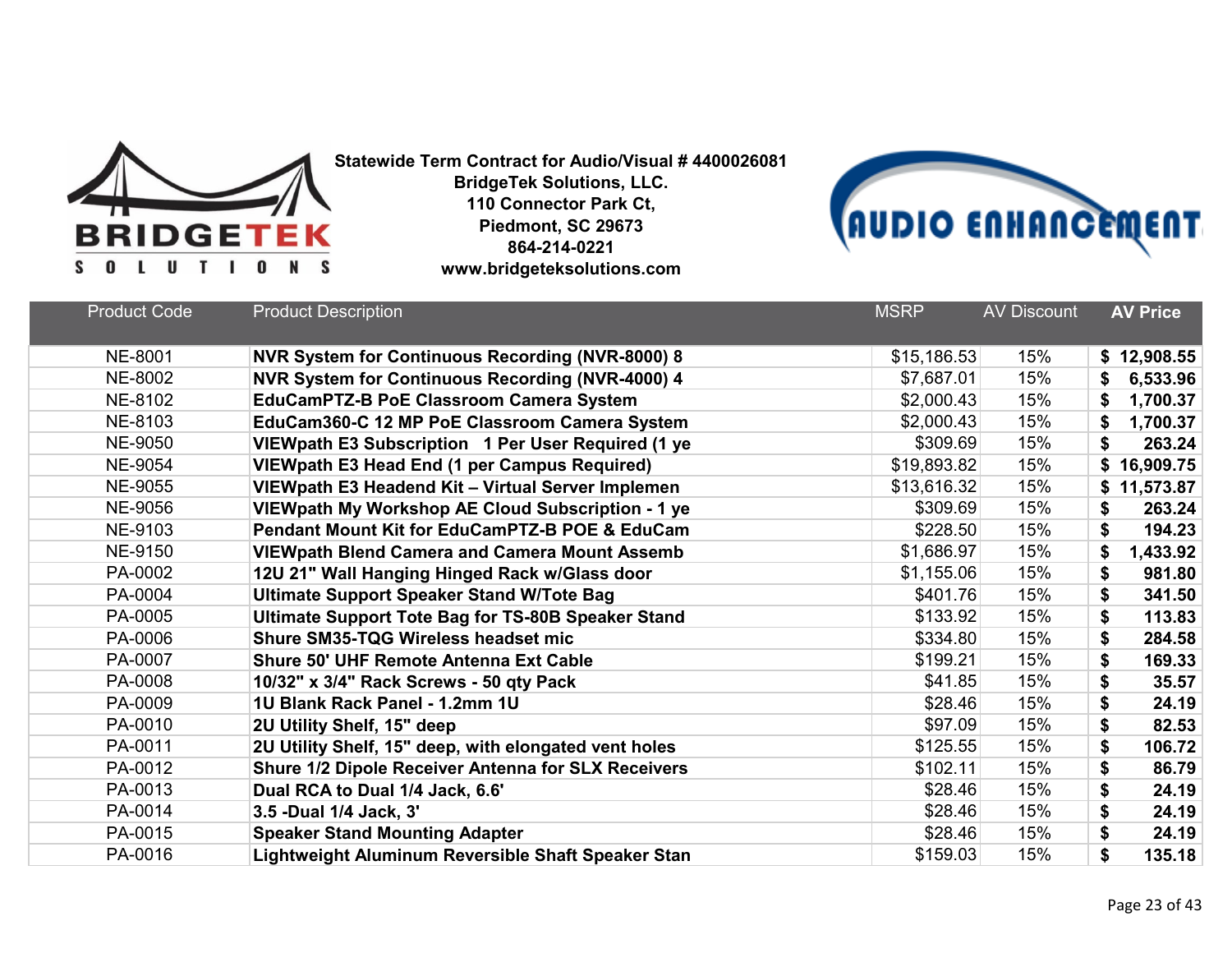



| <b>Product Code</b> | <b>Product Description</b>                           | <b>MSRP</b> | <b>AV Discount</b> | <b>AV Price</b> |  |
|---------------------|------------------------------------------------------|-------------|--------------------|-----------------|--|
| PA-0017             | <b>Neutrik Male 3-Pin XLR Connector</b>              | \$15.07     | 15%                | \$<br>12.81     |  |
| PA-0018             | Network MS102A- Interconnect Adapter- Amplifier      | \$184.14    | 15%                | \$<br>156.52    |  |
| PA-0019             | <b>16U G-Tour Rack Case</b>                          | \$1,322.46  | 15%                | 1,124.09<br>\$  |  |
| PA-0020             | 4 space Tilt out wall rack                           | \$1,171.80  | 15%                | \$<br>996.03    |  |
| PA-0021             | 2U Blank Rack Panel 1.2mm 2U Steel Flat Panel        | \$56.92     | 15%                | \$<br>48.38     |  |
| PA-0022             | <b>Atlas Vented 1U Rack Shelf</b>                    | \$108.81    | 15%                | \$<br>92.49     |  |
| PA-0023             | Smart-UPS 1500VA LCD 120V UPS Backup                 | \$1,170.13  | 15%                | \$<br>994.61    |  |
| PA-0024             | Smart-UPS 1000VA RM LCD 2U 120V UPS Backup           | \$1,414.53  | 15%                | \$<br>1,202.35  |  |
| PA-0025             | <b>Atlas Mic Stand</b>                               | \$115.51    | 15%                | \$<br>98.18     |  |
| PA-0026             | Single Gang Female 3 pin XLR Stainless Steel Plate   | \$41.85     | 15%                | \$<br>35.57     |  |
| PA-0027             | <b>Battery cup for SLX microphones</b>               | \$16.74     | 15%                | \$<br>14.23     |  |
| PA-0028             | <b>10W Volume Control</b>                            | \$53.57     | 15%                | \$<br>45.53     |  |
| PA-0029             | AMX FG1402-51-DW Wall Plate                          | \$485.46    | 15%                | \$<br>412.64    |  |
| PA-0030             | <b>AMX NI3100 Controller</b>                         | \$6,746.22  | 15%                | \$<br>5,734.29  |  |
| PA-0031             | Surge Protector Strip 6ft, 6 Outlet, Gray            | \$30.13     | 15%                | \$<br>25.61     |  |
| PA-0032             | <b>Atlas Sound Surface Mounted Exterior Backbox</b>  | \$90.40     | 15%                | \$<br>76.84     |  |
| PA-0033             | Middle Atlantic L-Shaped Individual Lacing bar       | \$87.05     | 15%                | \$<br>73.99     |  |
| PA-0034             | <b>Shure Passive Antenna Splitter/Combiner</b>       | \$284.58    | 15%                | \$<br>241.89    |  |
| PA-0035             | <b>4-ZONE PAGING Station Mic</b>                     | \$753.30    | 15%                | 640.31<br>\$    |  |
| PA-0036             | <b>Ethernet Controller with 4 Buttons and Volume</b> | \$518.94    | 15%                | \$<br>441.10    |  |
| PA-0037             | <b>Ethernet Controller with 8 Buttons and Volume</b> | \$753.30    | 15%                | \$<br>640.31    |  |
| PA-0038             | <b>Atlas Rack Mount for Amps</b>                     | \$77.00     | 15%                | \$<br>65.45     |  |
| PA-0039             | BSS 1U RACK MOUNT KIT for up to two BSS BLU-BIB/     | \$184.14    | 15%                | \$<br>156.52    |  |
| PA-0040             | Wire Guard Damage Stopper 12 x 12 x12"               | \$400.09    | 15%                | \$<br>340.08    |  |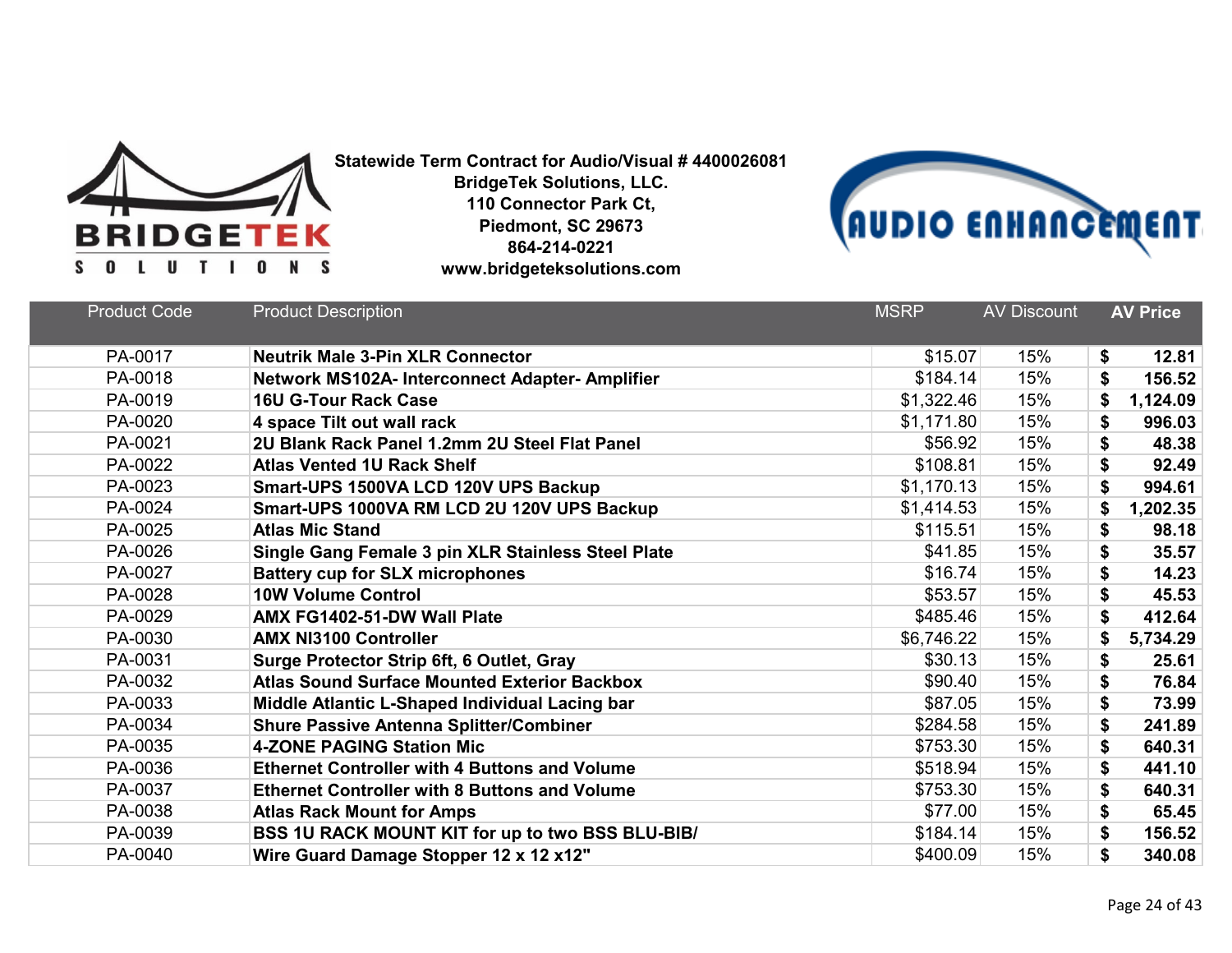



| <b>Product Code</b> | <b>Product Description</b>                            | <b>MSRP</b> | <b>AV Discount</b> | <b>AV Price</b> |
|---------------------|-------------------------------------------------------|-------------|--------------------|-----------------|
| PA-0041             | <b>Barix Barionet 50 Input/Output Module</b>          | \$580.88    | 15%                | \$<br>493.75    |
| PA-0042             | Matrox Low-Profile PCIe x16 Graphic Display Card      | \$786.78    | 15%                | \$<br>668.76    |
| PA-0043             | <b>AKG Band 9 Wireless Bodypack Transmitter</b>       | \$535.68    | 15%                | \$<br>455.33    |
| PA-0044             | Smart-UPS C Rackmount 2U, 1500VA LCD 120V Back        | \$1,590.30  | 15%                | 1,351.76<br>\$  |
| PA-0045             | UPS Back-up, 6 OUTLET 425VA 120V                      | \$165.73    | 15%                | \$<br>140.87    |
| PA-0046             | <b>Momentary Metal Push Button Switch Flat Top</b>    | \$28.46     | 15%                | \$<br>24.19     |
| PA-0047             | <b>In-Wall Speaker Selector Switch</b>                | \$35.15     | 15%                | \$<br>29.88     |
| PA-0048             | 1G 3.5mm Audio Input Plate                            | \$58.59     | 15%                | \$<br>49.80     |
| PA-0049             | Commscope RK3-45A, 3 in Channel rack                  | \$523.96    | 15%                | \$<br>445.37    |
| PA-0051             | <b>XDSolo Speaker Stand Bag Tote</b>                  | \$53.57     | 15%                | \$<br>45.53     |
| PA-0053             | <b>Galaxy Audio TV10 with Mixer and Bluetooth</b>     | \$2,444.04  | 15%                | \$<br>2,077.43  |
| PA-0054             | Galaxy Audio TQ8-0000 - Quest 8 Battery POwered 8     | \$2,444.04  | 15%                | \$<br>2,077.43  |
| PA-0055             | <b>Line-Level Audio Controlled Relay</b>              | \$435.24    | 15%                | \$<br>369.95    |
| PA-0056             | Hitachi 6500 Lumens WXGA LCD Projector                | \$6,696.00  | 15%                | 5,691.60<br>\$  |
| PA-0057             | <b>Lavalier Microphone</b>                            | \$334.80    | 15%                | \$<br>284.58    |
| PA-0058             | Da-Lite Extension Bracket for Screens- Non adjustabl  | \$58.59     | 15%                | \$<br>49.80     |
| PA-0059             | <b>Basic Power Strip</b>                              | \$66.96     | 15%                | \$<br>56.92     |
| PA-0060             | Wall Plate A-B Selector Switch DeCora, Ivory          | \$35.15     | 15%                | \$<br>29.88     |
| PA-0061             | Wall Plate Single Gang VGA 3.5mm                      | \$142.29    | 15%                | \$<br>120.95    |
| PA-0062             | Wall Plate Red RCA Keystone Insert- Female/Female     | \$11.72     | 15%                | \$<br>9.96      |
| PA-0063             | Wall Plate White RCA Keystone Insert- Female/Fema     | \$11.72     | 15%                | \$<br>9.96      |
| PA-0064             | Wall Plate, CAT6 Ethernet Keystone Insert Jack, Black | \$11.72     | 15%                | \$<br>9.96      |
| PA-0065             | Wall Plate 3.5mm to 2 conductor Keystone Adapter      | \$23.44     | 15%                | \$<br>19.92     |
| PA-0066             | 8 Button Display Control Module                       | \$661.23    | 15%                | \$<br>562.05    |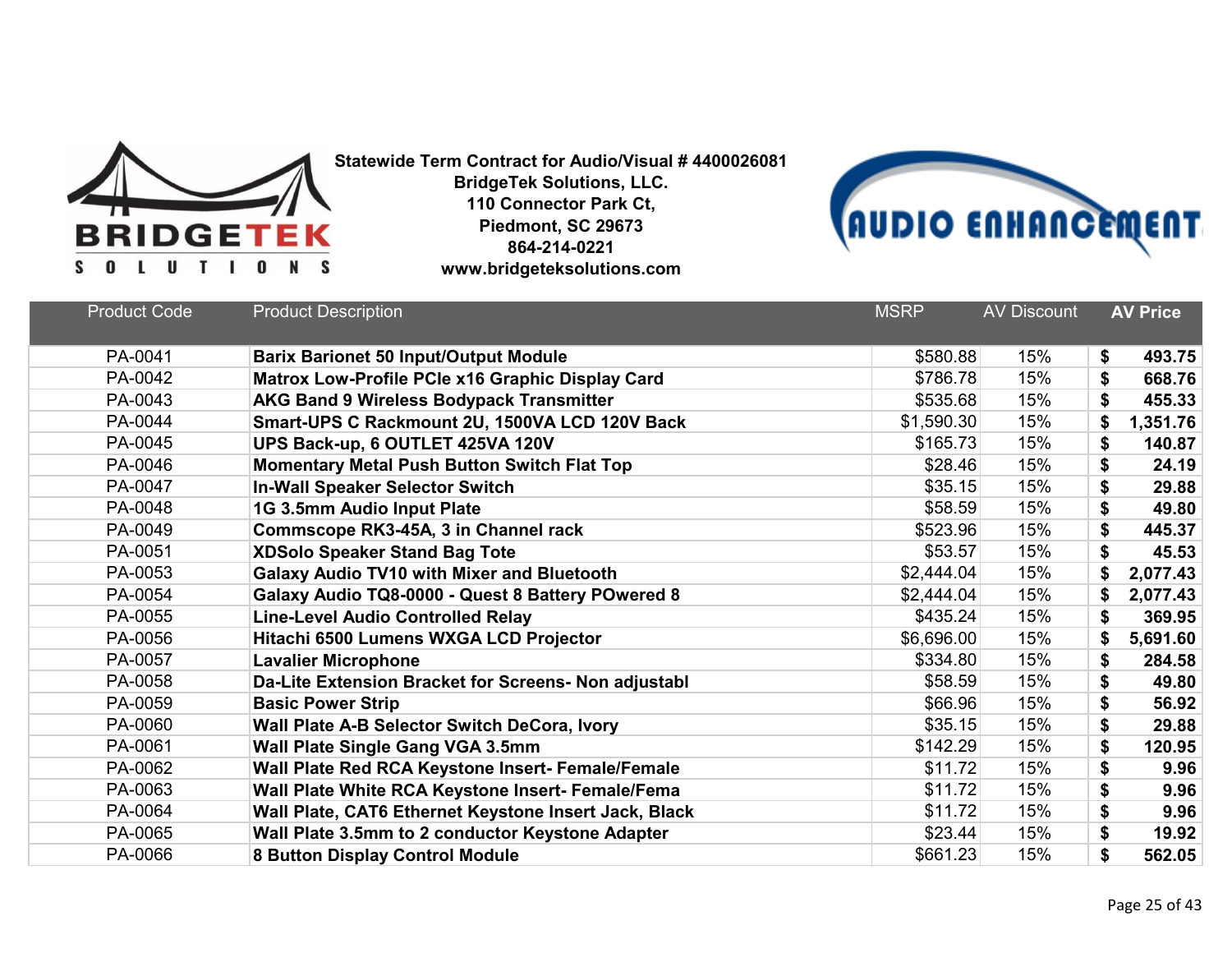



| <b>Product Code</b> | <b>Product Description</b>                              | <b>MSRP</b> | <b>AV Discount</b> | <b>AV Price</b> |
|---------------------|---------------------------------------------------------|-------------|--------------------|-----------------|
| PA-0067             | <b>Control Module Wall Plate</b>                        | \$987.66    | 15%                | \$<br>839.51    |
| PA-0068             | 8 Button Display Control Module                         | \$870.48    | 15%                | \$<br>739.91    |
| PA-0069             | Single Gang 1.5" Grommet Wall Plate - Brushed Alum      | \$30.13     | 15%                | \$<br>25.61     |
| PA-0070             | RapidRun Multi Format Wall Plate; White                 | \$56.92     | 15%                | \$<br>48.38     |
| PA-0071             | <b>Non-AE Wallplate</b>                                 | \$1,908.36  | 15%                | \$<br>1,622.11  |
| PA-0072             | RapidRun Optical Single Gang Wall Plate Transmitter     | \$334.80    | 15%                | 284.58<br>\$    |
| PA-0073             | RapidRun HDMI Decora Wall Plate Transmitter             | \$267.84    | 15%                | 227.66<br>\$    |
| PA-0074             | <b>Wall Plate AE AV Touch Wall Control</b>              | \$661.23    | 15%                | \$<br>562.05    |
| PA-0075             | <b>8-Button A/V Controller Decora Wall Plate</b>        | \$602.64    | 15%                | 512.24<br>\$    |
| PA-0076             | <b>Transmitter/Wall Plate</b>                           | \$912.33    | 15%                | \$<br>775.48    |
| PA-0077             | <b>XD Link Button Wall Plate</b>                        | \$122.20    | 15%                | \$<br>103.87    |
| PA-0078             | 3.5mm Passthrough Keystone Adapter for Wallplate        | \$5.86      | 15%                | \$<br>4.98      |
| PA-0079             | Receiver - HDMI, VGA + Stereo Audio, USB & ARC to       | \$912.33    | 15%                | \$<br>775.48    |
| PA-0080             | <b>1ft Power Jumper Cable</b>                           | \$11.72     | 15%                | \$<br>9.96      |
| PA-0081             | <b>Bracket for use with Ultimate III Amp</b>            | \$77.00     | 15%                | \$<br>65.45     |
| PA-0082             | <b>Projector Mount, PA-0170</b>                         | \$473.74    | 15%                | \$<br>402.68    |
| PA-0083             | <b>Extension Column-6 foot</b>                          | \$167.40    | 15%                | \$<br>142.29    |
| PA-0084             | <b>Round Structural Ceiling Plate</b>                   | \$48.55     | 15%                | \$<br>41.27     |
| PA-0085             | <b>Metal Amplifier Enclosure Plate</b>                  | \$28.46     | 15%                | \$<br>24.19     |
| PA-0086             | <b>Weatherproof Hinged Clear Polycarbonate Phone En</b> | \$169.07    | 15%                | \$<br>143.71    |
| PA-0087             | <b>Suspended Ceiling Projector System</b>               | \$1,389.42  | 15%                | 1,181.01<br>S   |
| PA-0088             | <b>Wall Mount Amplifier Cover for Palm Beach</b>        | \$88.72     | 15%                | \$<br>75.41     |
| PA-0089             | <b>Epson Ultra-Short Throw Projector Mount</b>          | \$401.76    | 15%                | \$<br>341.50    |
| PA-0090             | <b>Starlight Dome Wall Mount Bracket</b>                | \$82.03     | 15%                | \$<br>69.73     |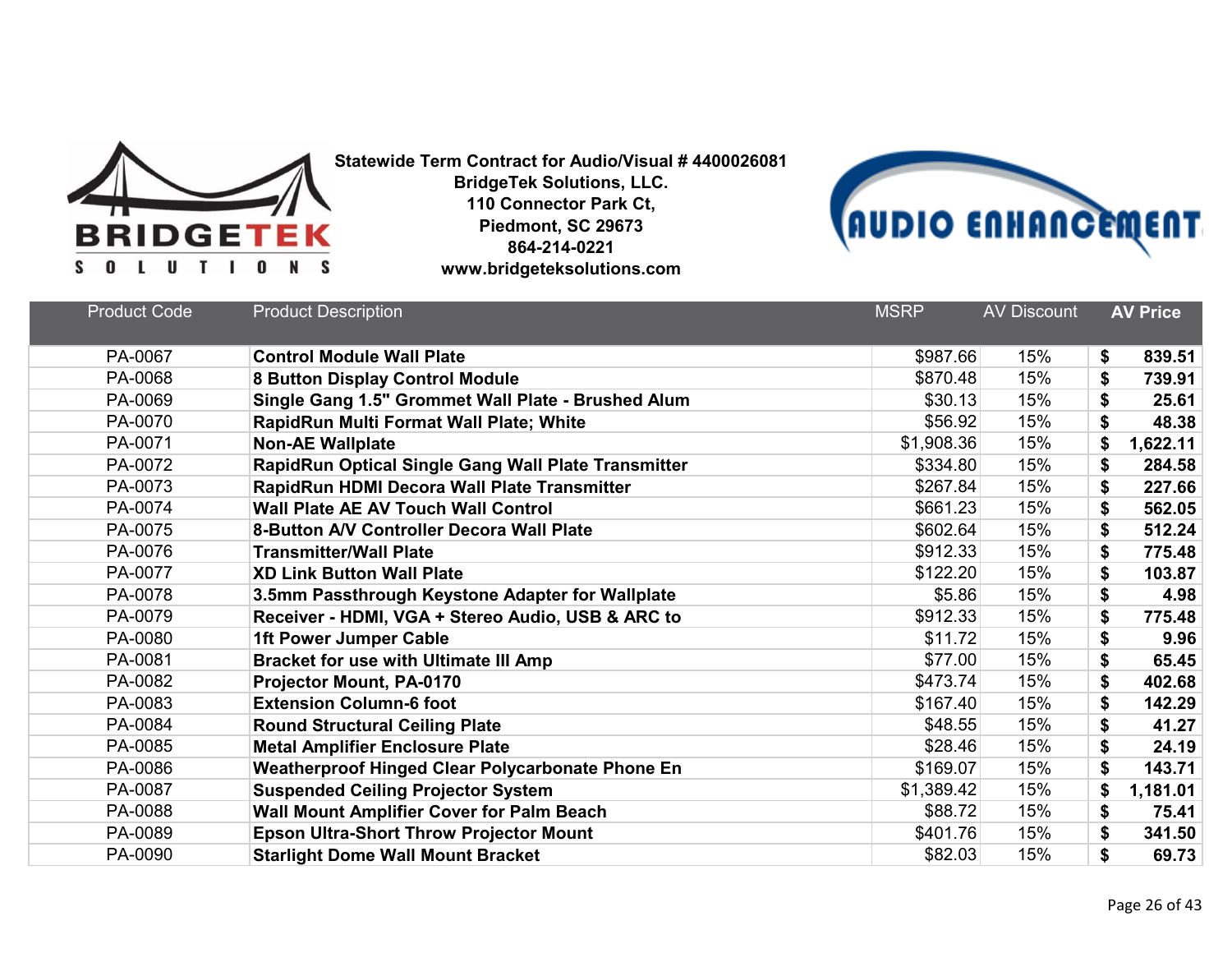



| <b>Product Code</b> | <b>Product Description</b>                               | <b>MSRP</b> | <b>AV Discount</b> | <b>AV Price</b> |
|---------------------|----------------------------------------------------------|-------------|--------------------|-----------------|
| PA-0091             | <b>Audio Enhancement QC10 Volume Control 70V</b>         | \$99.27     | 15%                | \$<br>84.38     |
| PA-0092             | <b>Ultra Sensitive Relay Module</b>                      | \$66.96     | 15%                | \$<br>56.92     |
| PA-0095             | <b>Enterprise Phone with 2.8-Inch Color Display</b>      | \$184.14    | 15%                | \$<br>156.52    |
| PA-0096             | <b>Handytone Telephone Adapter</b>                       | \$169.07    | 15%                | \$<br>143.71    |
| PA-0097             | <b>Multimedia IP Phone</b>                               | \$502.20    | 15%                | \$<br>426.87    |
| PA-0098             | <b>Small Business 2-line IP Phone</b>                    | \$113.83    | 15%                | \$<br>96.76     |
| PA-0099             | <b>American Time Clock Allset 12"</b>                    | \$142.29    | 15%                | \$<br>120.95    |
| PA-0100             | <b>American Time Bracket for 12"</b>                     | \$15.07     | 15%                | \$<br>12.81     |
| PA-0101             | American Time Guard Hinged 19 1/2" x 19 1/2" x 4 3       | \$115.51    | 15%                | \$<br>98.18     |
| PA-0102             | <b>Clock POE 4" 4 Digit Red</b>                          | \$920.70    | 15%                | \$<br>782.60    |
| PA-0103             | Steel Case Digital PoE Clock 4", 6 digit display, red LE | \$887.22    | 15%                | \$<br>754.14    |
| PA-0104             | Clock POE 12" Round/Surface Black CH 4                   | \$485.46    | 15%                | \$<br>412.64    |
| PA-0105             | Guard Hinged 15 1/2" x 15 1/2" x 4 3/4"D                 | \$150.66    | 15%                | \$<br>128.06    |
| PA-0106             | American Time Clock POE 15" Round/Surface Black C        | \$582.55    | 15%                | \$<br>495.17    |
| PA-0107             | American Time System Controller SSIQ 10W Campus          | \$8,286.30  | 15%                | \$<br>7,043.36  |
| PA-0108             | American Time Rack Mount Kit for Site Sync IQ Syste      | \$56.92     | 15%                | \$<br>48.38     |
| PA-0109             | American Time Clock CLock SSIQ 12" Round/Surface         | \$376.65    | 15%                | \$<br>320.15    |
| PA-0110             | American Time Bracket Security for 15" Plastic Clocks    | \$23.44     | 15%                | \$<br>19.92     |
| PA-0111             | American Time Clock Quartz 12" Round/DDW Black C         | \$532.33    | 15%                | \$<br>452.48    |
| PA-0112             | American Time Clock Allset 15" Round/Surface Black       | \$231.01    | 15%                | \$<br>196.36    |
| PA-0113             | PoE Global 4" - 4 Digit, Double-Sided, Wall Mount Di     | \$1,841.40  | 15%                | \$<br>1,565.19  |
| PA-0114             | American Time Clock WI-FI 12" Round Surface Black        | \$418.50    | 15%                | \$<br>355.73    |
| PA-0115             | <b>Handheld System</b>                                   | \$1,757.70  | 15%                | \$<br>1,494.05  |
| PA-0116             | <b>SLC14/85 Wireless Lavalier System</b>                 | \$1,807.92  | 15%                | \$<br>1,536.73  |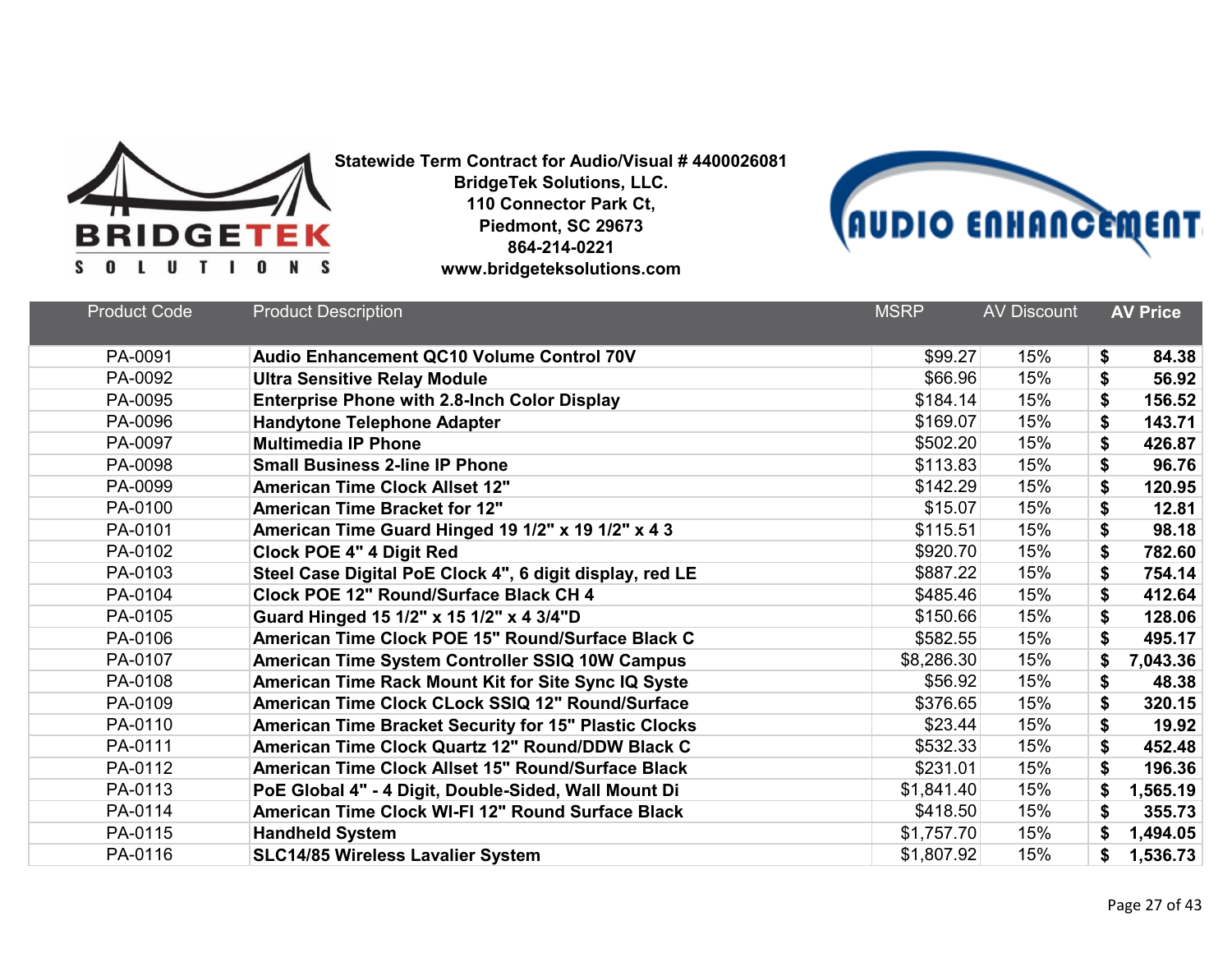



| <b>Product Code</b> | <b>Product Description</b>                            | <b>MSRP</b> | <b>AV Discount</b> | <b>AV Price</b> |
|---------------------|-------------------------------------------------------|-------------|--------------------|-----------------|
| PA-0117             | 10 Space Wall Mount Rack Unit with SOLID FRONT D      | \$1,573.56  | 15%                | 1,337.53<br>\$  |
| PA-0118             | <b>SLC14/84 Wireless Lavalier System</b>              | \$1,807.92  | 15%                | 1,536.73<br>\$  |
| PA-0121             | 3U Enclosed Drawer w/ lock cut-out & two 2" gromm     | \$426.87    | 15%                | 362.84<br>\$    |
| PA-0122             | Rackmount CD Player w/ipod Dock                       | \$937.44    | 15%                | \$<br>796.82    |
| PA-0123             | Economical power distribution w/ 6 outlets and a 15   | \$143.96    | 15%                | \$<br>122.37    |
| PA-0124             | Basic power distribution rack mounted equipment w     | \$209.25    | 15%                | \$<br>177.86    |
| PA-0125             | Three Sequenced 15 Amp Power Distribution System      | \$535.68    | 15%                | \$<br>455.33    |
| PA-0126             | APC Smart-UPS X-Series 48V External Battery Pack Ra   | \$1,831.36  | 15%                | \$<br>1,556.66  |
| PA-0127             | <b>Pro Audio AKG CHM99</b>                            | \$485.46    | 15%                | \$<br>412.64    |
| PA-0128             | Shure ULX2/58 Handheld Transmitter with SM58 Mic      | \$661.23    | 15%                | 562.05<br>\$    |
| PA-0129             | <b>AM/FM Tuner</b>                                    | \$719.82    | 15%                | \$<br>611.85    |
| PA-0130             | <b>Adapter Ring</b>                                   | \$83.70     | 15%                | \$<br>71.15     |
| PA-0131             | 8 ohm volume control for admin monitor speaker        | \$135.59    | 15%                | \$<br>115.25    |
| PA-0132             | Radio Design Labs PS-24AS 24 Vdc, 500mA Power Su      | \$63.61     | 15%                | \$<br>54.07     |
| PA-0133             | 2 XLR input wall plate                                | \$35.15     | 15%                | \$<br>29.88     |
| PA-0134             | 4 INPUT - 1 OUTPUT MIXER, FANLESS, 1U HALF-RACK       | \$703.08    | 15%                | \$<br>597.62    |
| PA-0135             | <b>100W Volume Control</b>                            | \$66.96     | 15%                | \$<br>56.92     |
| PA-0136             | 10RU Sectional Wall Cabinet w/Solid Front Door        | \$1,004.40  | 15%                | \$<br>853.74    |
| PA-0137             | <b>16RU Sectional Wall Cabinet w/Solid Front Door</b> | \$1,439.64  | 15%                | \$<br>1,223.69  |
| PA-0138             | 8RU Sectional Wall Cabinet w/Solid Front Door         | \$1,247.13  | 15%                | \$<br>1,060.06  |
| PA-0139             | <b>2-ZONE PAGING Station Mic</b>                      | \$703.08    | 15%                | \$<br>597.62    |
| PA-0140             | Digital Coax and Optical Toslink to Analog Audio Con  | \$93.74     | 15%                | \$<br>79.68     |
| PA-0141             | APC Smart-UPS X 3000VA Rack/Tower LCD 100-127V        | \$3,297.78  | 15%                | \$<br>2,803.11  |
| PA-0142             | 24Vdc, 50mA Power Supply                              | \$73.66     | 15%                | 62.61<br>\$     |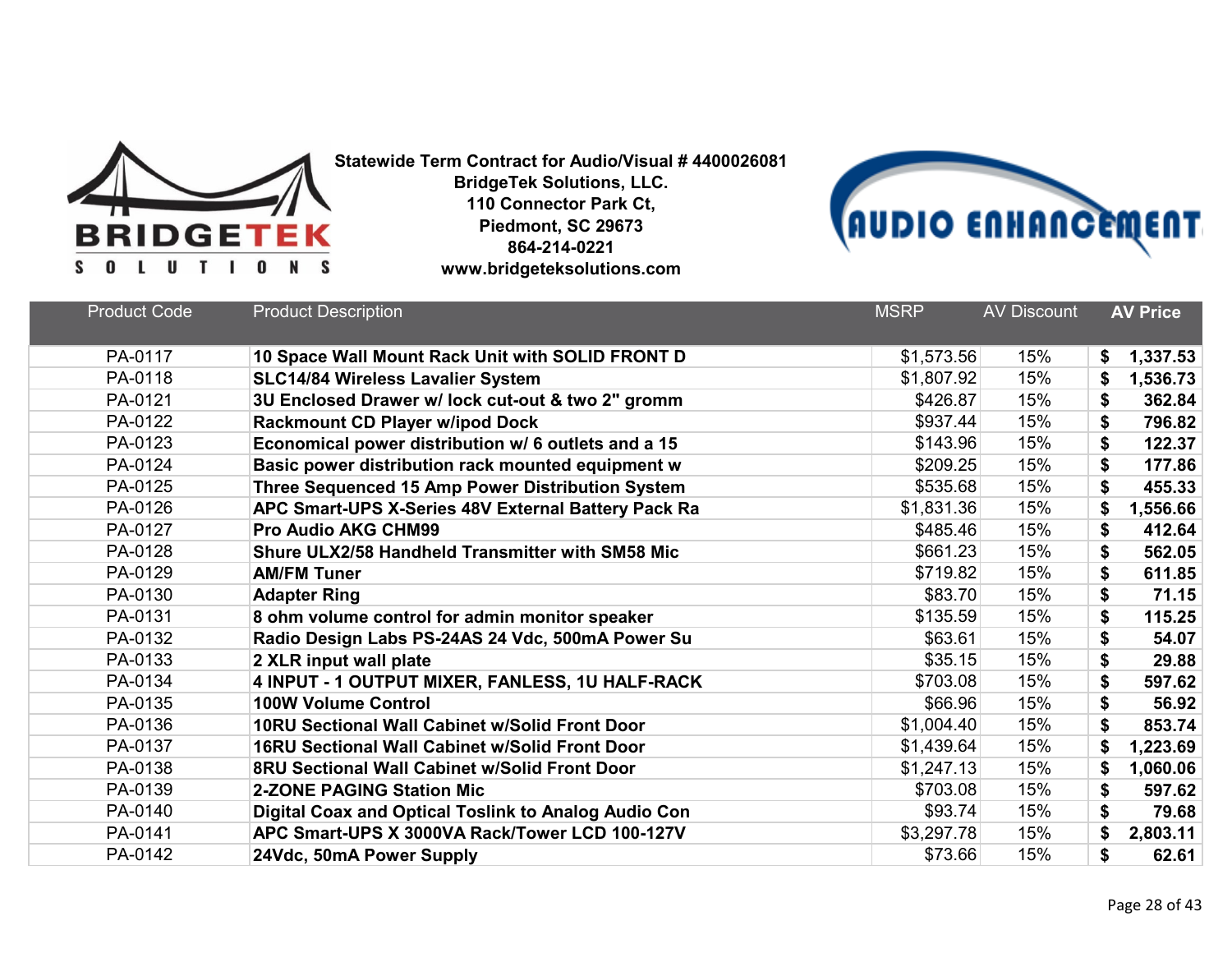



| <b>Product Code</b> | <b>Product Description</b>                           | <b>MSRP</b> | <b>AV Discount</b> | <b>AV Price</b> |
|---------------------|------------------------------------------------------|-------------|--------------------|-----------------|
|                     |                                                      |             |                    |                 |
| PA-0144             | Line Level Stereo/Mono Volume Control                | \$291.28    | 15%                | \$<br>247.59    |
| PA-0145             | <b>RDL ST-UMX3 Mic/Line Level Mixer</b>              | \$376.65    | 15%                | \$<br>320.15    |
| PA-0146             | Pro Audio BSS BLU-100 Audio DSP 12X8                 | \$5,206.14  | 15%                | \$<br>4,425.22  |
| PA-0147             | Projector Mitsubishi XD211U                          | \$3,013.20  | 15%                | \$<br>2,561.22  |
| PA-0148             | <b>Document Camera Lumens DC-193</b>                 | \$1,498.23  | 15%                | \$<br>1,273.50  |
| PA-0149             | <b>Lumens DC125 Ladibug Document Camera USB Powe</b> | \$753.30    | 15%                | \$<br>640.31    |
| PA-0150             | <b>Wall Plate Dual 3.5 Passthrough</b>               | \$92.07     | 15%                | \$<br>78.26     |
| PA-0151             | Cable, 1ft, 1 to 2 power cord splitter               | \$25.11     | 15%                | \$<br>21.34     |
| PA-0152             | <b>XDSolo Speaker Stand</b>                          | \$80.35     | 15%                | \$<br>68.30     |
| PA-0153             | Panduit NK6PP24P, Netkey 24 Port Patch Panel, CAT    | \$485.46    | 15%                | \$<br>412.64    |
| PA-0155             | Bracket, WBCS, For Whiteboard Cart w/Speakers (Pa    | \$87.05     | 15%                | \$<br>73.99     |
| PA-0156             | Pull Out Swivel Bracket for 26"-58"                  | \$636.12    | 15%                | \$<br>540.70    |
| PA-0158             | <b>4U Steel Blank Rack Panel</b>                     | \$33.48     | 15%                | \$<br>28.46     |
| PA-0159             | 3 Space rack panel with 2 fans                       | \$644.49    | 15%                | \$<br>547.82    |
| PA-0162             | <b>Atlas Rack Mount Kit</b>                          | \$115.51    | 15%                | \$<br>98.18     |
| PA-0163             | <b>Stainless Emergency Phone Plate</b>               | \$987.66    | 15%                | \$<br>839.51    |
| PA-0164             | <b>Black Surface Mount Box</b>                       | \$242.73    | 15%                | \$<br>206.32    |
| PA-0166             | Wall Plate HDMI and Dual 3.5 Passthrough             | \$95.42     | 15%                | \$<br>81.11     |
| PA-0167             | <b>American Time SBG-10 Wire Guard Cage</b>          | \$502.20    | 15%                | \$<br>426.87    |
| PA-0168             | <b>Extension Column-1 foot</b>                       | \$85.37     | 15%                | \$<br>72.56     |
| PA-0169             | <b>Cathedral Ceiling Mount</b>                       | \$217.62    | 15%                | \$<br>184.98    |
| PA-0170             | <b>Projector Mount PRGS-UNV</b>                      | \$336.47    | 15%                | \$<br>286.00    |
| PA-0171             | <b>6U Portable Rack</b>                              | \$713.12    | 15%                | \$<br>606.15    |
| PA-0173             | SM5-HBM-HBMBT, SM-5 Dual UHF headset wireless        | \$8,629.47  | 15%                | \$<br>7,335.05  |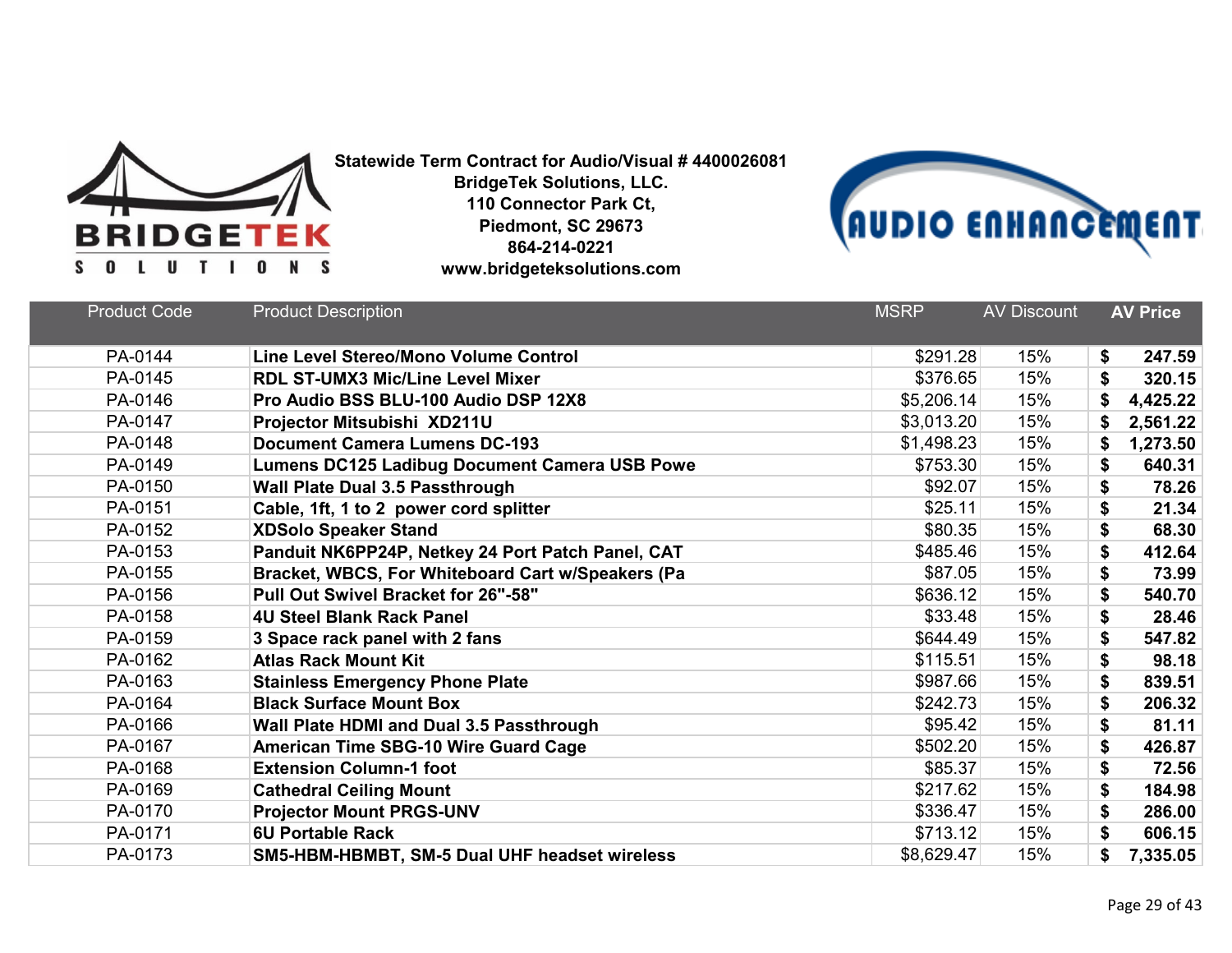



| <b>Product Code</b> | <b>Product Description</b>                          | <b>MSRP</b> | <b>AV Discount</b> | <b>AV Price</b> |
|---------------------|-----------------------------------------------------|-------------|--------------------|-----------------|
|                     |                                                     |             |                    |                 |
| PA-0176             | LV Shure SLX1 Bodypack Transmitter                  | \$359.91    | 15%                | \$<br>305.92    |
| PA-0177             | <b>Shure WL185 Cardioid TQG Lavalier Microphone</b> | \$244.40    | 15%                | \$<br>207.74    |
| PA-0179             | Drop Ceiling Mounted Projector Plate CMJ500R1       | \$234.36    | 15%                | \$<br>199.21    |
| PA-0180             | <b>Magnetic Door Alarm/Switch 5 Piece 12v</b>       | \$41.85     | 15%                | \$<br>35.57     |
| PA-0181             | 3-Switch On-Off SPST w/ Bezel 12-Volt               | \$58.59     | 15%                | \$<br>49.80     |
| PA-0182             | 4-Switch On-Off SPST w/ Bezel 12-Volt               | \$63.61     | 15%                | \$<br>54.07     |
| PA-0183             | 70V to Unbalanced Line-Level Conversion             | \$133.92    | 15%                | 113.83<br>\$    |
| PA-0184             | <b>Drop Ceiling Mounted Projector Plate</b>         | \$184.14    | 15%                | \$<br>156.52    |
| PA-0185             | <b>Clock POE 4" 4 Digit Green</b>                   | \$920.70    | 15%                | 782.60<br>\$    |
| PA-0186             | <b>Black loudspeaker U-Bracket</b>                  | \$318.06    | 15%                | 270.35<br>\$    |
| PA-0191             | EPIC-VC70v 70 Volt Volume Control (25 Watt)         | \$46.87     | 15%                | \$<br>39.84     |
| PA-0192             | Chief 2x2 Ceiling Storage box CSM492                | \$1,397.79  | 15%                | 1,188.12<br>\$  |
| PA-0193             | 10x8x4 Metal Enclosure w/ Hinged Door               | \$58.59     | 15%                | \$<br>49.80     |
| PA-0197             | Juice Goose CQ 1520 Power Sequencer 20 amps 7 ou    | \$1,155.06  | 15%                | \$<br>981.80    |
| PA-0199             | <b>Plexi Door 10 RU</b>                             | \$652.86    | 15%                | \$<br>554.93    |
| PA-0201             | Juice Goose CQ 1515 Power Sequencer 15 amps 7 ou    | \$1,573.56  | 15%                | 1,337.53<br>S   |
| PA-0202             | <b>12 Wall Mounted Rack</b>                         | \$3,096.90  | 15%                | 2,632.37<br>\$  |
| PA-0204             | <b>Power Conditioner w/ voltmeter</b>               | \$1,347.57  | 15%                | 1,145.43<br>\$  |
| PA-0215             | XD Remote Pairing Button Wallplate - Decora Style w | \$108.81    | 15%                | \$<br>92.49     |
| PA-0220             | <b>Master Clock</b>                                 | \$2,552.85  | 15%                | 2,169.92        |
| PA-0221             | <b>Master Clock Rack Mount Adapter</b>              | \$209.25    | 15%                | 177.86<br>\$    |
| PA-0230             | Transmitter AVConnect V2 - HDMI, Multi-Media Aud    | \$803.52    | 15%                | \$<br>682.99    |
| PA-0231             | Receiver AVConnect V2 - HDMI, Multi-Media Audio,    | \$786.78    | 15%                | \$<br>668.76    |
| PA-1056             | RTI Xp3 Integrated Central Processor                | \$1,121.58  | 15%                | \$<br>953.34    |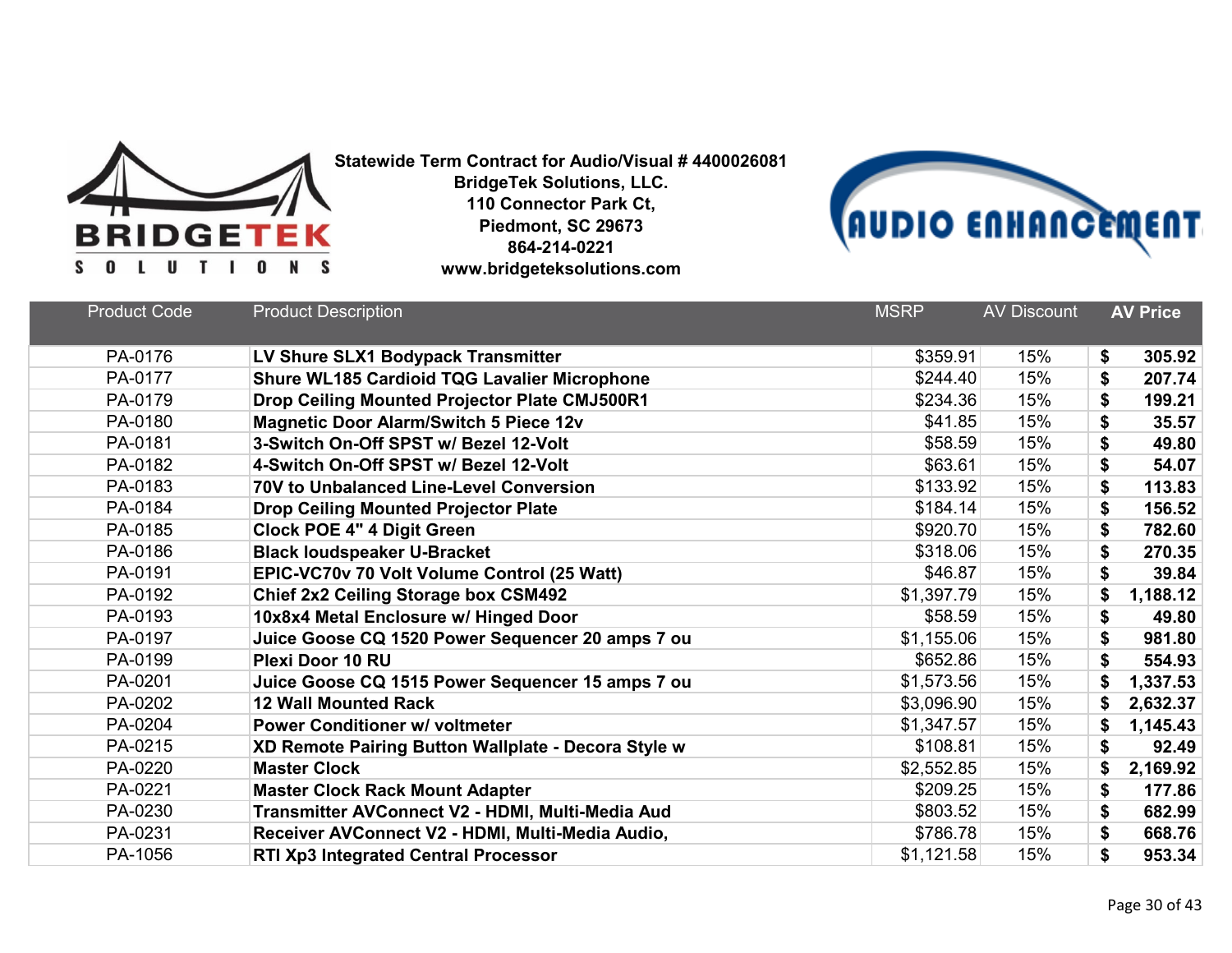



| <b>Product Code</b> | <b>Product Description</b>                                                              | <b>MSRP</b> | <b>AV Discount</b> | <b>AV Price</b> |
|---------------------|-----------------------------------------------------------------------------------------|-------------|--------------------|-----------------|
| PA-1058             | <b>4x4 Digital Signal Processor</b>                                                     | \$2,008.80  | 15%                | 1,707.48<br>\$  |
| PA-1059             | <b>External Bluetooth Adapter</b>                                                       | \$182.47    | 15%                | \$<br>155.10    |
| PA-1060             | <b>1U Rack Security Cover</b>                                                           | \$40.18     | 15%                | \$<br>34.15     |
| PA-1061             | <b>Viking E-30-IP VoIP Entry Phone</b>                                                  | \$1,079.73  | 15%                | \$<br>917.77    |
| PA-1062             | <b>Handheld Micropone</b>                                                               | \$518.94    | 15%                | \$<br>441.10    |
| PA-1063             | 44RU Standing rack                                                                      | \$3,540.51  | 15%                | \$<br>3,009.43  |
| PA-1064             | <b>70V Surge Protector</b>                                                              | \$267.84    | 15%                | 227.66<br>\$    |
| PA-1065             | 20", 2U Vertical Black Wall Enclosure                                                   | \$870.48    | 15%                | \$<br>739.91    |
| PA-1066             | <b>8 Button Display Custom Buttons</b>                                                  | \$20.09     | 15%                | \$<br>17.08     |
| PA-8010             | <b>ITC-1 Touch Wall Control Kit</b>                                                     | \$795.99    | 15%                | \$<br>676.59    |
| PA-9002             | <b>Barix Barionet: 50 Input/output Module</b>                                           | \$669.60    | 15%                | \$<br>569.16    |
| PA-9003             | <b>AV Connect V2 System</b>                                                             | \$1,330.83  | 15%                | \$<br>1,131.21  |
| PA-9005             | <b>EPIC 70 Volt Volume Control Kit</b>                                                  | \$99.27     | 15%                | \$<br>84.38     |
| SB-EP-8005.P        | <b>District View Head End including Programming</b>                                     | \$35,500.00 | 15%                | \$30,175.00     |
| SB-EP-9005.P        | EPIC System Virtual Head End Includes EPIC Console & Licensing<br>including Programming | \$21,856.00 | 15%                | \$18,577.60     |
| SE-0067             | <b>Optional Contingency</b>                                                             | \$45,000.00 | 15%                | \$38,250.00     |
| SP-0001             | CS-12, Ceiling Speaker, Plenum Rated Back Can w/ Ti                                     | \$142.29    | 15%                | \$<br>120.95    |
| SP-0100             | Speaker, Wall, WS-09                                                                    | \$142.29    | 15%                | \$<br>120.95    |
| SP-0210             | Integrated Flat Panel spkr, Plenum Rated Back Can, 2                                    | \$159.03    | 15%                | \$<br>135.18    |
| SP-0300             | Ceiling w/70V/100V Transformer, Plenum Rated Bac                                        | \$142.29    | 15%                | \$<br>120.95    |
| SP-0301             | EPIC 70V Ceiling Speaker 8", Multi-Tap - 15 Watts                                       | \$55.24     | 15%                | \$<br>46.95     |
| SP-0302             | <b>EPIC 30 Watt Paging Horn Loudspeaker</b>                                             | \$334.80    | 15%                | \$<br>284.58    |
| SP-0305             | Tile Bridge, CS-70V Ceiling Speaker w/70V/100V Tran                                     | \$16.74     | 15%                | \$<br>14.23     |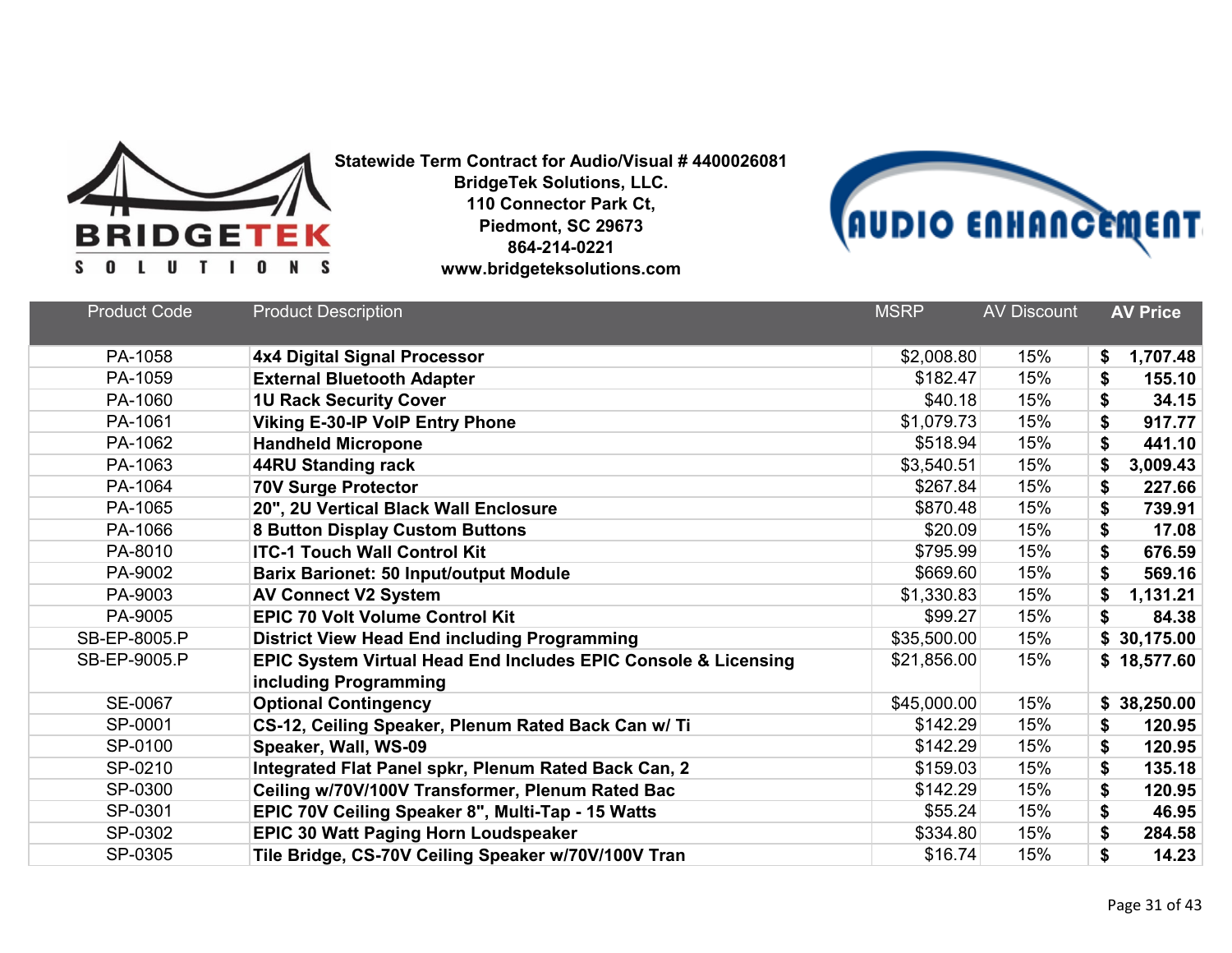



| SP-0306<br>Sheetrock Trim Ring for SP-0300 AE 70 volt Ceiling Sp<br>\$26.20<br>15%<br>\$<br>SP-0307<br>USE KIT SP-9351 - Pendant Shroud Ring for SP-0300 A<br>\$150.66<br>15%<br>\$<br>SP-1001<br>\$85.37<br>15%<br><b>Lowell 8" SPEAKER GRILLE</b><br>\$<br>SP-1002<br>\$903.96<br>15%<br>300w 70/100v 8" Indoor/Outdoor Monitor Speaker -<br>\$<br>SP-1003<br>\$1,657.26<br>15%<br>150w 70/100v 10" Three-Way High Output Indoor /<br>\$<br>SP-1004<br>\$301.32<br>15%<br><b>Compact in-ceiling spkrs</b><br>\$<br>SP-1005<br>In/outdoor loudspeakers White<br>15%<br>\$368.28<br>\$<br>SP-1006<br>15%<br>50w 70/100v, 2-Way 3", Indoor/Outdoor Backgroun<br>\$301.32<br>\$<br>SP-1007<br>\$368.28<br>15%<br>100W 70/100V, 2-Way 5", In/outdoor loudspeakers B<br>\$<br>SP-1008<br><b>15W Paging Horn Loudspeaker</b><br>\$184.14<br>15%<br>\$<br>SP-1009<br>\$192.51<br>15%<br>\$<br>Paging Horn Loudspeaker 15W<br>SP-1011<br><b>Atlas Sound 70V Ceiling Speaker</b><br>\$251.10<br>15%<br>\$<br>SP-1012<br><b>Atlas Sound Outside Spkr- Neutral Gray</b><br>\$318.06<br>15%<br>\$<br>SP-1013<br>\$88.72<br>15%<br><b>Atlas Sound Outside Spkr Adapter Ring</b><br>\$<br>SP-1014<br>\$820.26<br>15%<br>\$<br>15" Two-Way Loudspeaker System<br>SP-1015<br>15%<br>\$14.23<br>\$<br><b>70V Speaker Tile Rail</b><br>SP-1016<br>8" Cone Speaker 4W Trans w/ Vol Cntrl<br>\$77.00<br>15%<br>\$<br>SP-1017<br>15%<br>Atlas Small Format Weather Resistant Horn Loudspe<br>\$143.96<br>\$<br>SP-1018<br>15%<br>\$<br>\$10.04<br><b>Cross Tee, Ceiling Tile Suspension System</b> | <b>Product Code</b> | <b>Product Description</b>                     | <b>MSRP</b> | <b>AV Discount</b> | <b>AV Price</b> |
|--------------------------------------------------------------------------------------------------------------------------------------------------------------------------------------------------------------------------------------------------------------------------------------------------------------------------------------------------------------------------------------------------------------------------------------------------------------------------------------------------------------------------------------------------------------------------------------------------------------------------------------------------------------------------------------------------------------------------------------------------------------------------------------------------------------------------------------------------------------------------------------------------------------------------------------------------------------------------------------------------------------------------------------------------------------------------------------------------------------------------------------------------------------------------------------------------------------------------------------------------------------------------------------------------------------------------------------------------------------------------------------------------------------------------------------------------------------------------------------------------------------------------------------------------------------------------------|---------------------|------------------------------------------------|-------------|--------------------|-----------------|
|                                                                                                                                                                                                                                                                                                                                                                                                                                                                                                                                                                                                                                                                                                                                                                                                                                                                                                                                                                                                                                                                                                                                                                                                                                                                                                                                                                                                                                                                                                                                                                                |                     |                                                |             |                    | 22.27           |
|                                                                                                                                                                                                                                                                                                                                                                                                                                                                                                                                                                                                                                                                                                                                                                                                                                                                                                                                                                                                                                                                                                                                                                                                                                                                                                                                                                                                                                                                                                                                                                                |                     |                                                |             |                    | 128.06          |
|                                                                                                                                                                                                                                                                                                                                                                                                                                                                                                                                                                                                                                                                                                                                                                                                                                                                                                                                                                                                                                                                                                                                                                                                                                                                                                                                                                                                                                                                                                                                                                                |                     |                                                |             |                    | 72.56           |
|                                                                                                                                                                                                                                                                                                                                                                                                                                                                                                                                                                                                                                                                                                                                                                                                                                                                                                                                                                                                                                                                                                                                                                                                                                                                                                                                                                                                                                                                                                                                                                                |                     |                                                |             |                    | 768.37          |
|                                                                                                                                                                                                                                                                                                                                                                                                                                                                                                                                                                                                                                                                                                                                                                                                                                                                                                                                                                                                                                                                                                                                                                                                                                                                                                                                                                                                                                                                                                                                                                                |                     |                                                |             |                    | 1,408.67        |
|                                                                                                                                                                                                                                                                                                                                                                                                                                                                                                                                                                                                                                                                                                                                                                                                                                                                                                                                                                                                                                                                                                                                                                                                                                                                                                                                                                                                                                                                                                                                                                                |                     |                                                |             |                    | 256.12          |
|                                                                                                                                                                                                                                                                                                                                                                                                                                                                                                                                                                                                                                                                                                                                                                                                                                                                                                                                                                                                                                                                                                                                                                                                                                                                                                                                                                                                                                                                                                                                                                                |                     |                                                |             |                    | 313.04          |
|                                                                                                                                                                                                                                                                                                                                                                                                                                                                                                                                                                                                                                                                                                                                                                                                                                                                                                                                                                                                                                                                                                                                                                                                                                                                                                                                                                                                                                                                                                                                                                                |                     |                                                |             |                    | 256.12          |
|                                                                                                                                                                                                                                                                                                                                                                                                                                                                                                                                                                                                                                                                                                                                                                                                                                                                                                                                                                                                                                                                                                                                                                                                                                                                                                                                                                                                                                                                                                                                                                                |                     |                                                |             |                    | 313.04          |
|                                                                                                                                                                                                                                                                                                                                                                                                                                                                                                                                                                                                                                                                                                                                                                                                                                                                                                                                                                                                                                                                                                                                                                                                                                                                                                                                                                                                                                                                                                                                                                                |                     |                                                |             |                    | 156.52          |
|                                                                                                                                                                                                                                                                                                                                                                                                                                                                                                                                                                                                                                                                                                                                                                                                                                                                                                                                                                                                                                                                                                                                                                                                                                                                                                                                                                                                                                                                                                                                                                                |                     |                                                |             |                    | 163.63          |
|                                                                                                                                                                                                                                                                                                                                                                                                                                                                                                                                                                                                                                                                                                                                                                                                                                                                                                                                                                                                                                                                                                                                                                                                                                                                                                                                                                                                                                                                                                                                                                                |                     |                                                |             |                    | 213.44          |
|                                                                                                                                                                                                                                                                                                                                                                                                                                                                                                                                                                                                                                                                                                                                                                                                                                                                                                                                                                                                                                                                                                                                                                                                                                                                                                                                                                                                                                                                                                                                                                                |                     |                                                |             |                    | 270.35          |
|                                                                                                                                                                                                                                                                                                                                                                                                                                                                                                                                                                                                                                                                                                                                                                                                                                                                                                                                                                                                                                                                                                                                                                                                                                                                                                                                                                                                                                                                                                                                                                                |                     |                                                |             |                    | 75.41           |
|                                                                                                                                                                                                                                                                                                                                                                                                                                                                                                                                                                                                                                                                                                                                                                                                                                                                                                                                                                                                                                                                                                                                                                                                                                                                                                                                                                                                                                                                                                                                                                                |                     |                                                |             |                    | 697.22          |
|                                                                                                                                                                                                                                                                                                                                                                                                                                                                                                                                                                                                                                                                                                                                                                                                                                                                                                                                                                                                                                                                                                                                                                                                                                                                                                                                                                                                                                                                                                                                                                                |                     |                                                |             |                    | 12.10           |
|                                                                                                                                                                                                                                                                                                                                                                                                                                                                                                                                                                                                                                                                                                                                                                                                                                                                                                                                                                                                                                                                                                                                                                                                                                                                                                                                                                                                                                                                                                                                                                                |                     |                                                |             |                    | 65.45           |
|                                                                                                                                                                                                                                                                                                                                                                                                                                                                                                                                                                                                                                                                                                                                                                                                                                                                                                                                                                                                                                                                                                                                                                                                                                                                                                                                                                                                                                                                                                                                                                                |                     |                                                |             |                    | 122.37          |
|                                                                                                                                                                                                                                                                                                                                                                                                                                                                                                                                                                                                                                                                                                                                                                                                                                                                                                                                                                                                                                                                                                                                                                                                                                                                                                                                                                                                                                                                                                                                                                                |                     |                                                |             |                    | 8.53            |
|                                                                                                                                                                                                                                                                                                                                                                                                                                                                                                                                                                                                                                                                                                                                                                                                                                                                                                                                                                                                                                                                                                                                                                                                                                                                                                                                                                                                                                                                                                                                                                                | SP-1019             | <b>Recessed Steel Mount Enclosure Back Box</b> | \$117.18    | 15%                | \$<br>99.60     |
| SP-1020<br>15%<br>\$125.55<br>\$<br><b>Ceiling Speaker (CSWC 8 ohm)</b>                                                                                                                                                                                                                                                                                                                                                                                                                                                                                                                                                                                                                                                                                                                                                                                                                                                                                                                                                                                                                                                                                                                                                                                                                                                                                                                                                                                                                                                                                                        |                     |                                                |             |                    | 106.72          |
| SP-1021<br>\$28.46<br>15%<br><b>Steel mount Enclosure Back Box</b><br>\$                                                                                                                                                                                                                                                                                                                                                                                                                                                                                                                                                                                                                                                                                                                                                                                                                                                                                                                                                                                                                                                                                                                                                                                                                                                                                                                                                                                                                                                                                                       |                     |                                                |             |                    | 24.19           |
| SP-1022<br>\$154.01<br>15%<br>70V Wall Mount Speaker, white<br>\$                                                                                                                                                                                                                                                                                                                                                                                                                                                                                                                                                                                                                                                                                                                                                                                                                                                                                                                                                                                                                                                                                                                                                                                                                                                                                                                                                                                                                                                                                                              |                     |                                                |             |                    | 130.91          |
| SP-1023<br>8" Speaker Tile Bridge Support<br>\$20.09<br>15%<br>\$                                                                                                                                                                                                                                                                                                                                                                                                                                                                                                                                                                                                                                                                                                                                                                                                                                                                                                                                                                                                                                                                                                                                                                                                                                                                                                                                                                                                                                                                                                              |                     |                                                |             |                    | 17.08           |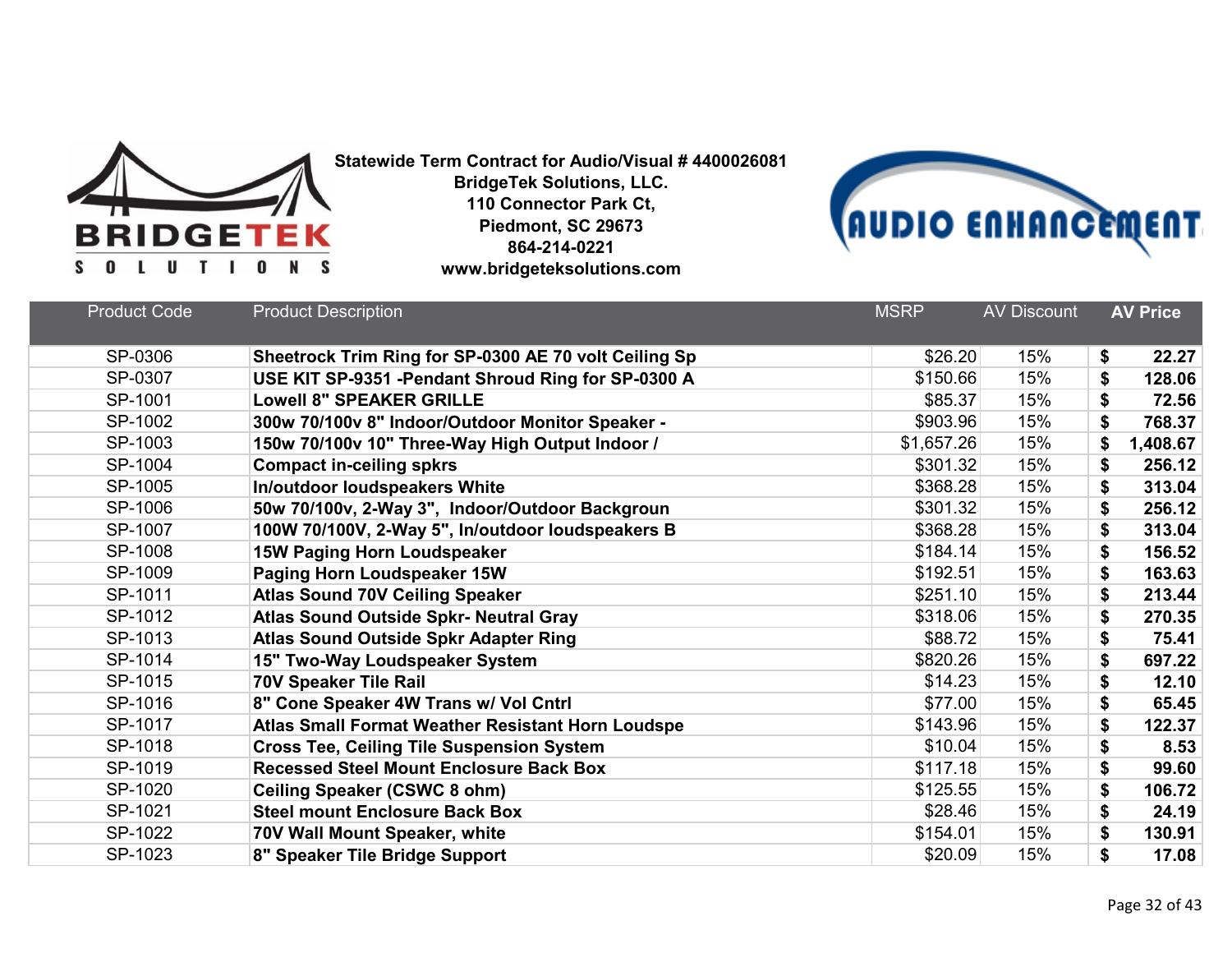



| <b>Product Code</b> | <b>Product Description</b>                            | <b>MSRP</b> | <b>AV Discount</b> | <b>AV Price</b> |
|---------------------|-------------------------------------------------------|-------------|--------------------|-----------------|
| SP-1024             | <b>Atlas Sound Speaker</b>                            | \$251.10    | 15%                | 213.44<br>\$    |
| SP-1025             | 8" recessed ceiling mount speaker transformer         | \$80.35     | 15%                | \$<br>68.30     |
| SP-1026             | 8" Surface Mount speaker                              | \$209.25    | 15%                | \$<br>177.86    |
| SP-1028             | 70V Slanted, Square, Wall Mount Speaker               | \$95.42     | 15%                | \$<br>81.11     |
| SP-1029             | 70V Ceiling Speaker, white                            | \$128.90    | 15%                | \$<br>109.57    |
| SP-1030             | <b>Compact Full-Range Pendant Speaker (white)</b>     | \$435.24    | 15%                | \$<br>369.95    |
| SP-1032             | <b>Custom Ceiling Tile Bridge</b>                     | \$26.78     | 15%                | \$<br>22.76     |
| SP-1033             | Tile Bridge, MGT-65BT                                 | \$16.74     | 15%                | \$<br>14.23     |
| SP-1034             | Blind Mount Speaker Enclosure 8", back box, 5" deep   | \$85.37     | 15%                | \$<br>72.56     |
| SP-1035             | <b>Lowell 8" Speaker Enclosure</b>                    | \$127.22    | 15%                | \$<br>108.14    |
| SP-1036             | <b>Low Profile Speaker</b>                            | \$451.98    | 15%                | \$<br>384.18    |
| SP-1037             | 8" Back can for 70 Volt Speaker                       | \$33.48     | 15%                | \$<br>28.46     |
| SP-1038             | Recessed Vandal Proof Baffle for 8" Cone Loud Speak   | \$143.96    | 15%                | \$<br>122.37    |
| SP-1039             | Pro Audio Speaker JBL Control 12C/T Compact Ceilin    | \$155.68    | 15%                | \$<br>132.33    |
| SP-1040             | Paging Horn Loudspeaker 30W                           | \$157.36    | 15%                | \$<br>133.76    |
| SP-1042             | <b>Outdoor Stainless Steel Speaker Enclosure</b>      | \$195.86    | 15%                | \$<br>166.48    |
| SP-1043             | <b>Indoor Slanted Steel Speaker Enclosure, White</b>  | \$115.51    | 15%                | \$<br>98.18     |
| SP-1044             | Vandal Resistant Square Surface-Mount Stainless Ste   | \$209.25    | 15%                | \$<br>177.86    |
| SP-1045             | <b>Indoor Paging Horn w/Grille</b>                    | \$225.99    | 15%                | \$<br>192.09    |
| SP-1046             | <b>Outdoor Paging Horn w/Grille</b>                   | \$264.49    | 15%                | \$<br>224.82    |
| SP-1047             | <b>Compact Indoor/Outdoor Background/Foreground L</b> | \$435.24    | 15%                | 369.95<br>\$    |
| SP-1048             | 12" two-way stage monitor for front of house          | \$1,305.72  | 15%                | \$<br>1,109.86  |
| SP-1049             | 8" Two way High Output In/Outdoor Background/Fo       | \$753.30    | 15%                | \$<br>640.31    |
| SP-1050             | 6.5" 2-Way High-Ceiling Loudspeaker                   | \$754.97    | 15%                | \$<br>641.72    |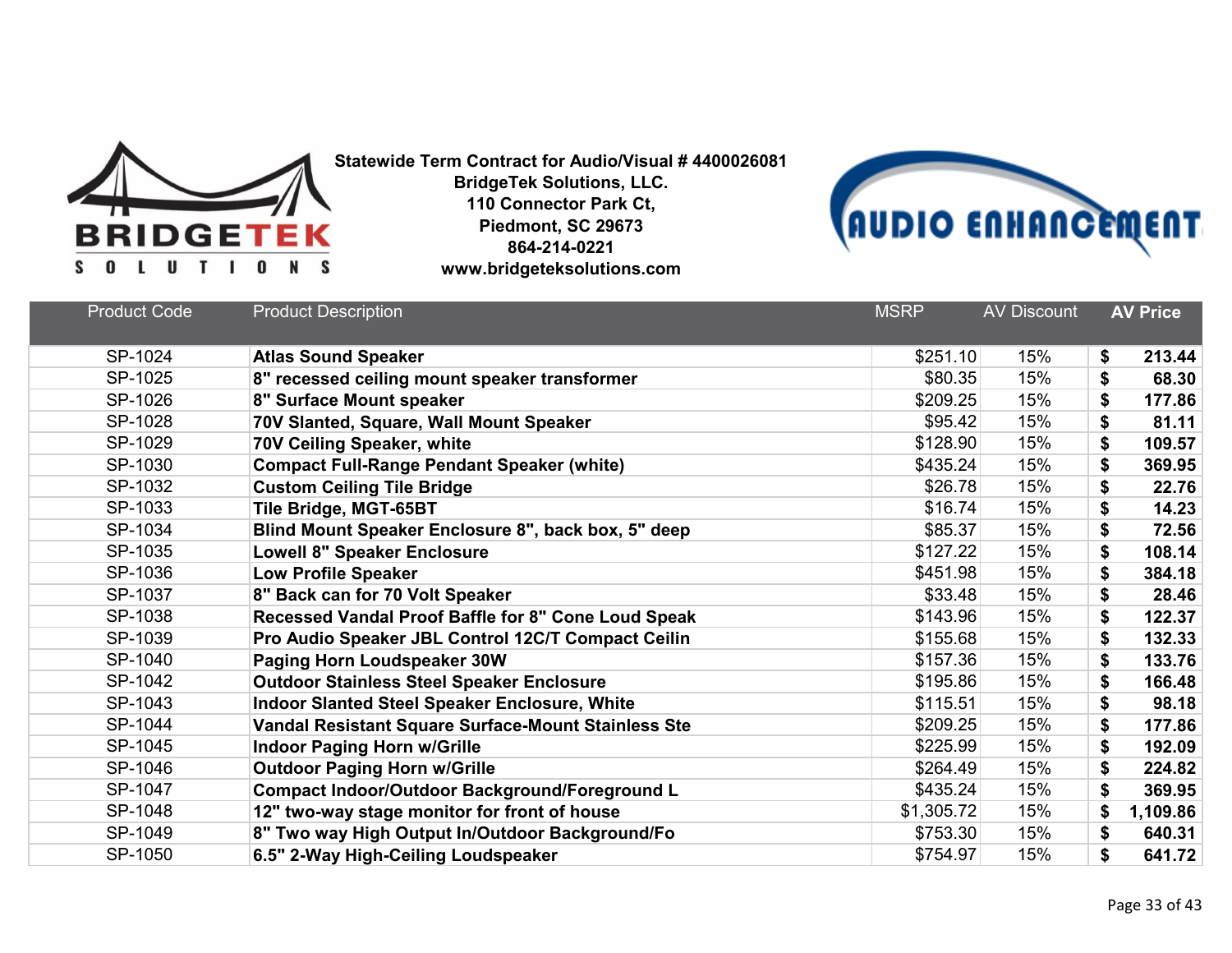



| <b>Product Code</b> | <b>Product Description</b>                           | <b>MSRP</b> | <b>AV Discount</b> | <b>AV Price</b> |
|---------------------|------------------------------------------------------|-------------|--------------------|-----------------|
|                     |                                                      |             |                    |                 |
| SP-1051             | 8" Two way High Output In/Outdoor Background/Fo      | \$611.01    | 15%                | \$<br>519.36    |
| SP-1052             | 6.5" Ceiling Loudspeaker Transducer Assembly for LG  | \$477.09    | 15%                | \$<br>405.53    |
| SP-1053             | 8" O,D, 10oz magnet 25/70v Transformer Speaker Ro    | \$108.81    | 15%                | \$<br>92.49     |
| SP-1054             | 70V Slanted, Square, Wall Mount with Volume Contr    | \$115.51    | 15%                | 98.18<br>\$     |
| SP-1055             | <b>Driver for 8C10FECOB</b>                          | \$82.03     | 15%                | \$<br>69.73     |
| SP-1056             | <b>TCH/70 transformer</b>                            | \$35.15     | 15%                | \$<br>29.88     |
| SP-1057             | 2' X 2' System 12 Tile Replacement Loudspeaker, 70V  | \$169.07    | 15%                | 143.71<br>\$    |
| SP-1058             | 8" OD, 10 Ounce Magnet, 25/70V Transformer Speak     | \$125.55    | 15%                | \$<br>106.72    |
| SP-1059             | Speaker, Pyle Pro PDMN38, Black Wall Speaker         | \$125.55    | 15%                | \$<br>106.72    |
| SP-1060             | MGCS-CTUL, Ceiling Speaker, w/ Back Can              | \$316.39    | 15%                | \$<br>268.93    |
| SP-1061             | MGCS-FR65T, Ceiling Speaker, w/ Back Can             | \$185.81    | 15%                | \$<br>157.94    |
| SP-1062             | <b>Black Wall Speaker</b>                            | \$125.55    | 15%                | \$<br>106.72    |
| SP-1063             | White Wall Speaker- Indoor/Outdoor                   | \$125.55    | 15%                | \$<br>106.72    |
| SP-1064             | 2' X 2' System 15 Tile Replacement Loudspeaker, 70V  | \$341.50    | 15%                | \$<br>290.28    |
| SP-1065             | <b>Recessed Vandal Proof Baffle for APF Speakers</b> | \$150.66    | 15%                | \$<br>128.06    |
| SP-1066             | 15w Flanged Horn Speaker                             | \$189.16    | 15%                | \$<br>160.79    |
| SP-1067             | JBL CBT 70J-1 2-Way Column Speaker                   | \$2,368.71  | 15%                | \$<br>2,013.40  |
| SP-1068             | <b>Hallway &amp; Common Area Speaker</b>             | \$197.53    | 15%                | \$<br>167.90    |
| SP-1069             | 6" 32W Hallway & Common Area Speaker                 | \$371.63    | 15%                | \$<br>315.89    |
| SP-1070             | JBL LCT 81C/T 2 x 2 lay-in Speaker                   | \$242.73    | 15%                | \$<br>206.32    |
| SP-1071             | <b>Architectural Speaker</b>                         | \$477.09    | 15%                | \$<br>405.53    |
| SP-1072             | 15w Paging Horn                                      | \$418.50    | 15%                | \$<br>355.73    |
| SP-1073             | Vandal Resistant Grille for 15w Paging Horn          | \$251.10    | 15%                | \$<br>213.44    |
| SP-1074             | <b>Ceiling Blind Mount 70V Speaker, white</b>        | \$130.57    | 15%                | \$<br>110.98    |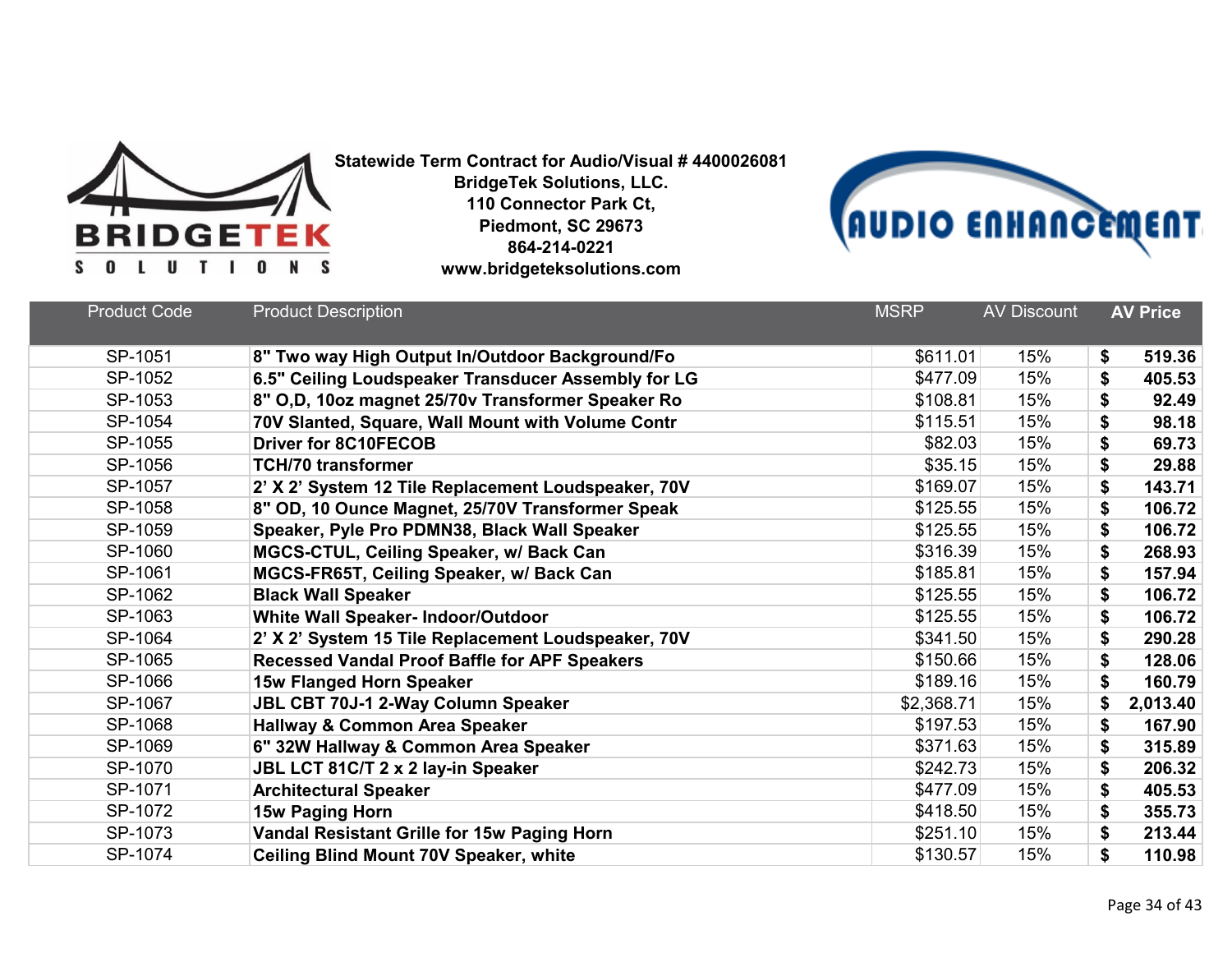



| <b>Product Code</b> | <b>Product Description</b>                                  | <b>MSRP</b> | <b>AV Discount</b> | <b>AV Price</b> |
|---------------------|-------------------------------------------------------------|-------------|--------------------|-----------------|
| SP-1076             | <b>15w Horn Speaker</b>                                     | \$331.45    | 15%                | 281.73<br>\$    |
| SP-1077             | 8" Loudspeaker w/ 5w-25/70v Transformer                     | \$60.26     | 15%                | \$<br>51.22     |
| SP-1078             | Adjustable Paging Horn Loudspeaker 16W                      | \$210.92    | 15%                | 179.28<br>\$    |
| SP-1079             | Atlas Sound GD87W 8-Inch 2-Way 70V Ceiling Speak            | \$108.81    | 15%                | \$<br>92.49     |
| SP-1080             | EZ Mount recessed Enclosure for 8-inch Speakers EZ          | \$71.98     | 15%                | \$<br>61.18     |
| SP-1081             | 15" Two-way stage monitor for front of house                | \$1,556.82  | 15%                | 1,323.30<br>\$  |
| SP-1084             | 15W 70v Paging Horn                                         | \$234.36    | 15%                | 199.21<br>\$    |
| SP-1085             | 8" Loudspeaker, No Grill or Transformer                     | \$73.66     | 15%                | \$<br>62.61     |
| SP-1087             | 8" Loudspeaker, No Grill or Transformer, TBLUB              | \$61.94     | 15%                | \$<br>52.65     |
| SP-1088             | <b>JBL Control 23-1L-Wh Wall Mount Speaker</b>              | \$231.01    | 15%                | 196.36<br>\$    |
| SP-1089             | High Performance 2-Way Full-Range Loudspeaker               | \$2,343.60  | 15%                | \$<br>1,992.06  |
| SP-1090             | 2' X 2' System 12/70RS Tile Replacement Loudspeake          | \$165.73    | 15%                | 140.87<br>\$    |
| SP-9101             | CS-12 (1) Ceiling Speaker Kit                               | \$164.05    | 15%                | \$<br>139.44    |
| SP-9102             | CS-12 (2) Ceiling Speaker Kit                               | \$338.15    | 15%                | \$<br>287.43    |
| SP-9104             | CS-12 (4) Ceiling Speaker Kit                               | \$589.25    | 15%                | \$<br>500.86    |
| SP-9111             | JBL Ctrl 12C/T (1) Ceiling Speaker Kit                      | \$164.05    | 15%                | 139.44<br>\$    |
| SP-9112             | JBL Ctrl 12C/T (2) Ceiling Speaker Kit                      | \$338.15    | 15%                | \$<br>287.43    |
| SP-9114             | JBL Ctrl 12C/T (4) Ceiling Speaker Kit                      | \$589.25    | 15%                | \$<br>500.86    |
| SP-9151             | WS-09 (1) Wall Speaker Kit                                  | \$164.05    | 15%                | \$<br>139.44    |
| SP-9152             | WS-09 (2) Wall Speaker Kit                                  | \$338.15    | 15%                | \$<br>287.43    |
| SP-9154             | WS-09 (4) Wall Speaker Kit                                  | \$589.25    | 15%                | \$<br>500.86    |
| SP-9201             | FS-17 (1) Flat Panel Speaker Kit with Plenum Rated Back Can | \$148.00    | 15%                | \$<br>125.80    |
| SP-9221             | FS-21 (1) 2 x 2 Lay In Speaker Kit                          | \$187.49    | 15%                | \$<br>159.37    |
| SP-9222             | FS-21 (2) 2 x 2 Lay In Speaker Kit                          | \$364.93    | 15%                | \$<br>310.19    |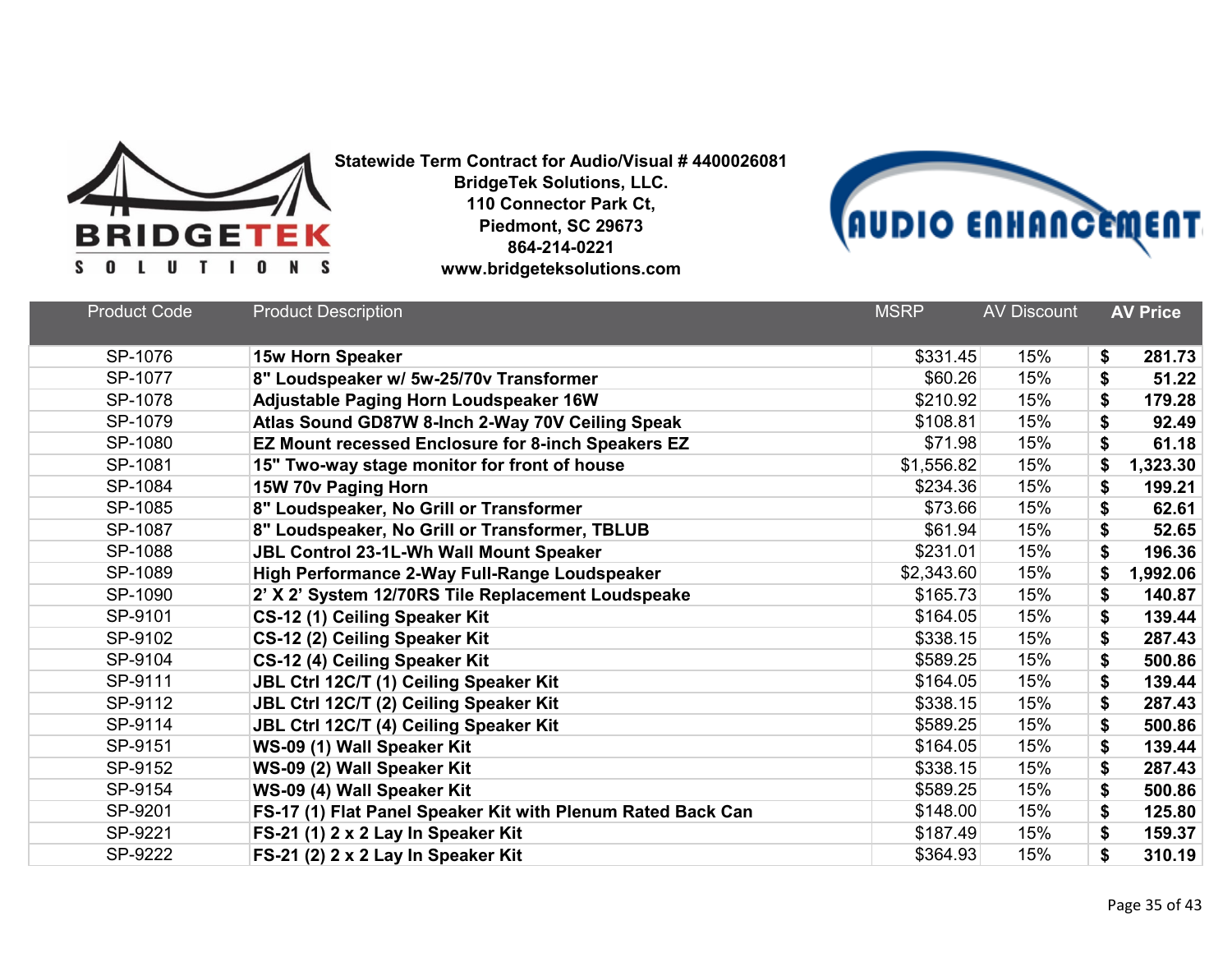



| <b>Product Code</b> | <b>Product Description</b>                                                                                                                                                                                                                                                                                                                                                                            | <b>MSRP</b> | <b>AV Discount</b> | <b>AV Price</b> |
|---------------------|-------------------------------------------------------------------------------------------------------------------------------------------------------------------------------------------------------------------------------------------------------------------------------------------------------------------------------------------------------------------------------------------------------|-------------|--------------------|-----------------|
| SP-9224             | FS-21 (4) 2 x 2 Lay In Speaker Kit                                                                                                                                                                                                                                                                                                                                                                    | \$642.82    | 15%                | \$<br>546.40    |
| SP-9253             | GD87W 8" ceiling speaker with BackBox EZ recessed                                                                                                                                                                                                                                                                                                                                                     | \$180.79    | 15%                | \$<br>153.67    |
| SP-9302             | CS-12 (2) Ceiling Speaker Kit with spooled speaker wi                                                                                                                                                                                                                                                                                                                                                 | \$338.15    | 15%                | \$<br>287.43    |
| SP-9304             | CS-12 (4) Ceiling Speaker Kit with spooled speaker wi                                                                                                                                                                                                                                                                                                                                                 | \$589.25    | 15%                | \$<br>500.86    |
| SP-9306             | WS-09 (2) Wall Speaker Kit with spooled speaker wir                                                                                                                                                                                                                                                                                                                                                   | \$338.15    | 15%                | \$<br>287.43    |
| SP-9308             | WS-09 (4) Wall Speaker Kit with spooled speaker wir                                                                                                                                                                                                                                                                                                                                                   | \$589.25    | 15%                | \$<br>500.86    |
| SP-9313             | FS-21 (2) 2 x 2 Lay In Speaker Kit - with Spooled Wire                                                                                                                                                                                                                                                                                                                                                | \$364.93    | 15%                | \$<br>310.19    |
| SP-9314             | FS-21 (4) 2 x 2 Lay In Speaker Kit - with Spooled Wire                                                                                                                                                                                                                                                                                                                                                | \$642.82    | 15%                | \$<br>546.40    |
| SP-9322             | JBL Ctrl 12C/T (2) Ceiling Speaker Kit with spooled sp                                                                                                                                                                                                                                                                                                                                                | \$338.15    | 15%                | \$<br>287.43    |
| SP-9324             | JBL Ctrl 12C/T (4) Ceiling Speaker Kit with spooled sp                                                                                                                                                                                                                                                                                                                                                | \$589.25    | 15%                | \$<br>500.86    |
| SP-9351             | Pendant Shroud Kit for SP-0300 w/ 1 Shroud, 1 set of                                                                                                                                                                                                                                                                                                                                                  | \$204.65    | 15%                | \$<br>173.95    |
| ST-AM-1025          | EPIC Common Zone Amplifier 4 X 250W 70V - 1U                                                                                                                                                                                                                                                                                                                                                          | \$2678.50   | 15%                | \$<br>2,276.73  |
| ST-AM-8003.P        | MS-300 Network Interface System including Programming                                                                                                                                                                                                                                                                                                                                                 | \$1009.18   | 15%                | \$<br>857.80    |
| ST-AM-8005          | <b>Optimum System</b>                                                                                                                                                                                                                                                                                                                                                                                 | \$2083.39   | 15%                | \$<br>1,770.88  |
| ST-AM-8005.P        | <b>Optimum System including Programming</b>                                                                                                                                                                                                                                                                                                                                                           | \$2204.42   | 15%                | \$<br>1,873.76  |
| ST-XD-8005.P        | Optimum System with XD Receiver In Wall Box including Programming                                                                                                                                                                                                                                                                                                                                     | \$3141.73   | 15%                | \$<br>2,670.47  |
| ST-XD-9025          | <b>XD Teardrop Teacher Box</b>                                                                                                                                                                                                                                                                                                                                                                        | \$375.98    | 15%                | \$<br>319.58    |
| TX-0003             | Optimum Classroom System w/out Speakers includes; XD Receiver w 3'<br>cat6 kit, Sensor, AE Logo, XD Receiver, SRC14, Microphone XD Teardrop<br>Mic Kit, Charger, Dual USB Wall Mount Charger Block, for XD Mics, Battery<br>Li-ON Battery Pack, 3.7V 700 mAh 2.6 Wh for XD Mics, Wall Plate, WPA-502,<br>PTT & Emergency Buttons w/ Ambient Mic, and MS-500 POE Network<br><b>Classroom Amplifier</b> | \$2995.68   | 15%                | \$<br>2,546.33  |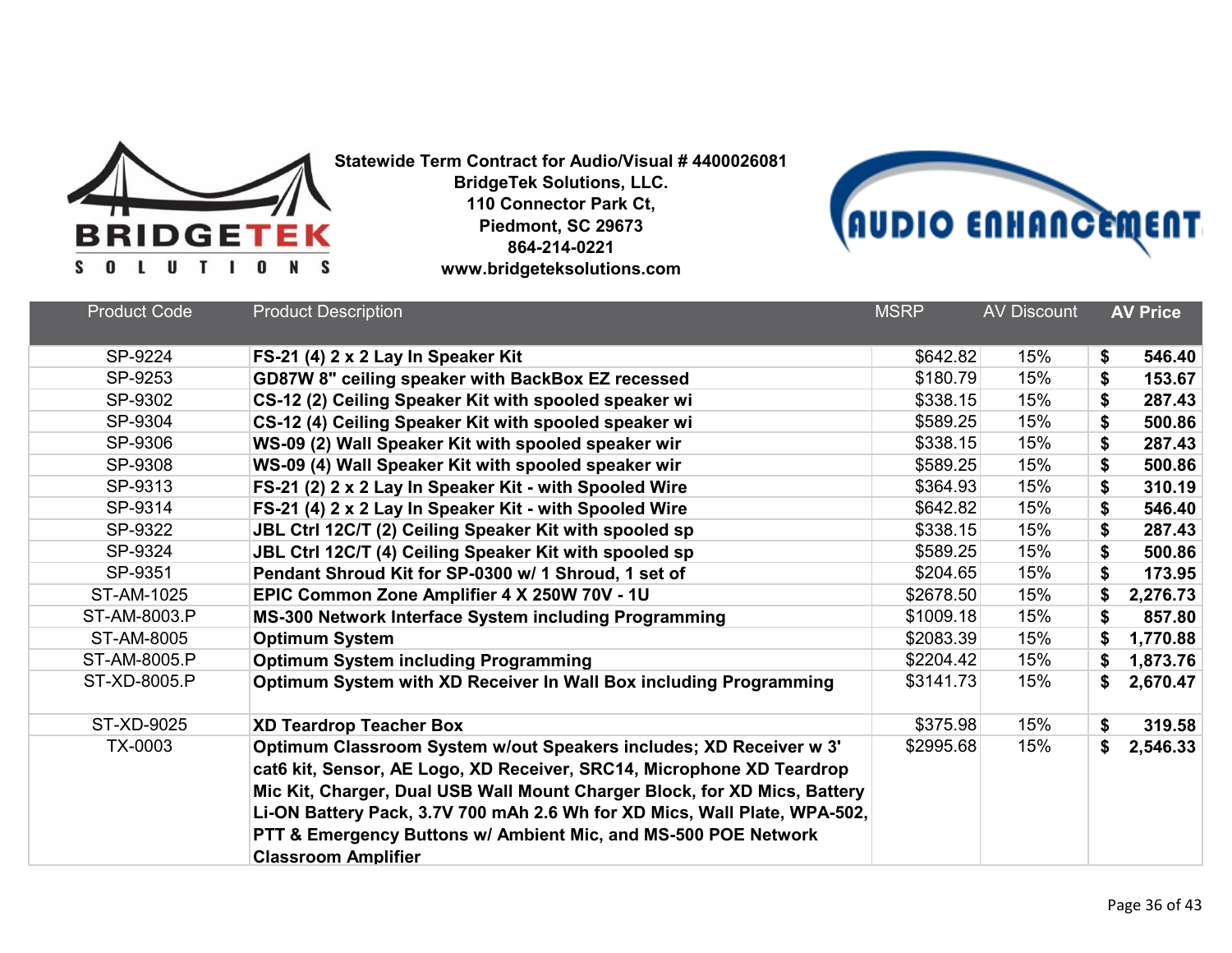



| <b>Product Code</b> | <b>Product Description</b>                                 | <b>MSRP</b> | <b>AV Discount</b> | <b>AV Price</b> |
|---------------------|------------------------------------------------------------|-------------|--------------------|-----------------|
| XD-0600             | Sensor, Blank, XD Receiver, SRC14, for Panasonic Po        | \$2494.26   | 15%                | 2,120.12<br>\$  |
| XD-0601             | Sensor, AE Logo, XD Receiver, SRC14                        | \$652.86    | 15%                | \$<br>554.93    |
| XD-0710             | <b>Battery Door for XD Teardrop</b>                        | \$28.46     | 15%                | \$<br>24.19     |
| XD-0711             | Mic Clip for XD Teardrop                                   | \$28.46     | 15%                | \$<br>24.19     |
| XD-0750             | Mic, AE, XD Teardrop, STD14, SMART Branded                 | \$753.30    | 15%                | \$<br>640.31    |
| XD-0775             | <b>SAFE Alert Duress Transmitter</b>                       | \$159.03    | 15%                | \$<br>135.18    |
| XD-0801             | Mic, XD Handheld, SHH14                                    | \$287.93    | 15%                | \$<br>244.74    |
| XD-0802             | AV Modified XD Handheld, K-SHH14-CART                      | \$937.44    | 15%                | \$<br>796.82    |
| XD-0850             | Mic, AE, XD Handheld, SHH14, SMART Branded                 | \$753.30    | 15%                | \$<br>640.31    |
| XD-0900             | <b>CLAUDIA - Classroom Media Station - Includes 7" Tou</b> | \$828.63    | 15%                | \$<br>704.34    |
| XD-1100             | <b>XDSolo kit</b>                                          | \$2,494.26  | 15%                | \$<br>2,120.12  |
| XD-1103             | Speaker, XDSolo v2, Portable                               | \$2,494.26  | 15%                | 2,120.12<br>\$  |
| XD-1109             | <b>Replacement Battery for XD Solo v2</b>                  | \$30.13     | 15%                | \$<br>25.61     |
| XD-1110             | XDSolo v2, Portable Companion Speaker w/ 50ft Rt A         | \$954.18    | 15%                | 811.05<br>\$    |
| XD-1212             | BEAM-Pro Classroom Audio Bar, Power Supply, 12' 3.         | \$1,457.05  | 15%                | \$<br>1,238.49  |
| XD-1213             | BEAM-Pro Classroom Audio Bar System, Vertical Mo           | \$1,457.05  | 15%                | 1,238.49<br>\$  |
| XD-1230             | <b>BLACK Speaker Replacement Grille for BEAM-Pro</b>       | \$87.05     | 15%                | \$<br>73.99     |
| XD-1231             | <b>WHITE Speaker Replacement Grille for BEAM-Pro</b>       | \$87.05     | 15%                | \$<br>73.99     |
| XD-1301             | BEAM, Classroom Audio System - White Speaker               | \$1,289.65  | 15%                | \$<br>1,096.20  |
| XD-1302             | <b>BEAM Power Base</b>                                     | \$108.81    | 15%                | \$<br>92.49     |
| XD-1400             | Mic360 XD Throwable Microphone Ball Mic Not Inclu          | \$477.09    | 15%                | \$<br>405.53    |
| XD-1401             | Mic360 w/ Auto Mute XD Throwable Microphone Ba             | \$292.95    | 15%                | \$<br>249.01    |
| XD-1403             | Mic360 Cover W's                                           | \$48.55     | 15%                | \$<br>41.27     |
| XD-1404             | <b>Mic360 Cover Numbers</b>                                | \$48.55     | 15%                | \$<br>41.27     |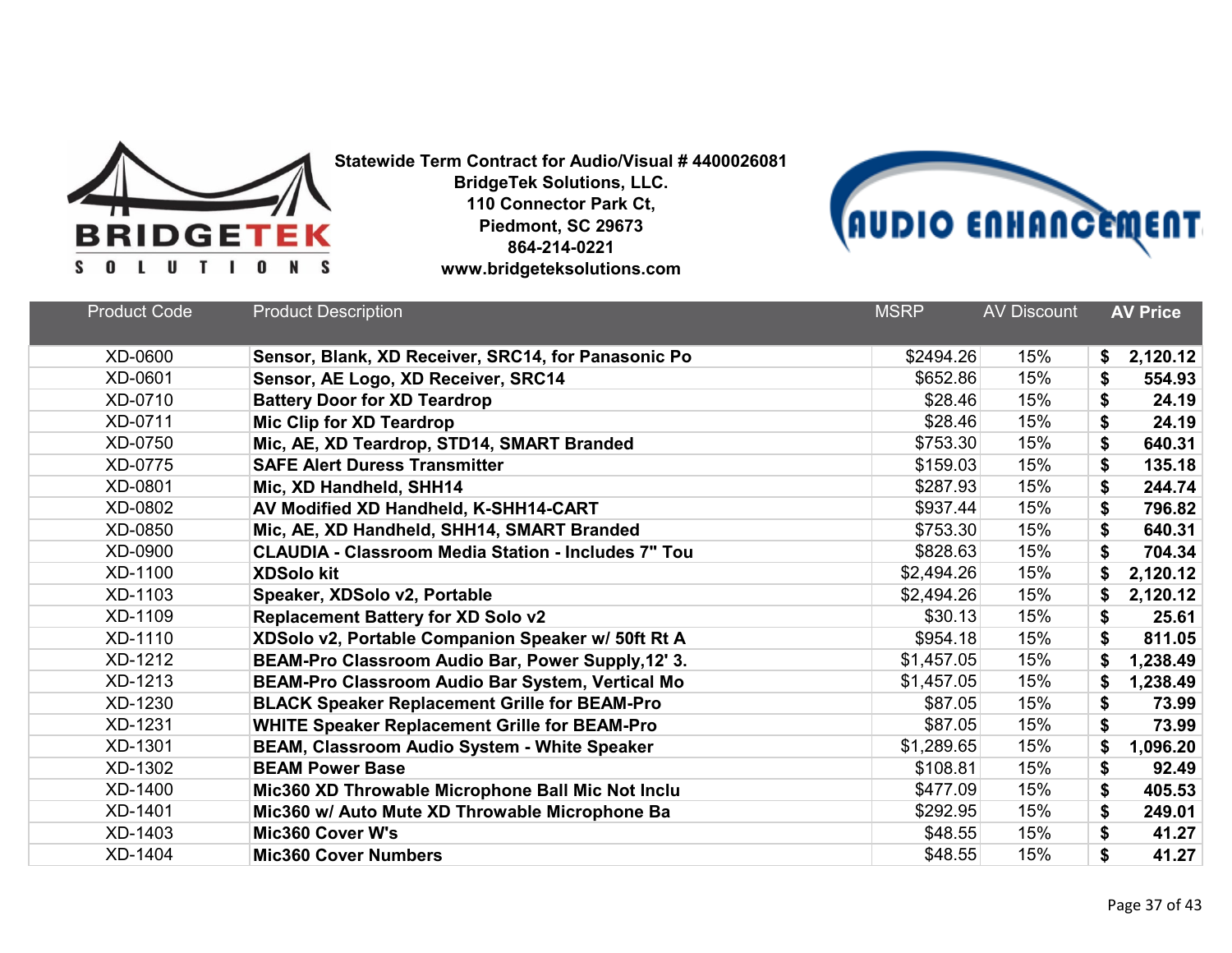



| <b>Product Code</b>     | <b>Product Description</b>                                                | <b>MSRP</b> | <b>AV Discount</b> | <b>AV Price</b> |
|-------------------------|---------------------------------------------------------------------------|-------------|--------------------|-----------------|
| XD-1405                 | Mic360 Rechargeable Li-Ion battery Lir2032                                | \$7.53      | 15%                | \$<br>6.40      |
| XD-5001                 | Battery Li-ON Battery Pack, 3.7V 700 mAh 2.6 Wh for                       | \$53.57     | 15%                | \$<br>45.53     |
| XD-5011                 | Charger, Dual USB Wall Mount Charger Block, for XD                        | \$26.78     | 15%                | \$<br>22.76     |
| XD-5021                 | 6' USB 2.0 A Male to Micro-USB B Male                                     | \$7.70      | 15%                | \$<br>6.55      |
| XD-8001 Pal XD 4SPK C   | Mini Classroom System Pal XD - 4 Ceiling Speakers (K                      | \$2,348.96  | 15%                | \$<br>1,996.62  |
| XD-8001 Pal XD 4SPK W   | Mini Classroom System Pal XD- 4 Wall Speakers (KIT)                       | \$2,348.96  | 15%                | \$<br>1,996.62  |
| XD-8001 Pal XD 4spk FP  | Mini Classroom System Pal XD - 4 Flat Panel Speaker                       | \$2,402.53  | 15%                | \$<br>2,042.15  |
| <b>XD-8001 4SPK C</b>   | Mini Classroom System XD - 4 Ceiling Speakers (KIT)                       | \$1,972.98  | 15%                | \$<br>1,677.03  |
| <b>XD-8001 4SPK W</b>   | Mini Classroom System XD - 4 Wall Speakers (KIT)                          | \$1,972.98  | 15%                | \$<br>1,677.03  |
| XD-8001 XD 4SPK FP      | Mini Classroom System XD - 4 Flat Panel Speakers (KI                      | \$2,026.55  | 15%                | \$<br>1,722.57  |
| XD-8001 Mic360 4SPK C   | Mini Classroom System Pal XD Mic360 - 4 Ceiling Spe                       | \$2,641.91  | 15%                | \$<br>2,245.62  |
| XD-8001 Mic360 4SPK W   | Mini Classroom System Pal XD Mic360 - 4 Wall Speak                        | \$2,641.91  | 15%                | \$<br>2,245.62  |
|                         | XD-8001 Mic360 4SPK FP Mini Classroom System Pal XD Mic360 - 4 Flat Panel | \$2,695.48  | 15%                | \$<br>2,291.16  |
| XD-8001 Mic360 No SPK   | Mini Classroom System Pal XD Mic360 - No Speakers                         | \$2,052.66  | 15%                | \$<br>1,744.76  |
| XD-8001 No Spk          | Mini Classroom System XD - No Speakers or Wires (K                        | \$1,383.73  | 15%                | \$<br>1,176.17  |
| XD-8001 Pal XD No Spk   | Mini Classroom System Pal XD - No Speakers or Wire                        | \$1,759.71  | 15%                | \$<br>1,495.75  |
| XD-8002 Pal 4SPK C      | Sentinel XD System Pal - 4 Ceiling Speakers (KIT)                         | \$2,526.41  | 15%                | \$<br>2,147.45  |
| XD-8002 Pal 4SPK W      | Sentinel XD System Pal - 4 Wall Speakers (KIT)                            | \$2,526.41  | 15%                | \$<br>2,147.45  |
| XD-8002 Pal 4SPK FP     | Sentinel XD System Pal - 4 Flat Panel Speakers (KIT)                      | \$2,579.98  | 15%                | \$<br>2,192.98  |
| <b>XD-8002 4 SPK C</b>  | Sentinel XD System - 4 Ceiling Speakers (KIT)                             | \$2,150.43  | 15%                | \$<br>1,827.87  |
| <b>XD-8002 4 SPK W</b>  | Sentinel XD System - 4 Wall Speakers (KIT)                                | \$2,150.43  | 15%                | \$<br>1,827.87  |
| <b>XD-8002 4 SPK FP</b> | Sentinel XD System - 4 Flat Panel Speakers (KIT)                          | \$2,204.00  | 15%                | \$<br>1,873.40  |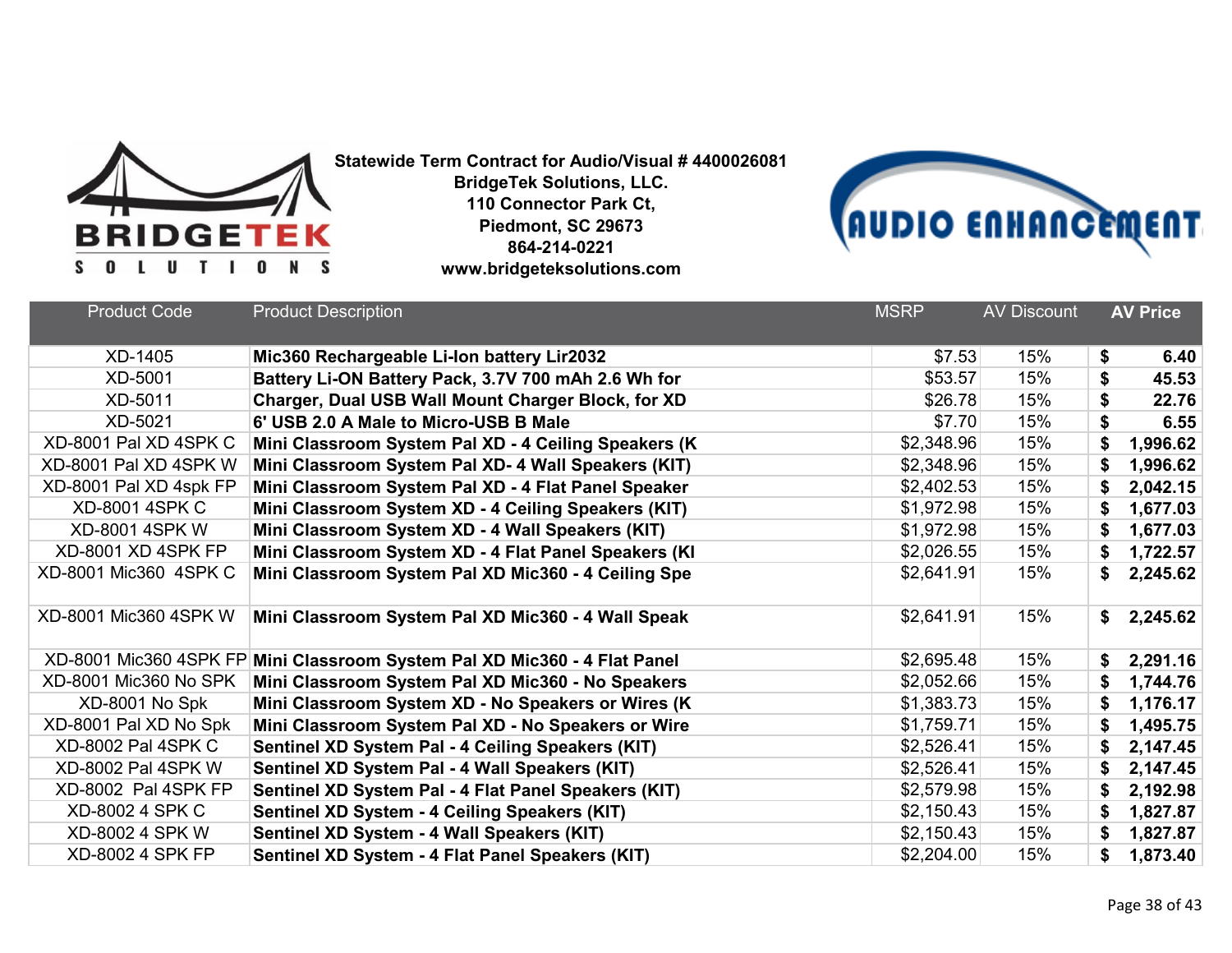



| <b>Product Code</b>     | <b>Product Description</b>                                         | <b>MSRP</b> | <b>AV Discount</b> |    | <b>AV Price</b> |
|-------------------------|--------------------------------------------------------------------|-------------|--------------------|----|-----------------|
|                         |                                                                    |             |                    |    |                 |
| XD-8002 6HH 8FS         | Sentinel XD System - 6 Handhelds & 8 FS-21s                        | \$3,822.36  | 15%                | \$ | 3,249.01        |
| XD-8002 Mic360 4SPK W   | Sentinel XD System Pal Mic360 - 4 Wall Speakers (KIT               | \$2,819.36  | 15%                | S  | 2,396.46        |
| XD-8002 Mic360 4SPK FP  | Sentinel XD System Pal Mic360 - 4 Flat Panel Speaker               | \$2,872.93  | 15%                | \$ | 2,441.99        |
| XD-8002 Mic360 No Spk   | Sentinel XD System Pal Mic360 - No Speakers or Spea                | \$2,230.11  | 15%                | \$ | 1,895.59        |
| <b>XD-8002 No SPK</b>   | Sentinel XD System - No Speakers or Speaker Wires (                | \$1,561.18  | 15%                | \$ | 1,327.00        |
| XD-8002 Pal No Spk      | Sentinel XD System Pal - No Speakers or Speaker Wir                | \$1,937.16  | 15%                | \$ | 1,646.59        |
| XD-8004 PAL 4 SPK C     | Optimum Classroom-MS-500- XD System Pal - 4 Ceili                  | \$4,357.45  | 15%                | \$ | 3,703.83        |
| XD-8004 PAL 4 SPK W     | Optimum Classroom-MS-500- XD System Pal - 4 Wall                   | \$4,357.45  | 15%                | \$ | 3,703.83        |
| XD-8004- Pal 4SPK FP    | Optimum Classroom-MS-500- XD System Pal - 4 Flat                   | \$4,411.02  | 15%                | \$ | 3,749.37        |
| <b>XD-8004 4 SPK C</b>  | Optimum Classroom-MS-500- XD System - 4 Ceiling S                  | \$3,981.47  | 15%                | \$ | 3,384.25        |
| <b>XD-8004 4 SPK W</b>  | Optimum Classroom-MS-500- XD System - 4 Wall Spe                   | \$3,981.47  | 15%                | \$ | 3,384.25        |
| <b>XD-8004 4 SPK FP</b> | Optimum Classroom-MS-500- XD System - 4 Flat Pan                   | \$4,035.04  | 15%                | \$ | 3,429.78        |
| XD-8004 Mic360 4SPK C   | Optimum Classroom-MS-500- XD System Pal Mic360                     | \$4,650.40  | 15%                | \$ | 3,952.84        |
| XD-8004 Mic360 4SPK W   | Optimum Classroom-MS-500- XD System Pal Mic360                     | \$4,650.40  | 15%                | \$ | 3,952.84        |
| XD-8004 Mic360 PAL FP   | Optimum Classroom-MS-500- XD System Pal Mic360                     | \$4,703.97  | 15%                | \$ | 3,998.37        |
| XD-8004 Mic360 NO Spk   | Optimum Classroom-MS-500- XD System Pal Mic360                     | \$4,061.15  | 15%                | \$ | 3,451.98        |
| <b>XD-8004NS</b>        | Optimum Classroom-MS-500- XD System - Without Speakers             | \$3,392.22  | 15%                | \$ | 2,883.39        |
| XD-8004 Pal No Spk      | Optimum Classroom-MS-500- XD System Pal - Witho                    | \$3,768.20  | 15%                | \$ | 3,202.97        |
| <b>XD-8004DS</b>        | Audio Enhancement Optimum Classroom-MS-500- XD System with drop in | \$3,329.00  | 15%                | \$ | 2,829.65        |
|                         | 8" round Speakers                                                  |             |                    |    |                 |
|                         |                                                                    |             |                    |    |                 |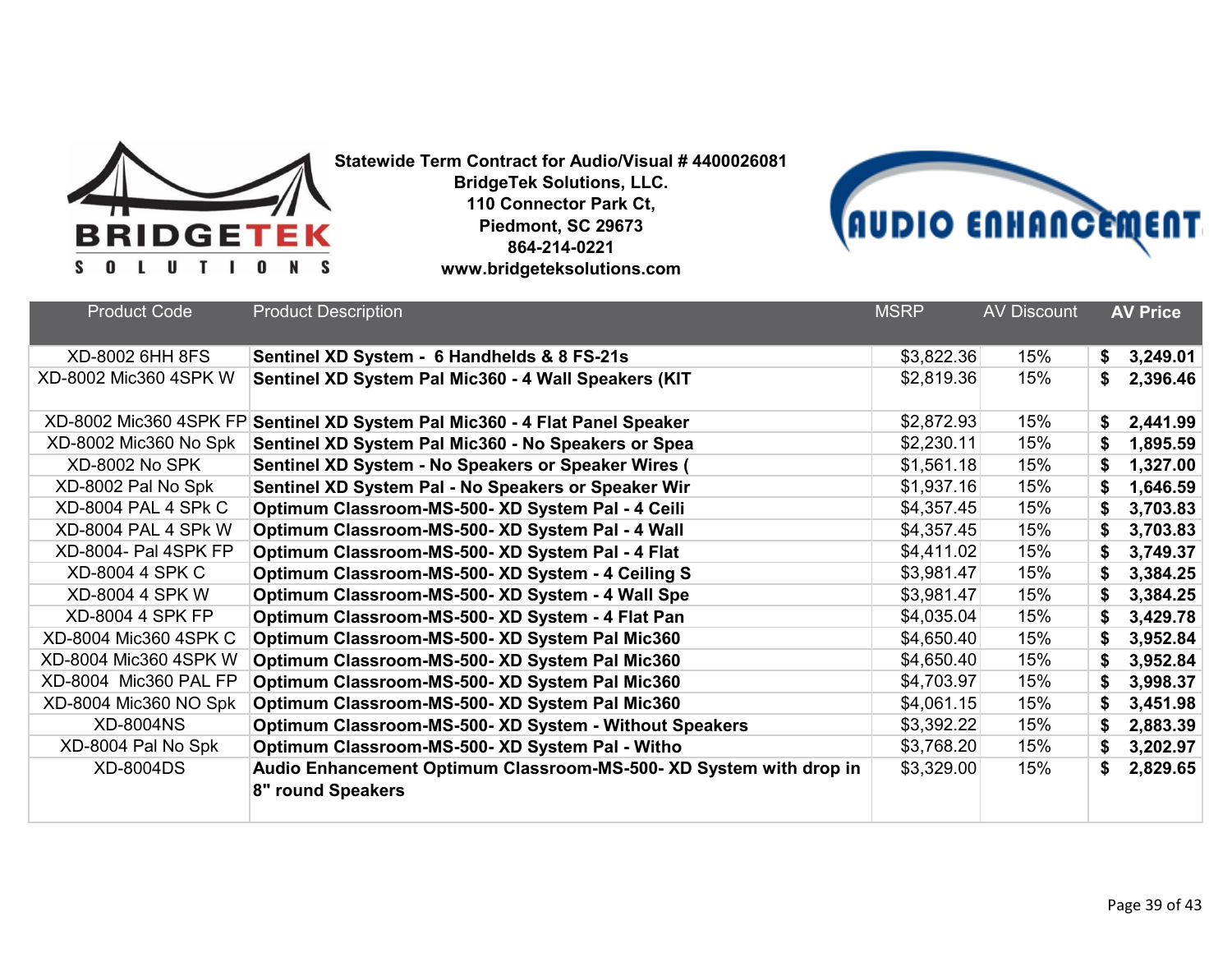



| <b>Product Code</b> | <b>Product Description</b>                                                               | <b>MSRP</b> | <b>AV Discount</b> | <b>AV Price</b> |
|---------------------|------------------------------------------------------------------------------------------|-------------|--------------------|-----------------|
| <b>XD-8004FS</b>    | Audio Enhancement Optimum Classroom-MS-500- XD System with (4) FS-<br><b>17 Speakers</b> | \$3,299.00  | 15%                | 2,804.15<br>\$  |
| XD-8050 BASIC       | XD Receiver AE Amp Upgrade System - w/ Pendant                                           | \$1,043.91  | 15%                | 887.32<br>\$    |
| <b>XD-8050 PAL</b>  | XD Receiver AE Amp Upgrade System PAL - w/ Penda                                         | \$1,419.89  | 15%                | 1,206.91<br>\$  |
| XD-8050 MIC360      | XD Receiver AE Amp Upgrade System PAL Mic360 - w                                         | \$1,712.84  | 15%                | 1,455.91<br>\$  |
| XD-8051 Basic       | XD Receiver System - Basic with Power Supply & Pen                                       | \$1,377.04  | 15%                | 1,170.48<br>\$  |
| <b>XD-8051 PAL</b>  | XD Receiver System Pal - Basic with Power Supply &                                       | \$1,753.02  | 15%                | 1,490.07<br>\$  |
| XD-8051 MIC360      | XD Receiver System Pal Mic360 - Basic with Power Su                                      | \$2,045.97  | 15%                | 1,739.07<br>\$  |
| XD-8100             | <b>XD Solo System</b>                                                                    | \$2,870.24  | 15%                | \$<br>2,439.70  |
| XD-8101             | XDSolo Speaker Pal System with Companion Speaker                                         | \$3,891.38  | 15%                | 3,307.67<br>\$  |
| XD-8101 360         | XDSolo Speaker Pal System Mic360 with Companion                                          | \$4,184.33  | 15%                | 3,556.68<br>\$  |
| XD-8110             | <b>BEAM PAL - CART Mount - Teacher &amp; Handheld Mic's</b>                              | \$2,301.08  | 15%                | 1,955.92<br>\$  |
| XD-8110 360         | BEAM PAL - CART Mount, Teacher Mic & Mic360 (KIT                                         | \$2,594.03  | 15%                | 2,204.93<br>S   |
| XD-8111             | <b>BEAM PAL - WALL Mount - Teacher &amp; Handheld Mic'</b>                               | \$2,436.47  | 15%                | 2,071.00        |
| XD-8111 360         | BEAM PAL - WALL Mount, Teacher Mic & Mic360 (KI                                          | \$2,729.42  | 15%                | 2,320.01        |
| XD-8112             | <b>BEAM-Pro System with Vertical Stand</b>                                               | \$2,518.70  | 15%                | 2,140.90<br>S   |
| XD-8112 360         | <b>BEAM-Pro System w/ Vertical Stand</b>                                                 | \$2,811.65  | 15%                | 2,389.90<br>\$  |
| XD-8115             | <b>BEAM Classroom Audio System - White</b>                                               | \$1,665.63  | 15%                | 1,415.79<br>\$  |
| XD-8116             | BEAM Classroom Audio System - White - Wall Mount                                         | \$1,724.22  | 15%                | 1,465.59<br>\$  |
| XD-9001             | XD Receiver w 3' cat6 kit                                                                | \$667.93    | 15%                | 567.74<br>\$    |
| XD-9002             | <b>BEAM-Pro - CART Mount (KIT)</b>                                                       | \$1,549.12  | 15%                | \$<br>1,316.75  |
| XD-9003             | <b>BEAM-Pro - WALL Mount (KIT)</b>                                                       | \$1,684.51  | 15%                | \$<br>1,431.83  |
| XD-9004             | <b>BEAM-Pro - Vertical Stand (KIT)</b>                                                   | \$1,766.74  | 15%                | \$<br>1,501.73  |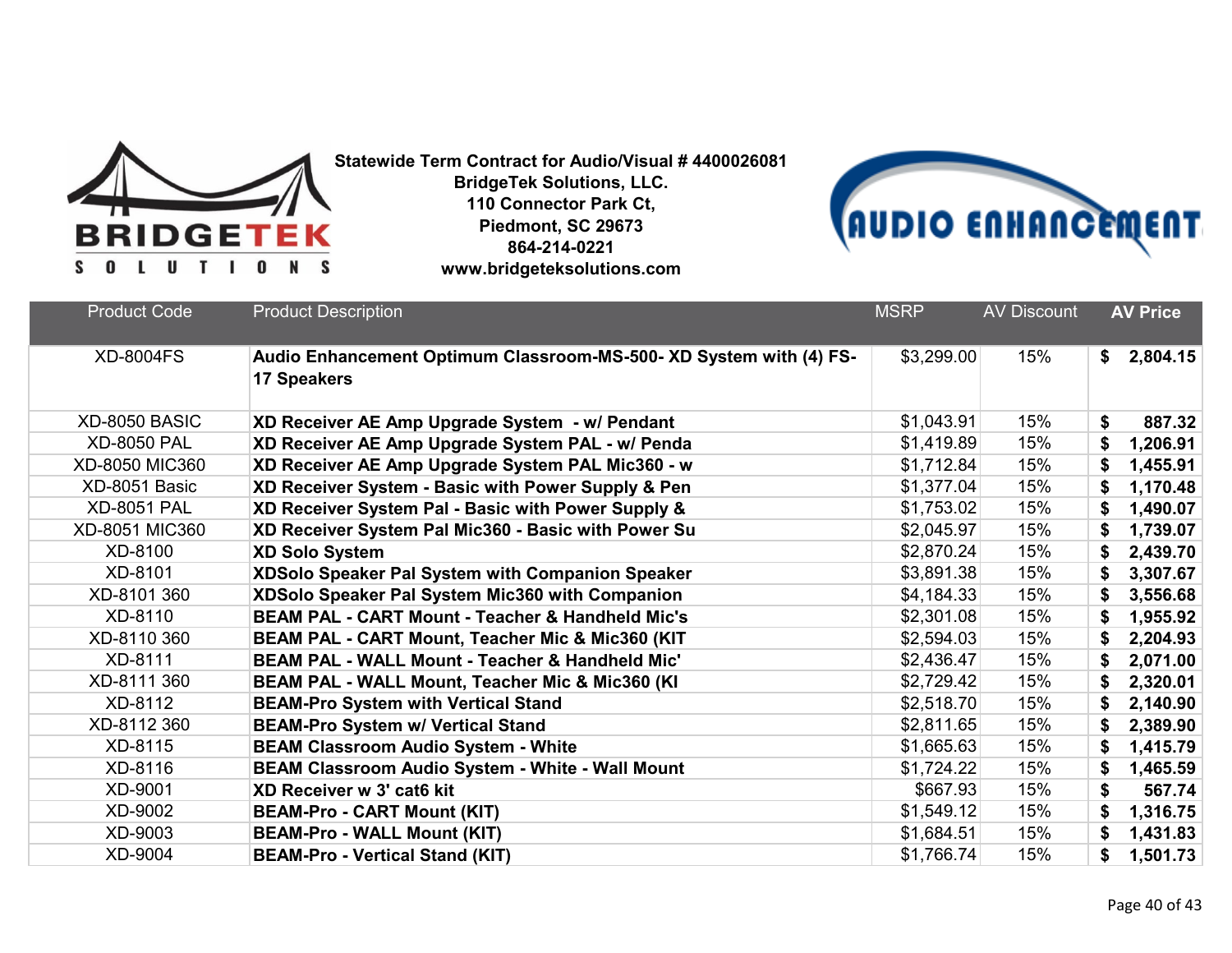



| <b>Product Code</b> | <b>Product Description</b>                                 | <b>MSRP</b> | <b>AV Discount</b> | <b>AV Price</b> |
|---------------------|------------------------------------------------------------|-------------|--------------------|-----------------|
| XD-9025             | Microphone XD Teardrop Mic Kit                             | \$375.98    | 15%                | \$<br>319.58    |
| XD-9050             | Microphone XD Handheld Mic Kit - includes HH mic,          | \$375.98    | 15%                | \$<br>319.58    |
| XD-9051             | XD Handheld Media Mic for use with Display on Cart         | \$445.28    | 15%                | \$<br>378.49    |
| XD-9360             | Mic360 Throwable XD Mic Kit                                | \$668.93    | 15%                | \$<br>568.59    |
| EP-0019             | <b>EPIC Training</b>                                       | \$9,000.00  | 15%                | \$<br>7,650.00  |
| EP-0021             | <b>EPIC Head End Install</b>                               | \$110.00    | 15%                | \$<br>93.50     |
| EP-0035             | <b>EPIC Administrator Training</b>                         | \$834.00    | 15%                | \$<br>708.90    |
| SE-0001             | <b>Audio Enhancement Pre-Programming of Network Device</b> | \$55.00     | 15%                | \$<br>46.75     |
| SE-0002             | <b>Installation Labor per hour</b>                         | \$110.00    | 15%                | \$<br>93.50     |
| SE-0003             | <b>Custom Classroom in a Box Pre-Assembly</b>              | \$209.00    | 15%                | \$<br>177.65    |
| SE-0006             | AE's Appliances- Onsite Programming-Per Day-First D        | \$4,200.00  | 15%                | \$<br>3,570.00  |
| SE-0007             | <b>Professional Development - Per Day (Travel Expenses</b> | \$2,500.00  | 15%                | 2,125.00<br>\$  |
| SE-0010             | <b>Professional Dev Planning Services REMOTE</b>           | \$1,659.00  | 15%                | 1,410.15<br>\$  |
| SE-0012             | Installation Lift Rental Fee per day                       | \$918.00    | 15%                | \$<br>780.30    |
| SE-0019             | <b>Installation Re-Install or Move System</b>              | \$1,040.00  | 15%                | 884.00<br>\$    |
| SE-0020             | Installation of Raceway per foot                           | \$4.30      | 15%                | \$<br>3.66      |
| SE-0023             | <b>Install of Network Devices</b>                          | \$525.00    | 15%                | \$<br>446.25    |
| SE-0024             | <b>Audio Enhancement Engineering &amp; Design Fee</b>      | \$2,493.00  | 15%                | 2,119.05<br>\$  |
| SE-0025             | <b>Travel Fee</b>                                          | \$2,750.00  | 15%                | 2,337.50        |
| SE-0029             | <b>Commissioning ON-SITE Support Services for First da</b> | \$4,585.00  | 15%                | 3,897.25<br>\$  |
| SE-0031             | <b>Commissioning ON-SITE Support Services</b>              | \$1,825.00  | 15%                | 1,551.25<br>\$  |
| SE-0035             | <b>Installation of Audio System</b>                        | \$535.00    | 15%                | \$<br>454.75    |
| SE-0036             | <b>Installation of Audio System and Camera or Network</b>  | \$718.00    | 15%                | \$<br>610.30    |
| SE-0037             | Installation of MS-300, Intercom Speaker/Call Button       | \$580.00    | 15%                | \$<br>493.00    |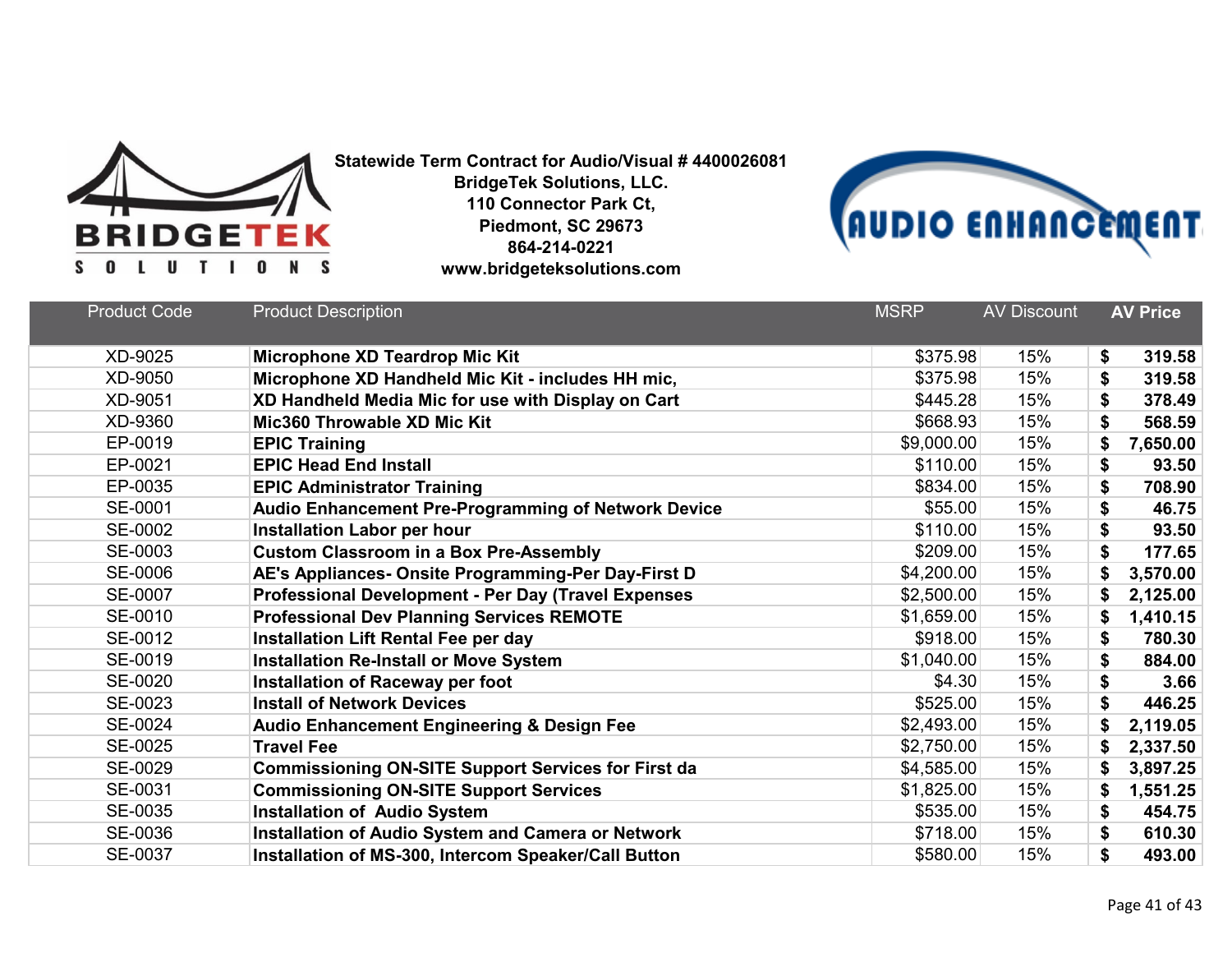



| <b>Product Code</b> | <b>Product Description</b>                                  | <b>MSRP</b>     | <b>AV Discount</b> | <b>AV Price</b> |
|---------------------|-------------------------------------------------------------|-----------------|--------------------|-----------------|
| SE-0038             | Installation of MS-300 for Common Zone/Paging Am            | \$340.00        | 15%                | \$<br>289.00    |
| SE-0039             | Installation of Network Drop, not including Patch Pan       | \$450.00        | 15%                | \$<br>382.50    |
| SE-0040             | Installation of Additional Network Drop, not includin       | \$295.00        | 15%                | \$<br>250.75    |
| SE-0042             | <b>Installation of AV Connect</b>                           | \$165.00        | 15%                | \$<br>140.25    |
| SE-0043             | Audio Enhancement EPIC System Phone Integration             | \$1,660.00      | 15%                | \$<br>1,411.00  |
| SE-0045             | <b>Installation of Intercom Classroom</b>                   | \$645.00        | 15%                | \$<br>548.25    |
| SE-0046             | <b>Installation of Intercom Classroom and Camera</b>        | \$827.00        | 15%                | \$<br>702.95    |
| SE-0047             | Audio Enhancement Appliance Programming per Appliance       | \$2,741.00      | 15%                | \$<br>2,329.85  |
| SE-0048             | <b>Cutover of Existing Zone</b>                             | \$1,825.00      | 15%                | \$<br>1,551.25  |
| SE-0049             | <b>Installation of 70V Speakers/Equipment</b>               | \$110.00        | 15%                | \$<br>93.50     |
| SE-0050             | Installation of Cafeteria/Performance Room Pro Aud          | \$3,300.00      | 15%                | \$<br>2,805.00  |
| SE-0051             | Installation of Cafetorium/Auditorium Pro Audio             | \$6,400.00      | 15%                | \$<br>5,440.00  |
| SE-0052             | Installation of Additional Ceiling Speaker (1 speaker)      | \$37.00         | 15%                | \$<br>31.45     |
| SE-0053             | Installation of Additional Wall Speaker (1 speaker)         | \$55.00         | 15%                | \$<br>46.75     |
| SE-0054             | <b>Miscellaneous Parts</b>                                  | Varies by Proje | 15%                | #VALUE!         |
| SE-0055             | <b>Waiver of Subrogation - New Construction</b>             | Varies by Proje | 15%                | #VALUE!         |
| SE-0056             | <b>Professional Development Training</b>                    | \$900.00        | 15%                | \$<br>765.00    |
| SE-0057             | <b>Installation Permit and Inspection Services</b>          | Varies by Proje | 15%                | #VALUE!         |
| SE-0060             | <b>Professional Development - First Day (Includes Trave</b> | \$4,200.00      | 15%                | 3,570.00<br>\$  |
| SE-0062             | <b>Install of BEAM Audio Bar</b>                            | \$330.00        | 15%                | \$<br>280.50    |
| SE-0063             | <b>New Construction/Renovation Fee</b>                      | Varies by Proje | 15%                | #VALUE!         |
| SE-0064             | <b>Installation of Classroom Camera Only</b>                | \$300.00        | 15%                | 255.00<br>\$    |
| SE-0065             | <b>System Pre-Assembly - Basic</b>                          | \$95.00         | 15%                | \$<br>80.75     |
| SE-0066             | <b>Payment and Performance Bonding Fee</b>                  | Varies by Proje | 15%                | #VALUE!         |